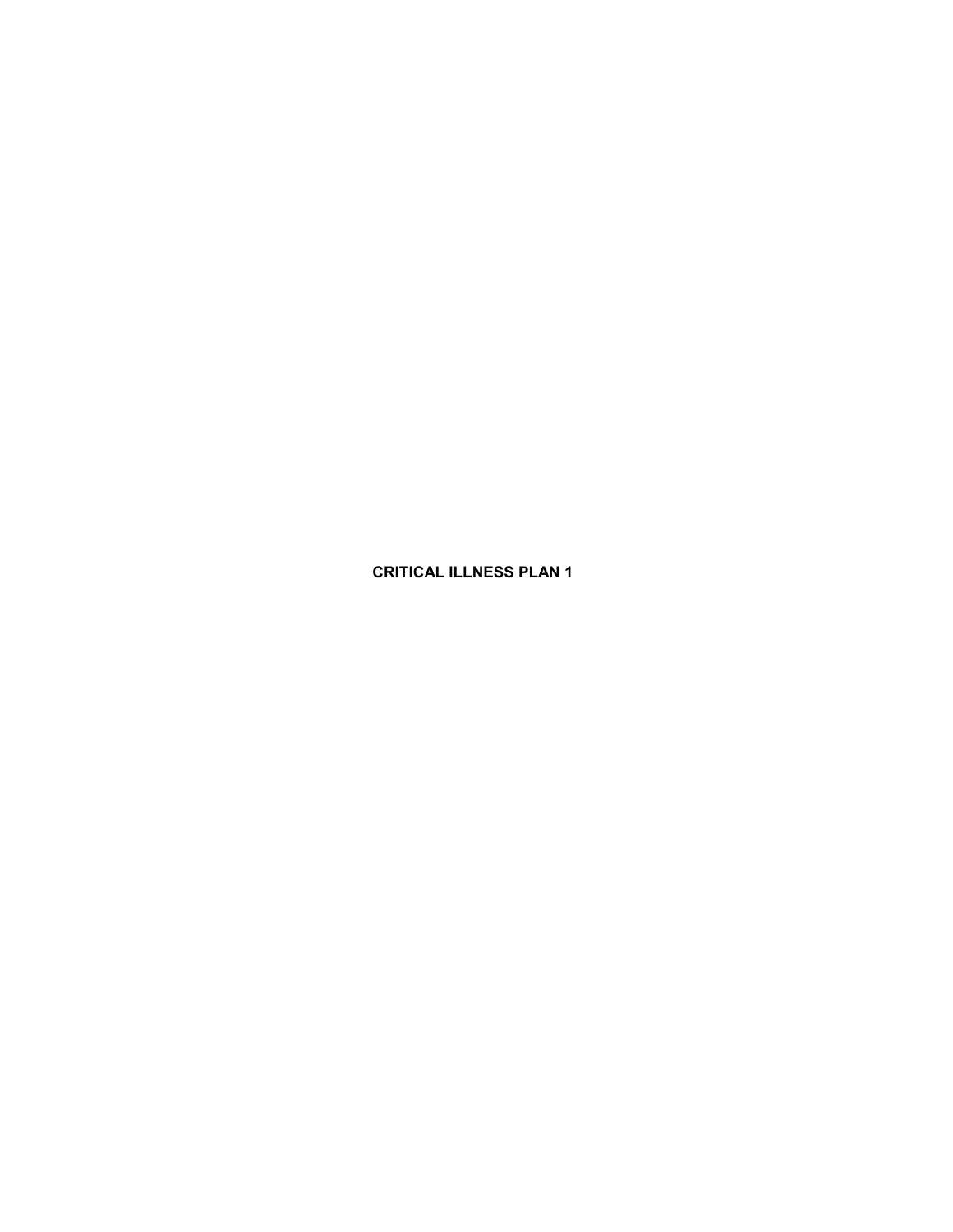

### **METROPOLITAN LIFE INSURANCE COMPANY NEW YORK, NEW YORK**

# **CERTIFICATE OF CRITICAL ILLNESS INSURANCE**

Metropolitan Life Insurance Company ("MetLife"), a stock company, certifies that You and Your Dependents are insured for the benefits described in this Certificate, subject to the provisions of this Certificate. References to coverage for Your Dependents throughout this Certificate only apply if insurance is in effect for Your Dependents. Please refer to the Covered Person Specifications page and Eligibility Provisions: Dependent Insurance section for details.

This Certificate is issued to You under the Group Policy and it includes the terms and provisions of the Group Policy that describe Your insurance. **PLEASE READ THIS CERTIFICATE CAREFULLY.** The Group Policy is a contract between MetLife and the Group Policyholder. It may be changed or ended without Your consent or notice to You.

| Group Policyholder:         |  |
|-----------------------------|--|
| <b>Group Policy Number:</b> |  |
| MetLife Toll Free Number:   |  |

State of Alaska 0166204 1-800-GETMET8

**Important Notice: Subject to the provisions of this Certificate, including limitations, exclusions and Proof requirements, this Certificate provides limited benefits in the event You are Diagnosed with certain critical illnesses.** 

**30-Day Right to Examine Certificate. Please read this Certificate carefully. If You are not satisfied for any reason, You may notify the Group Policyholder that You are cancelling Your Certificate within 30 days from the date of delivery by calling the Group Policyholder. If You notify the Group Policyholder that You are cancelling within the 30 day period, this Certificate will be void from the beginning. We will refund any premium or Contribution paid within 30 days after We receive Your notice of cancellation.** 

**This is a supplement to health insurance and is not a substitute for Medical Coverage. Lack of Medical Coverage (or other minimum essential coverage) may result in an additional payment with Your taxes. You should have Medical Coverage when You enroll for this insurance.** 

**THIS CERTIFICATE IS NOT A MEDICARE SUPPLEMENT CONTRACT. If You are eligible for Medicare, review the Guide to Health Insurance for People with Medicare available from MetLife.** 

**THIS CERTIFICATE CONTAINS AN INITIAL BENEFIT SEPARATION PERIOD. SEE THE LIMITATIONS SECTION.** 

**Maryland Residents: The Group Policy providing coverage under this Certificate was issued in a jurisdiction other than Maryland and may not provide all of the benefits required by Maryland law.** 

WE ARE REQUIRED BY STATE LAW TO INCLUDE THE NOTICE(S) SECTION WHICH FOLLOWS THIS PAGE. PLEASE READ THE(SE) NOTICE(S) CAREFULLY.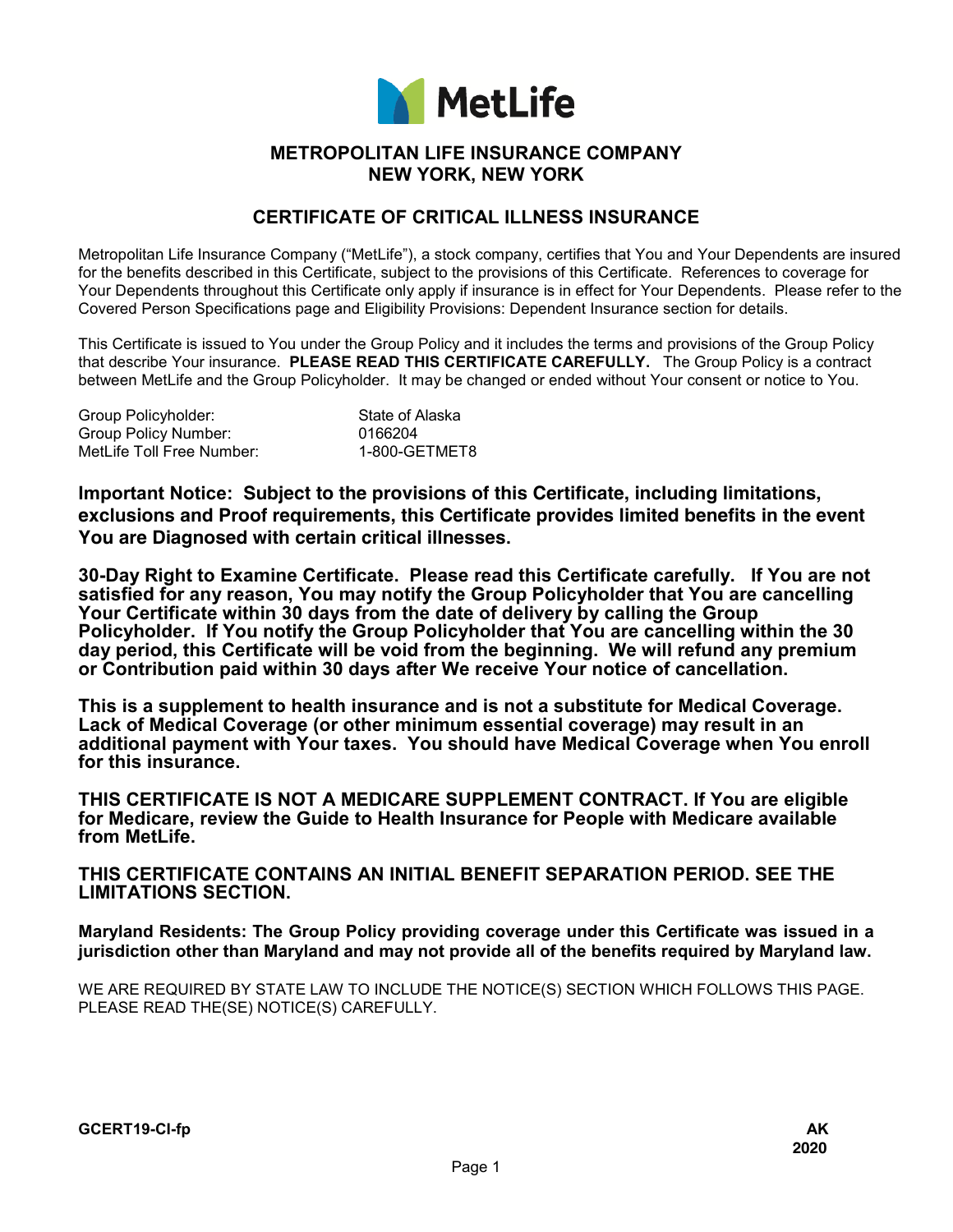# **NOTICE FOR RESIDENTS OF MAINE**

You have the right to designate a third party to receive notice if Your insurance is in danger of lapsing due to a default on Your part, such as non-payment of a Contribution that is due. You may make this designation by completing a "Third Party Notice Request Form" and sending it to MetLife. Once You have made a designation, You may cancel or change it by filling out a new Third Party Notice Request Form and sending it to MetLife. The designation will be effective as of the date MetLife receives the form. Call MetLife at the toll-free telephone number shown on the face page of this Certificate to obtain a Third Party Notice Request Form.

Within 90 days after cancellation of coverage for nonpayment of premium, You, any person authorized to act on Your behalf, or any covered Dependent may request reinstatement of the Certificate on the basis that You suffered from cognitive impairment or functional incapacity at the time of cancellation.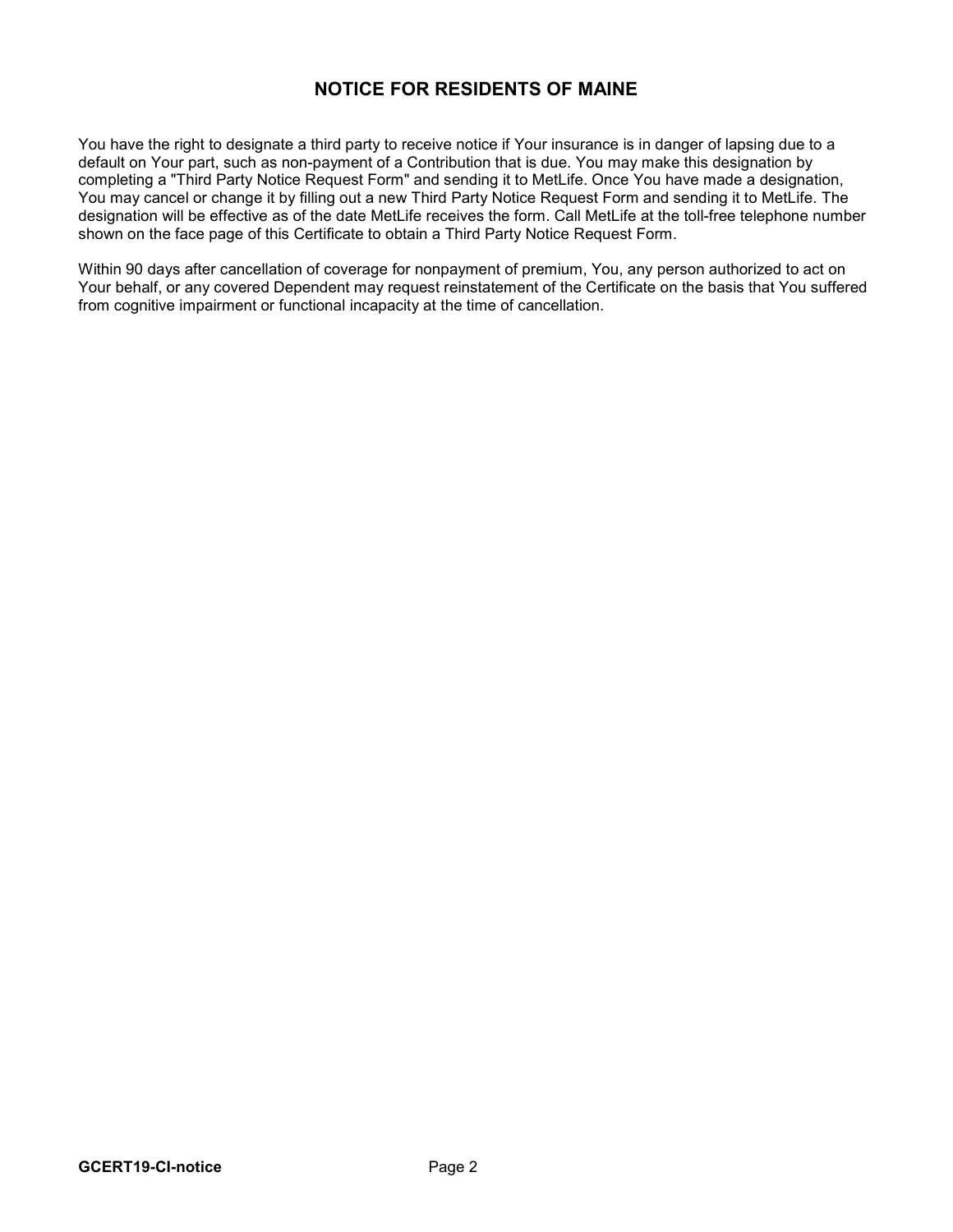# **TABLE OF CONTENTS**

# **Section Page**

| SPECIAL RULES FOR COVERED PERSONS PREVIOUSLY INSURED UNDER ANOTHER INSURANCE                    |  |
|-------------------------------------------------------------------------------------------------|--|
|                                                                                                 |  |
|                                                                                                 |  |
| Additional Definitions That Apply To Benefits For The Benign Tumor Covered Condition Category27 |  |
|                                                                                                 |  |
|                                                                                                 |  |
|                                                                                                 |  |
|                                                                                                 |  |
| Additional Definitions That Apply To Benefits For The Cancer Covered Condition Category29       |  |
|                                                                                                 |  |
|                                                                                                 |  |
|                                                                                                 |  |
|                                                                                                 |  |
|                                                                                                 |  |
| Additional Definitions That Apply To The Cardiovascular Disease Covered Condition Category32    |  |
|                                                                                                 |  |
| Rule For More Than One Occurrence Of A Cardiovascular Disease Covered Condition33               |  |
| Additional Proof Requirements For A Cardiovascular Disease Covered Condition 33                 |  |
|                                                                                                 |  |
|                                                                                                 |  |
| Additional Definitions That Apply To The Childhood Disease Covered Condition Category 34        |  |
|                                                                                                 |  |
|                                                                                                 |  |
|                                                                                                 |  |
|                                                                                                 |  |
| Additional Definitions That Apply To The Functional Loss Covered Condition Category35           |  |
|                                                                                                 |  |
|                                                                                                 |  |
|                                                                                                 |  |
|                                                                                                 |  |
|                                                                                                 |  |
| Additional Definitions That Apply To The Heart Attack Covered Condition Category 37             |  |
|                                                                                                 |  |
|                                                                                                 |  |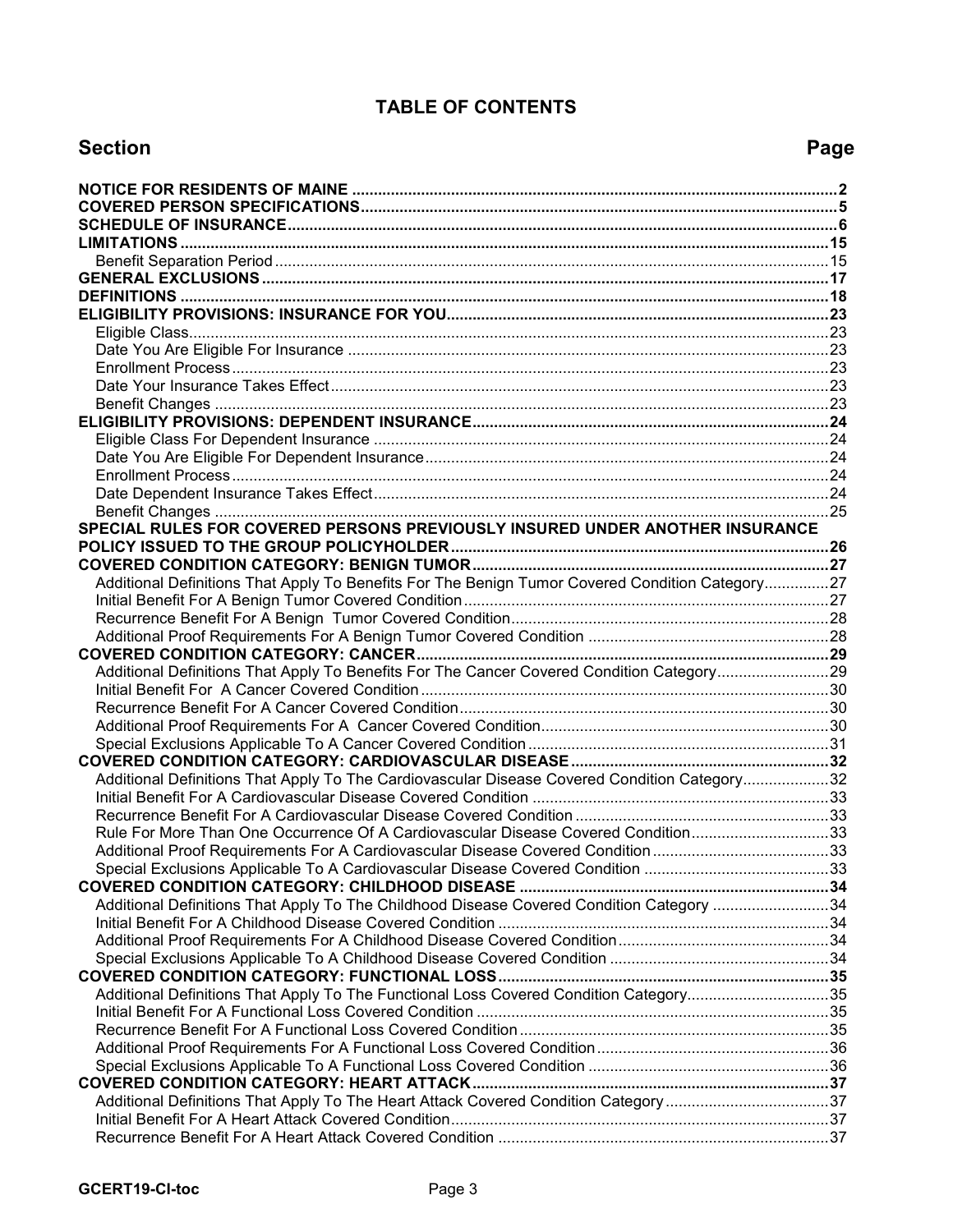| Additional Definitions That Apply To The Infectious Disease Covered Condition Category 39    |  |
|----------------------------------------------------------------------------------------------|--|
|                                                                                              |  |
|                                                                                              |  |
|                                                                                              |  |
| Additional Definitions That Apply To The Kidney Failure Covered Condition Category40         |  |
|                                                                                              |  |
|                                                                                              |  |
|                                                                                              |  |
| Additional Definitions That Apply To The Major Organ Transplant Covered Condition Category41 |  |
|                                                                                              |  |
|                                                                                              |  |
|                                                                                              |  |
|                                                                                              |  |
|                                                                                              |  |
| Additional Definitions That Apply To The Progressive Disease Covered Condition Category43    |  |
|                                                                                              |  |
|                                                                                              |  |
|                                                                                              |  |
| Additional Definitions That Apply To The Severe Burn Covered Condition Category46            |  |
|                                                                                              |  |
|                                                                                              |  |
|                                                                                              |  |
|                                                                                              |  |
|                                                                                              |  |
|                                                                                              |  |
|                                                                                              |  |
|                                                                                              |  |
|                                                                                              |  |
|                                                                                              |  |
|                                                                                              |  |
|                                                                                              |  |
|                                                                                              |  |
|                                                                                              |  |
|                                                                                              |  |
|                                                                                              |  |
|                                                                                              |  |
|                                                                                              |  |
|                                                                                              |  |
|                                                                                              |  |
|                                                                                              |  |
|                                                                                              |  |
|                                                                                              |  |
|                                                                                              |  |
|                                                                                              |  |
|                                                                                              |  |
|                                                                                              |  |
|                                                                                              |  |
|                                                                                              |  |
|                                                                                              |  |
|                                                                                              |  |
|                                                                                              |  |
|                                                                                              |  |
|                                                                                              |  |
|                                                                                              |  |
|                                                                                              |  |
|                                                                                              |  |
|                                                                                              |  |
|                                                                                              |  |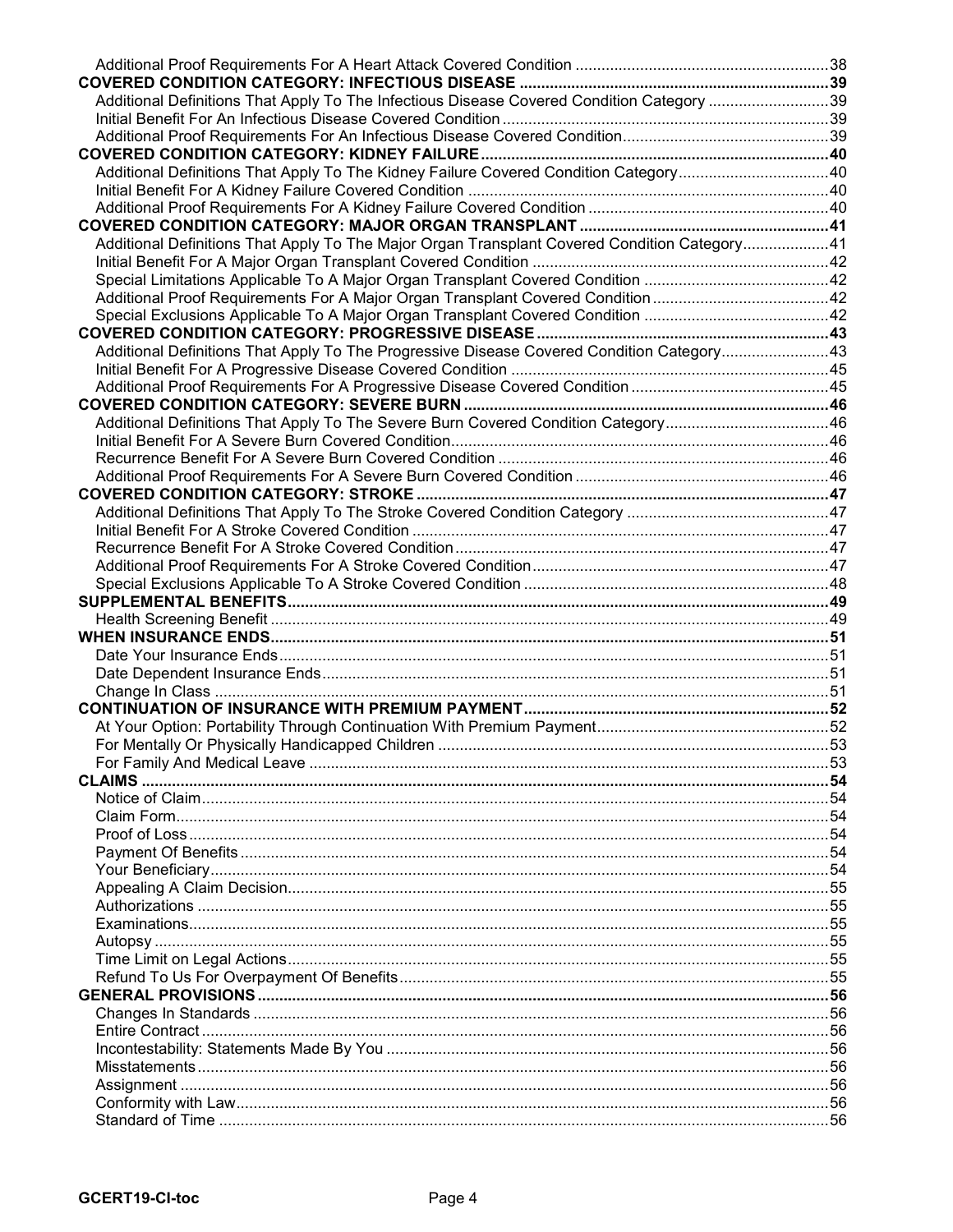# **COVERED PERSON SPECIFICATIONS**

| Certificate Effective Date:                 | See Insured's Certificate or the Group<br>Policyholder's participant file which has been<br>provided to MetLife |
|---------------------------------------------|-----------------------------------------------------------------------------------------------------------------|
| Group Policyholder:<br>Group Policy Number: | State of Alaska<br>0166204                                                                                      |
| MetLife Contact Information:                | 1-800-GETMET8                                                                                                   |
| Your Name:                                  | See Insured's Certificate or the Group<br>Policyholder's participant file which has been<br>provided to MetLife |
| Your Certificate Number:                    | See Insured's Certificate or the Group<br>Policyholder's participant file which has been<br>provided to MetLife |
| Coverage for Your Dependents                | See Insured's Certificate or the Group<br>Policyholder's participant file which has been<br>provided to MetLife |

#### **Notification Requirement**

The following notification requirement(s) apply to Dependent coverage:

- If You elect coverage for Your Dependent Children, You must provide notification to Your employer, when all of Your Dependent Children: exceed the Dependent Child Age Limit; or, no longer otherwise meet the definition of a Dependent Child.
- If You elect coverage for Your Spouse, You must provide notification to Your employer, if Your Spouse no longer meets the definition of a Spouse.

You should instead provide the notification to Us if Your coverage is being continued under the At Your Option: Portability Through Continuation of Insurance With Premium Payment provision by calling the toll free number shown on this Certificate.

Please refer to the Schedule of Insurance for information regarding Your Benefit Amounts.

This Covered Person Specifications page is part of Your Certificate. Please keep it with Your Certificate.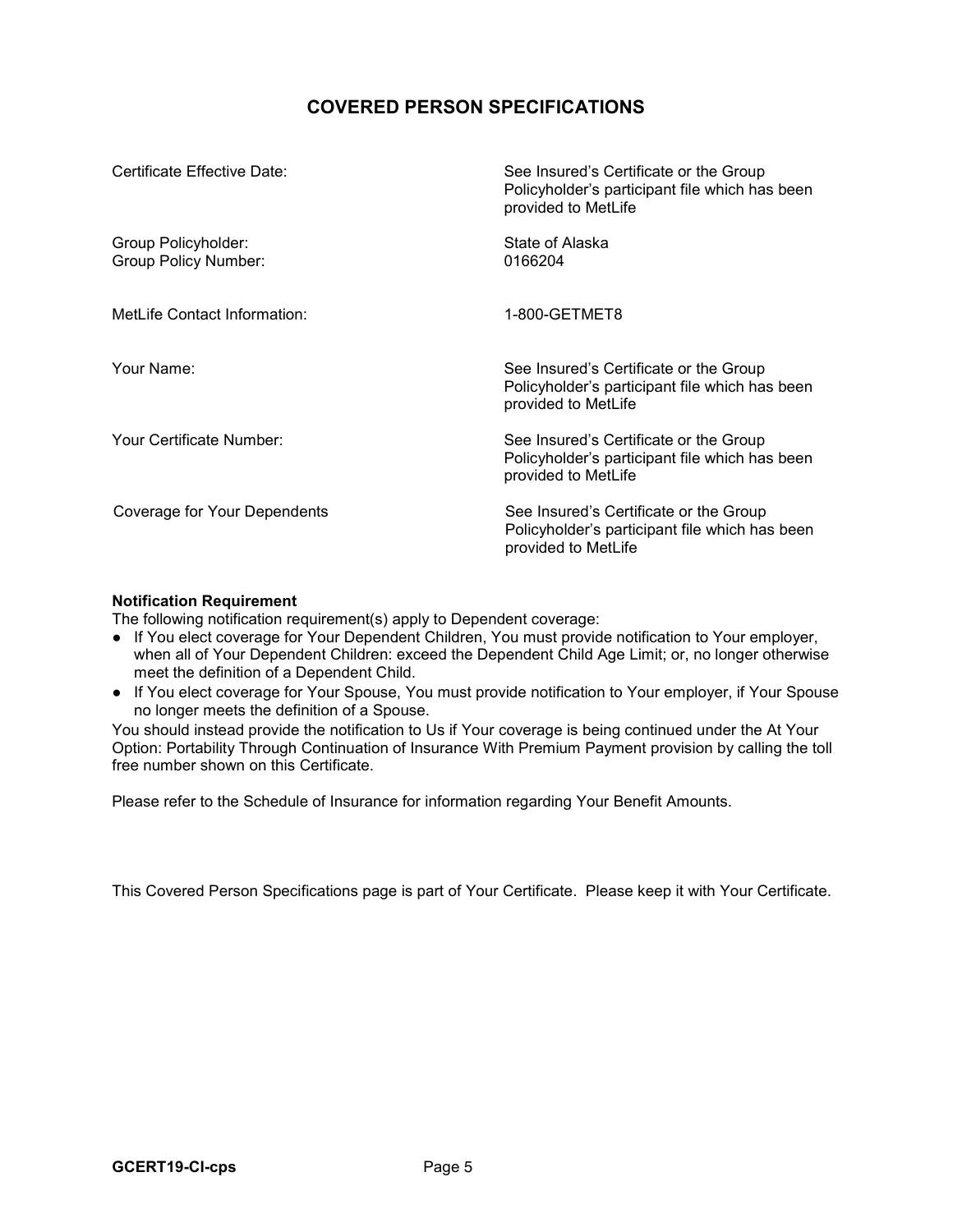# **SCHEDULE OF INSURANCE**

#### **IMPORTANT NOTE: Payment of the benefits listed in this Schedule of Insurance is subject to all of the conditions, maximums, limitations, exclusions and Proof requirements contained in the provisions of this Certificate. PLEASE READ THE ENTIRE CERTIFICATE CAREFULLY.**

The benefits listed only apply to Dependents if insurance is in effect for Your Dependents under this Certificate. Please refer to the Covered Person Specifications page and the Eligibility Provisions: Dependent Insurance section of this Certificate for details.

#### **BENEFIT AMOUNT**

|                       | <b>For You</b>             | <b>For Your Spouse</b>     | <b>For Your Dependent</b>  |
|-----------------------|----------------------------|----------------------------|----------------------------|
|                       |                            |                            | <b>Children</b>            |
| <b>Benefit Amount</b> | See Insured's Certificate  | See Insured's Certificate  | See Insured's Certificate  |
|                       | or the Group               | or the Group               | or the Group               |
|                       | Policyholder's participant | Policyholder's participant | Policyholder's participant |
|                       | file which has been        | file which has been        | file which has been        |
|                       | provided to MetLife        | provided to MetLife        | provided to MetLife        |

#### **BENEFIT SEPARATION PERIOD**

For an Initial Benefit for a Covered Person 30 days For a Recurrence Benefit for a Covered Person example of the second 90 days

Please refer to the Benefit Separation Period provision in the Limitations section for additional information.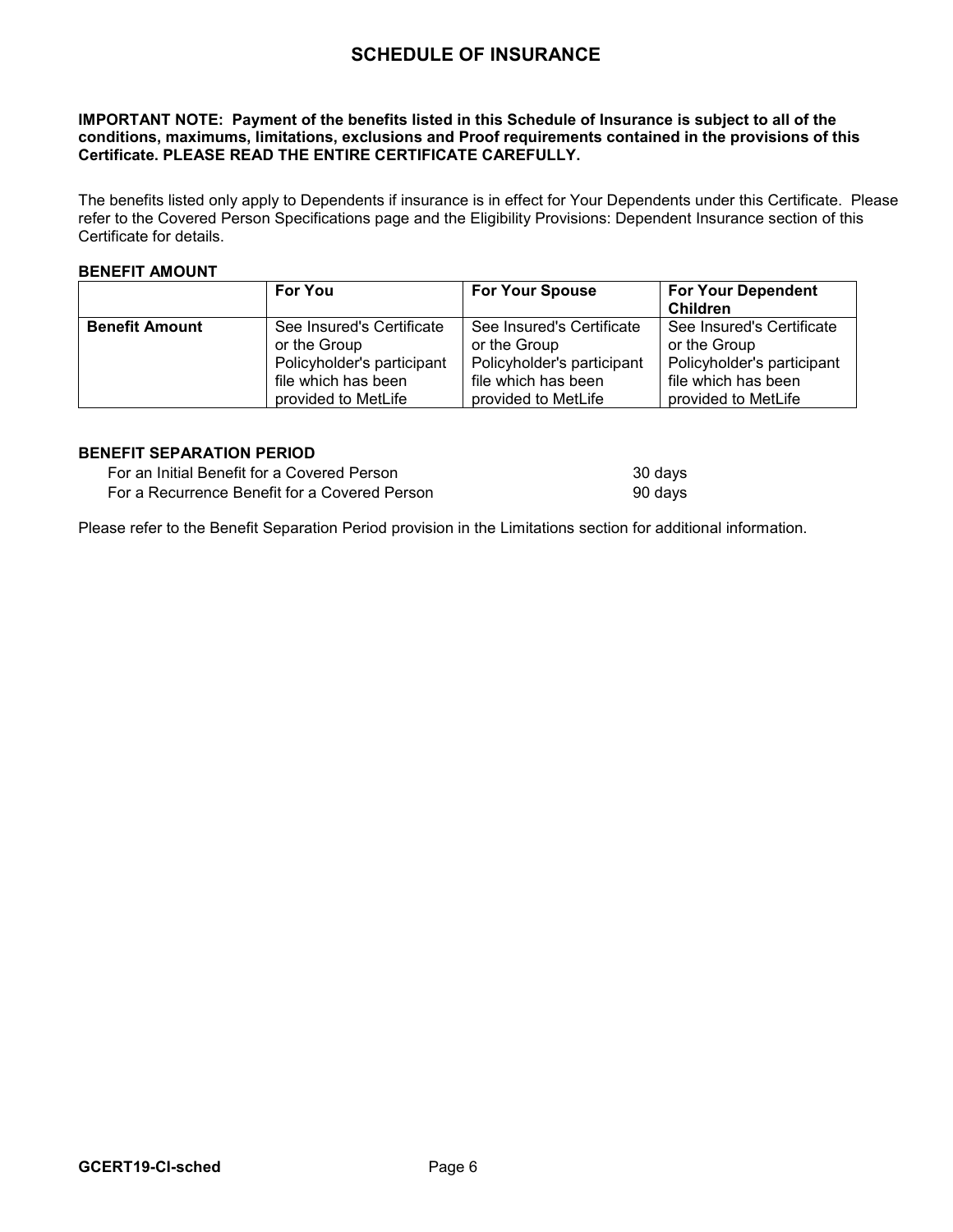| <b>COVERED CONDITION CATEGORY: BENIGN TUMOR</b>                                 |                                 |                                    |
|---------------------------------------------------------------------------------|---------------------------------|------------------------------------|
| <b>COVERED CONDITION</b><br><b>RECURRENCE BENEFIT</b><br><b>INITIAL BENEFIT</b> |                                 |                                    |
| <b>Benign Brain Tumor</b>                                                       | 100% of the Benefit Amount      | 100% of the Initial Benefit Amount |
|                                                                                 | payable no more than 1 time per | payable no more than 1 time per    |
|                                                                                 | Covered Person                  | Covered Person                     |

| <b>COVERED CONDITION CATEGORY: CANCER</b> |                                                                                                                                                                                         |                                                                                                |
|-------------------------------------------|-----------------------------------------------------------------------------------------------------------------------------------------------------------------------------------------|------------------------------------------------------------------------------------------------|
| <b>COVERED CONDITION</b>                  | <b>INITIAL BENEFIT</b>                                                                                                                                                                  | <b>RECURRENCE BENEFIT</b>                                                                      |
| <b>Invasive Cancer</b>                    | 100% of the Benefit Amount<br>payable no more than 1 time per<br><b>Covered Person per Occurrence</b><br>of each Separate and Unrelated                                                 | 100% of the Initial Benefit Amount<br>payable no more than 1 time per<br><b>Covered Person</b> |
| <b>Non-Invasive Cancer</b>                | <b>Invasive Cancer</b><br>25% of the Benefit Amount<br>payable no more than 1 time per<br><b>Covered Person per Occurrence</b><br>of each Separate and Unrelated<br>Non-Invasive Cancer | 100% of the Initial Benefit Amount<br>payable no more than 1 time per<br><b>Covered Person</b> |
| <b>Skin Cancer</b>                        | 5% of the Benefit Amount,<br>but not less than \$250; payable no<br>more than 1 time per Covered<br>Person                                                                              | None                                                                                           |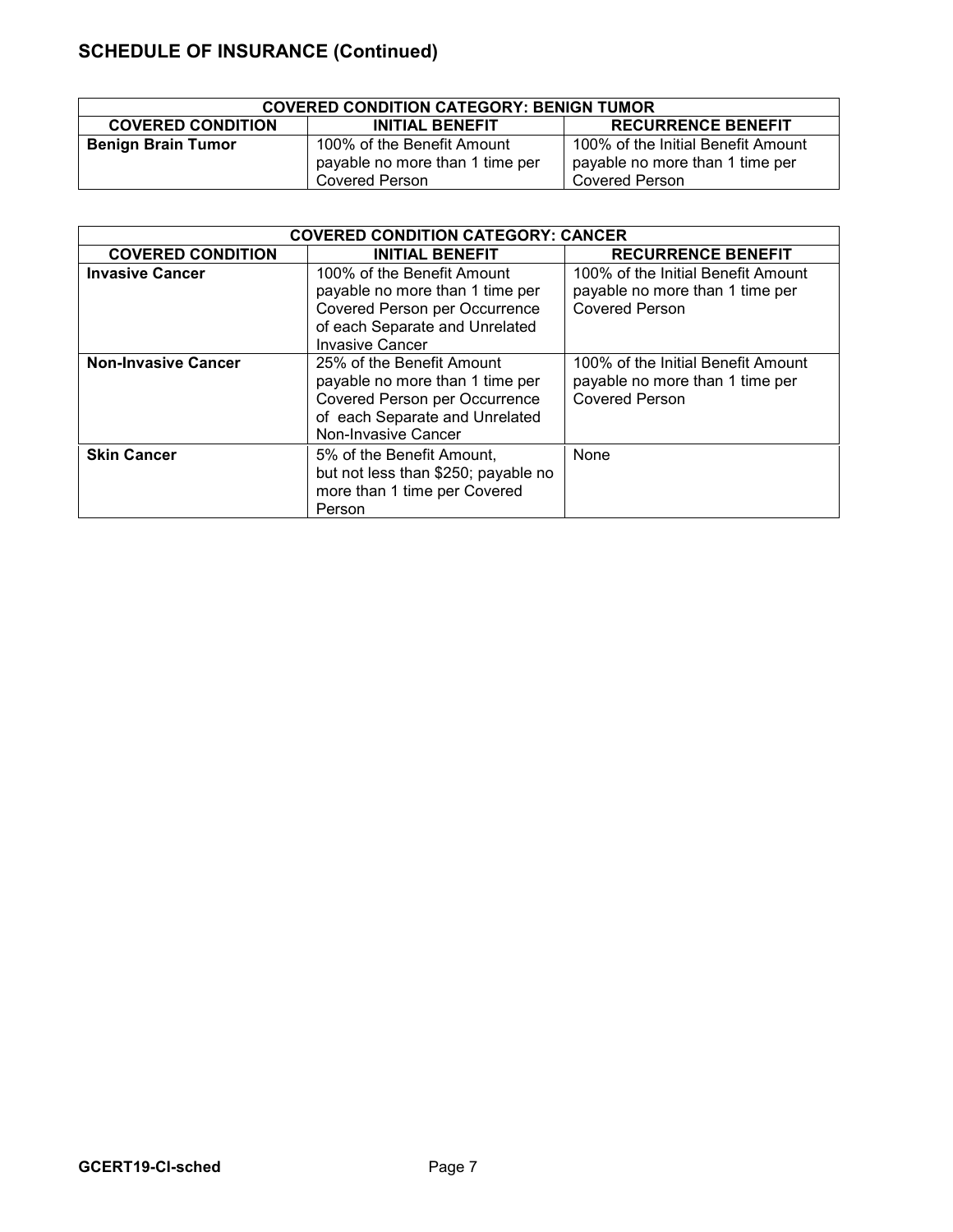| <b>COVERED CONDITION CATEGORY: CARDIOVASCULAR DISEASE</b>                                                                                                                               |                                                                                        |                                                                                                |
|-----------------------------------------------------------------------------------------------------------------------------------------------------------------------------------------|----------------------------------------------------------------------------------------|------------------------------------------------------------------------------------------------|
| <b>COVERED CONDITION</b>                                                                                                                                                                | <b>INITIAL BENEFIT</b>                                                                 | <b>RECURRENCE BENEFIT</b>                                                                      |
| <b>Cardiovascular Disease</b><br>treated with:<br><b>Coronary Artery Bypass</b><br><b>Graft using a minimally</b><br>invasive procedure that does<br>not include a Median<br>Sternotomy | 50% of the Benefit Amount payable<br>no more than 1 time per Covered<br>Person         | 100% of the Initial Benefit Amount<br>payable no more than 1 time per<br>Covered Person        |
| <b>Cardiovascular Disease</b><br>treated with:<br><b>Coronary Artery Bypass</b><br><b>Graft using a Surgical</b><br>procedure that includes a<br><b>Median Sternotomy</b>               | 100% of the Benefit Amount<br>payable no more than 1 time per<br><b>Covered Person</b> | 100% of the Initial Benefit Amount<br>payable no more than 1 time per<br><b>Covered Person</b> |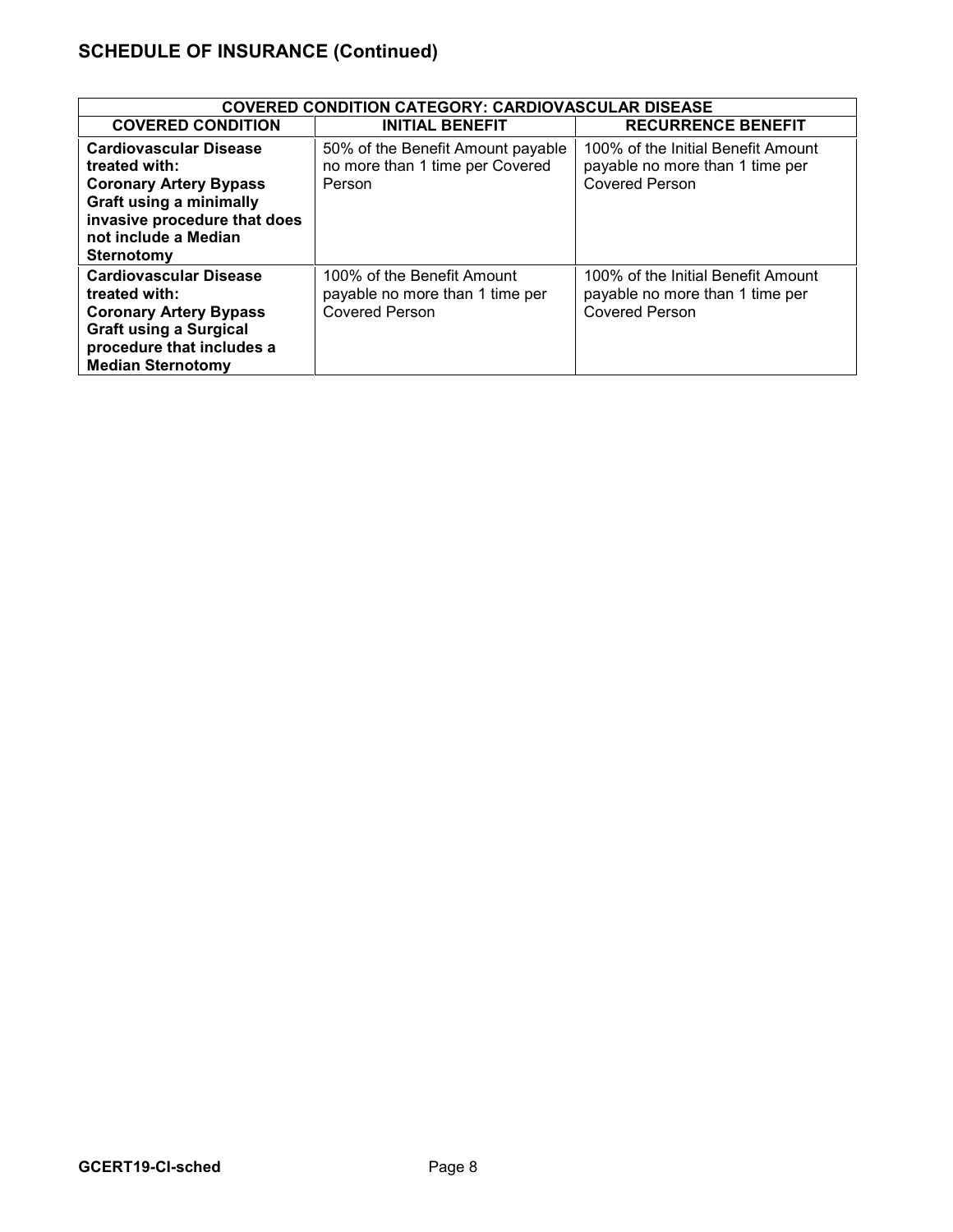| <b>COVERED CONDITION CATEGORY: CHILDHOOD DISEASE</b> |                                                                                        |                           |
|------------------------------------------------------|----------------------------------------------------------------------------------------|---------------------------|
| <b>COVERED CONDITION</b>                             | <b>INITIAL BENEFIT</b>                                                                 | <b>RECURRENCE BENEFIT</b> |
| cerebral palsy                                       | 100% of the Benefit Amount<br>payable no more than 1 time per<br><b>Covered Person</b> | None                      |
| cleft lip or cleft palate                            | 100% of the Benefit Amount<br>payable no more than 1 time per<br><b>Covered Person</b> | None                      |
| cystic fibrosis                                      | 100% of the Benefit Amount<br>payable no more than 1 time per<br><b>Covered Person</b> | None                      |
| diabetes (type 1)                                    | 100% of the Benefit Amount<br>payable no more than 1 time per<br><b>Covered Person</b> | None                      |
| Down syndrome                                        | 100% of the Benefit Amount<br>payable no more than 1 time per<br><b>Covered Person</b> | None                      |
| sickle cell anemia                                   | 100% of the Benefit Amount<br>payable no more than 1 time per<br><b>Covered Person</b> | None                      |
| spina bifida                                         | 100% of the Benefit Amount<br>payable no more than 1 time per<br><b>Covered Person</b> | None                      |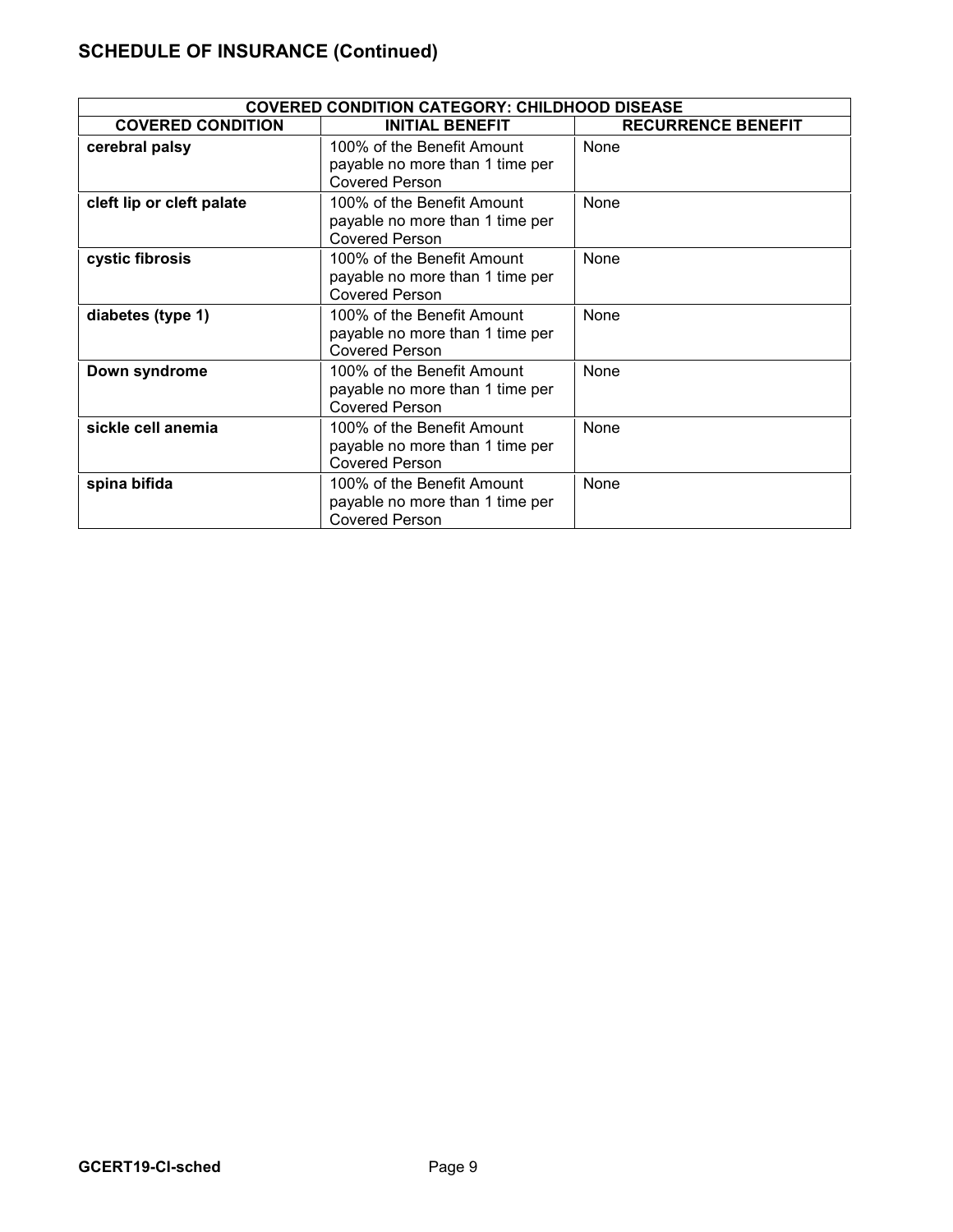| <b>COVERED CONDITION CATEGORY: FUNCTIONAL LOSS</b> |                                                                                        |                                                                                                |
|----------------------------------------------------|----------------------------------------------------------------------------------------|------------------------------------------------------------------------------------------------|
| <b>COVERED CONDITION</b>                           | <b>INITIAL BENEFIT</b>                                                                 | <b>RECURRENCE BENEFIT</b>                                                                      |
| Coma                                               | 100% of the Benefit Amount<br>payable no more than 1 time per<br><b>Covered Person</b> | 100% of the Initial Benefit Amount<br>payable no more than 1 time per<br><b>Covered Person</b> |
| Loss of: Ability to Speak;<br>Hearing; or Sight    | 100% of the Benefit Amount<br>payable no more than 1 time per<br><b>Covered Person</b> | None                                                                                           |
| Paralysis of 2 or more limbs                       | 100% of the Benefit Amount<br>payable no more than 1 time per<br><b>Covered Person</b> | <b>None</b>                                                                                    |

| <b>COVERED CONDITION CATEGORY: HEART ATTACK</b> |                                                                                        |                                    |
|-------------------------------------------------|----------------------------------------------------------------------------------------|------------------------------------|
| <b>COVERED CONDITION</b>                        | <b>INITIAL BENEFIT</b>                                                                 | <b>RECURRENCE BENEFIT</b>          |
| <b>Heart Attack</b>                             | 100% of the Benefit Amount                                                             | 100% of the Initial Benefit Amount |
|                                                 | payable no more than 1 time per                                                        | payable no more than 1 time per    |
|                                                 | <b>Covered Person</b>                                                                  | <b>Covered Person</b>              |
| <b>Sudden Cardiac Arrest</b>                    | 100% of the Benefit Amount<br>payable no more than 1 time per<br><b>Covered Person</b> | None                               |

| <b>COVERED CONDITION CATEGORY: INFECTIOUS DISEASE</b> |                                                                                       |                           |
|-------------------------------------------------------|---------------------------------------------------------------------------------------|---------------------------|
| <b>COVERED CONDITION</b>                              | <b>INITIAL BENEFIT</b>                                                                | <b>RECURRENCE BENEFIT</b> |
| bacterial cerebrospinal<br>meningitis                 | 25% of the Benefit Amount<br>payable no more than 1 time per<br><b>Covered Person</b> | <b>None</b>               |
| diphtheria                                            | 25% of the Benefit Amount<br>payable no more than 1 time per<br><b>Covered Person</b> | None                      |
| encephalitis                                          | 25% of the Benefit Amount<br>payable no more than 1 time per<br><b>Covered Person</b> | <b>None</b>               |
| Legionnaire's disease                                 | 25% of the Benefit Amount<br>payable no more than 1 time per<br><b>Covered Person</b> | None                      |
| malaria                                               | 25% of the Benefit Amount<br>payable no more than 1 time per<br><b>Covered Person</b> | None                      |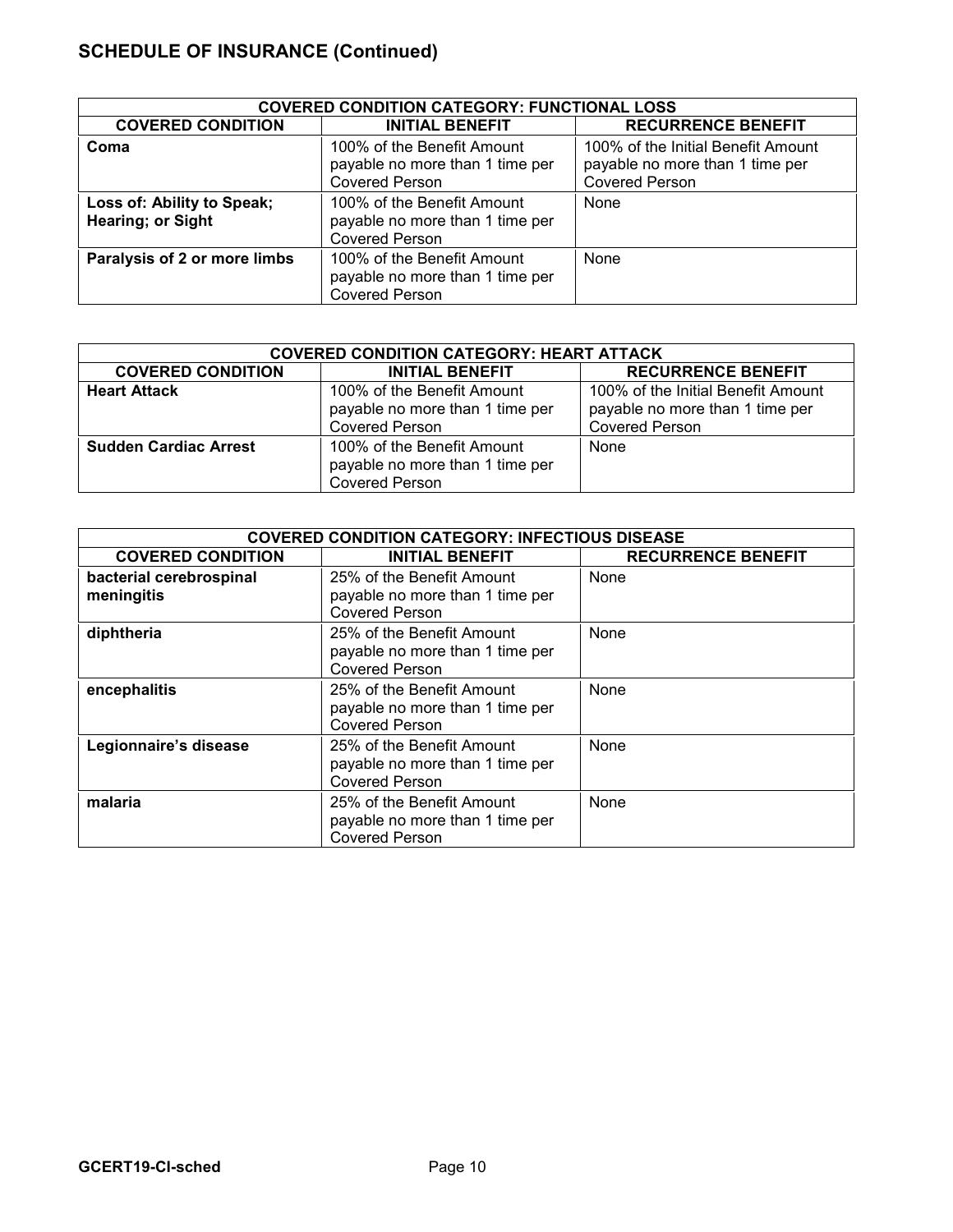| necrotizing fasciitis | 25% of the Benefit Amount<br>None<br>payable no more than 1 time per<br><b>Covered Person</b> |      |
|-----------------------|-----------------------------------------------------------------------------------------------|------|
| osteomyelitis         | 25% of the Benefit Amount<br>payable no more than 1 time per<br><b>Covered Person</b>         | None |
| rabies                | 25% of the Benefit Amount<br>payable no more than 1 time per<br><b>Covered Person</b>         | None |
| tetanus               | 25% of the Benefit Amount<br>payable no more than 1 time per<br>Covered Person                | None |
| tuberculosis          | 25% of the Benefit Amount<br>payable no more than 1 time per<br><b>Covered Person</b>         | None |
| COVID-19              | 25% of the Benefit Amount<br>payable no more than 1 time per<br><b>Covered Person</b>         | None |

| <b>COVERED CONDITION CATEGORY: KIDNEY FAILURE</b>                               |                                                                                 |      |  |
|---------------------------------------------------------------------------------|---------------------------------------------------------------------------------|------|--|
| <b>COVERED CONDITION</b><br><b>RECURRENCE BENEFIT</b><br><b>INITIAL BENEFIT</b> |                                                                                 |      |  |
| <b>Kidney Failure</b>                                                           | 100% of the Benefit Amount<br>payable no more than 1 time per<br>Covered Person | None |  |

| <b>COVERED CONDITION CATEGORY: MAJOR ORGAN TRANSPLANT</b>                       |                                                                                         |  |  |
|---------------------------------------------------------------------------------|-----------------------------------------------------------------------------------------|--|--|
| <b>COVERED CONDITION</b><br><b>RECURRENCE BENEFIT</b><br><b>INITIAL BENEFIT</b> |                                                                                         |  |  |
| <b>Major Organ Transplant</b>                                                   | 100% of the Benefit Amount<br>None<br>payable no more than 1 time per<br>Covered Person |  |  |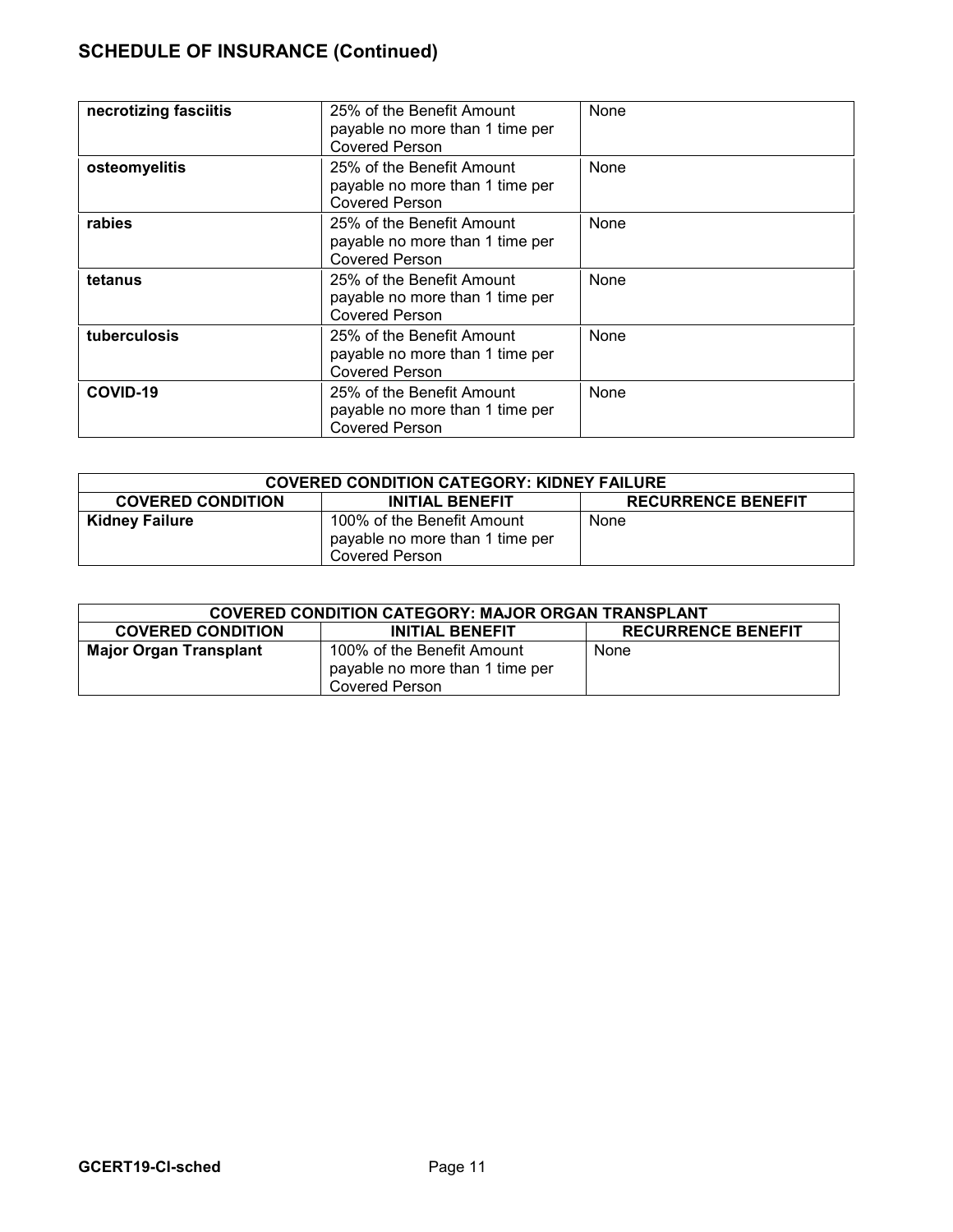| <b>COVERED CONDITION CATEGORY: PROGRESSIVE DISEASE</b> |                                                          |                           |  |
|--------------------------------------------------------|----------------------------------------------------------|---------------------------|--|
| <b>COVERED CONDITION</b>                               | <b>INITIAL BENEFIT</b>                                   | <b>RECURRENCE BENEFIT</b> |  |
| adrenal hypofunction                                   | 100% of the Benefit Amount                               | None                      |  |
| (Addison's disease)                                    | payable no more than 1 time per                          |                           |  |
|                                                        | <b>Covered Person</b>                                    |                           |  |
| <b>ALS</b>                                             | 100% of the Benefit Amount                               | None                      |  |
|                                                        | payable no more than 1 time per                          |                           |  |
|                                                        | <b>Covered Person</b>                                    |                           |  |
| <b>Alzheimer's Disease</b>                             | 100% of the Benefit Amount                               | None                      |  |
|                                                        | payable no more than 1 time per                          |                           |  |
|                                                        | <b>Covered Person</b>                                    |                           |  |
| Huntington's disease                                   | 100% of the Benefit Amount                               | None                      |  |
|                                                        | payable no more than 1 time per                          |                           |  |
|                                                        | <b>Covered Person</b>                                    |                           |  |
| <b>Multiple Sclerosis</b>                              | 100% of the Benefit Amount                               | None                      |  |
|                                                        | payable no more than 1 time per                          |                           |  |
|                                                        | <b>Covered Person</b>                                    |                           |  |
| muscular dystrophy                                     | 100% of the Benefit Amount                               | None                      |  |
|                                                        | payable no more than 1 time per                          |                           |  |
|                                                        | <b>Covered Person</b>                                    |                           |  |
| myasthenia gravis                                      | 100% of the Benefit Amount                               | None                      |  |
|                                                        | payable no more than 1 time per                          |                           |  |
|                                                        | <b>Covered Person</b>                                    |                           |  |
| <b>Parkinson's Disease</b>                             | 100% of the Benefit Amount                               | None                      |  |
| (Advanced)                                             | payable no more than 1 time per                          |                           |  |
|                                                        | <b>Covered Person</b>                                    |                           |  |
| poliomyelitis                                          | 100% of the Benefit Amount                               | None                      |  |
|                                                        | payable no more than 1 time per<br><b>Covered Person</b> |                           |  |
|                                                        |                                                          |                           |  |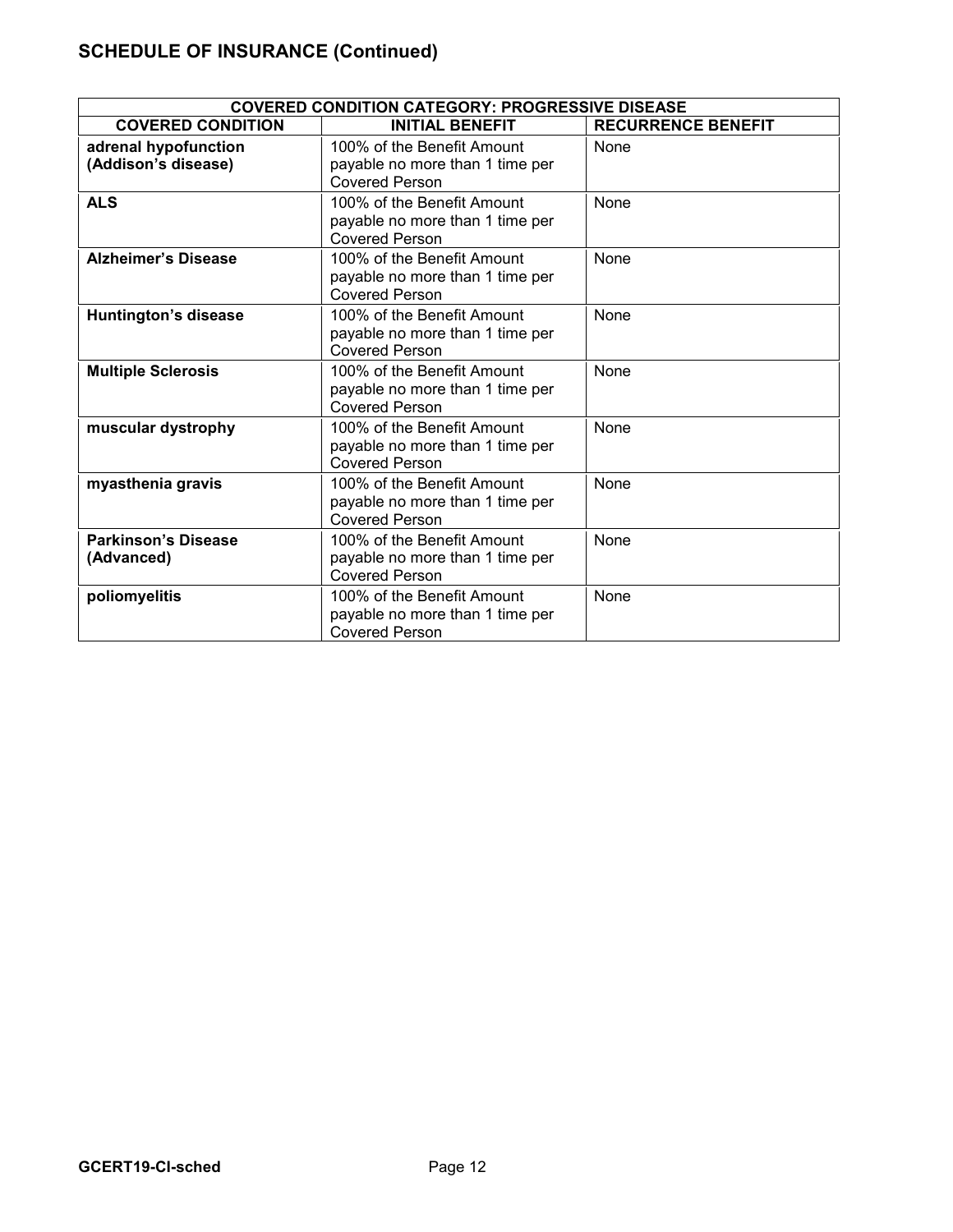| systemic lupus<br>erythematosus (SLE) | 100% of the Benefit Amount<br>payable no more than 1 time per<br>Covered Person | None |
|---------------------------------------|---------------------------------------------------------------------------------|------|
| systemic sclerosis<br>(scleroderma)   | 100% of the Benefit Amount<br>payable no more than 1 time per<br>Covered Person | None |

| <b>COVERED CONDITION CATEGORY: SEVERE BURN</b>                                  |                                                                                        |                                                                                                |  |
|---------------------------------------------------------------------------------|----------------------------------------------------------------------------------------|------------------------------------------------------------------------------------------------|--|
| <b>COVERED CONDITION</b><br><b>RECURRENCE BENEFIT</b><br><b>INITIAL BENEFIT</b> |                                                                                        |                                                                                                |  |
| <b>Severe Burn</b>                                                              | 100% of the Benefit Amount<br>payable no more than 1 time per<br><b>Covered Person</b> | 100% of the Initial Benefit Amount<br>payable no more than 1 time per<br><b>Covered Person</b> |  |

| <b>COVERED CONDITION CATEGORY: STROKE</b>                                       |                            |                                    |  |
|---------------------------------------------------------------------------------|----------------------------|------------------------------------|--|
| <b>COVERED CONDITION</b><br><b>RECURRENCE BENEFIT</b><br><b>INITIAL BENEFIT</b> |                            |                                    |  |
| <b>Stroke</b>                                                                   | 100% of the Benefit Amount | 100% of the Initial Benefit Amount |  |
| payable no more than 1 time per                                                 |                            | payable no more than 1 time per    |  |
| Covered Person<br>Covered Person                                                |                            |                                    |  |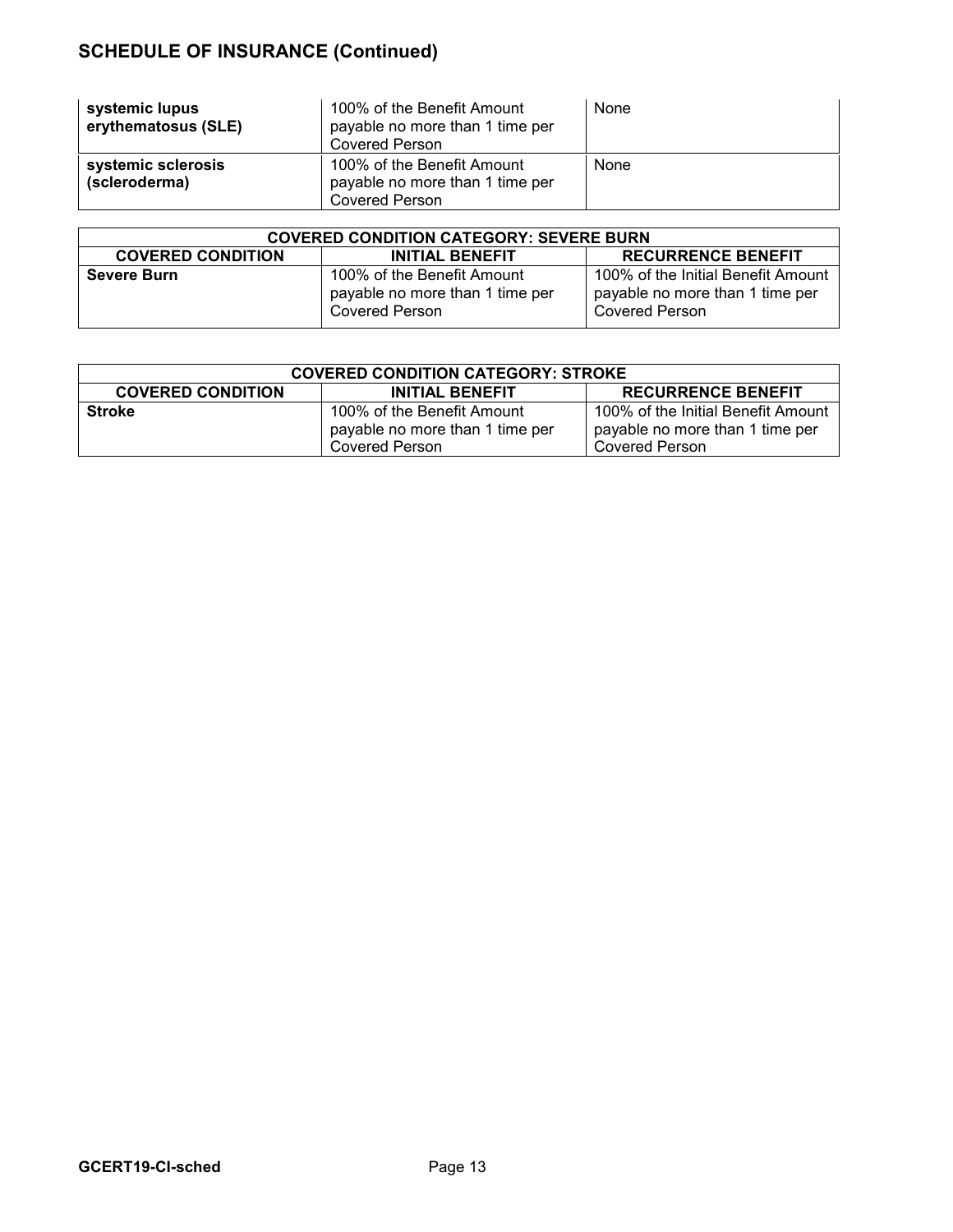| <b>SUPPLEMENTAL BENEFITS</b> |                                                 |              |                                                 |
|------------------------------|-------------------------------------------------|--------------|-------------------------------------------------|
| <b>BENEFIT</b>               | <b>BENEFIT MAXIMUM</b><br><b>BENEFIT AMOUNT</b> |              |                                                 |
| Health                       | For You:                                        | \$50 per day | We will pay the Health                          |
| <b>Screening</b>             | For Your Spouse:                                | \$50 per day | <b>Screening Benefit:</b>                       |
| <b>Benefit</b>               | For Your Dependent Child:                       | \$50 per day | 1 time per Covered Person,<br>per Calendar Year |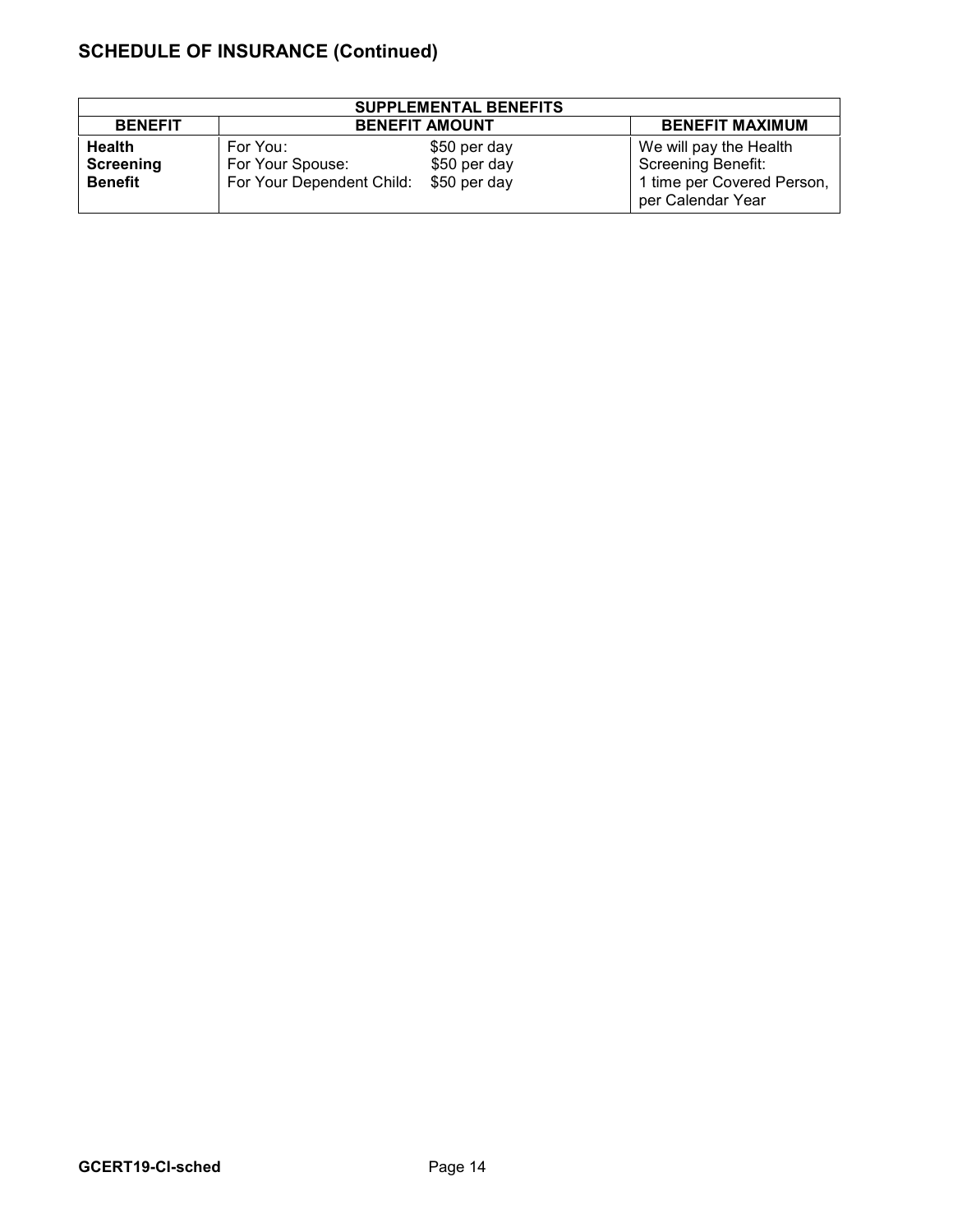#### **LIMITATIONS**

#### **BENEFIT SEPARATION PERIOD**

#### **Benefit Separation Period**

The Benefit Separation Period is the number of days that must elapse between Occurrences of Covered Conditions for a Covered Person as described below in order for a benefit to be payable.

#### **Initial Benefit Separation Period**

The Initial Benefit Separation Period is the number of days that must elapse between an Occurrence of a Covered Condition for which a benefit is payable and an Occurrence of a different Covered Condition in order for an Initial Benefit to be payable for the later Covered Condition.

Once a Covered Condition has Occurred for which a benefit is payable, in order for an Initial Benefit to be payable for an Occurrence of any other Covered Condition that would otherwise qualify for an Initial Benefit payment, the Initial Benefit Separation Period must be satisfied. The Initial Benefit Separation Period is set forth on the Schedule.

In the event another Covered Condition Occurs within the Initial Benefit Separation Period, the following rules will apply:

- If the benefit We paid (Initial Benefit or Recurrence Benefit) for the prior Covered Condition(s) is less than the Initial Benefit amount We would pay for the new Covered Condition, We will pay an additional amount equal to:
	- the amount We would have paid for the new Covered Condition had the Initial Benefit Separation Period been satisfied; minus
	- the amount We paid for the prior Covered Condition(s).
- If the benefit We paid (Initial Benefit or Recurrence Benefit) for the prior Covered Condition is equal to or exceeds the Initial Benefit amount We would pay for the new Covered Condition, an additional amount is not payable.

#### Examples:

The following examples are provided for illustration purposes to explain how the Initial Benefit Separation Period will be applied and an additional amount is calculated as described above. These examples do not necessarily reflect the benefits of Your specific coverage.

| <b>Benefit Amount</b>                                              | \$10,000                                               |
|--------------------------------------------------------------------|--------------------------------------------------------|
| Initial Benefit Separation Period                                  | 90 days                                                |
| Benefit payable for Covered Condition A, which                     | Based on the Schedule, the plan pays 50% of the        |
| Occurs on January 1st                                              | Benefit Amount = $$5,000$                              |
| Initial Benefit that applies to Covered Condition B,               | Based on the Schedule, the plan pays 100% of the       |
| which Occurs on February 1 <sup>st,</sup> prior to satisfaction of | Benefit Amount = $$10,000$                             |
| the Initial Benefit Separation Period                              |                                                        |
| Adjustment Calculation for Occurrence of Covered                   | \$10,000 minus \$5,000 (Difference between amount      |
| Condition B                                                        | paid for Covered Condition A and amount that would     |
|                                                                    | be paid for Covered Condition B).                      |
|                                                                    |                                                        |
|                                                                    | Result: An additional \$5,000 would be payable for the |
|                                                                    | Occurrence of Covered Condition B                      |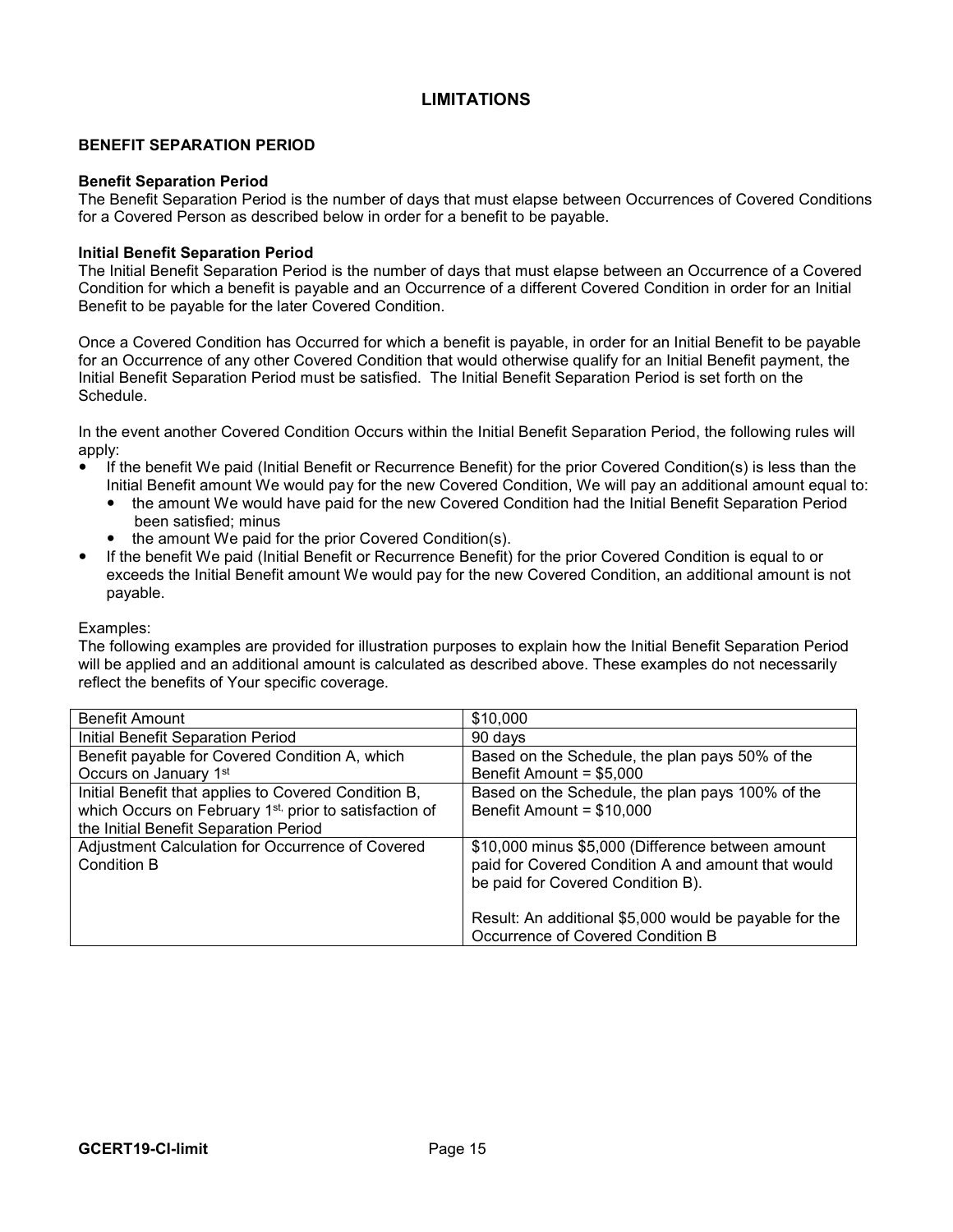# **LIMITATIONS (Continued)**

| <b>Benefit Amount</b>                                             | \$10,000                                               |
|-------------------------------------------------------------------|--------------------------------------------------------|
| Initial Benefit Separation Period                                 | 90 days                                                |
| Benefit payable for Covered Condition A, which                    | Based on the Schedule, the plan pays 100% of the       |
| Occurs on January 1st                                             | Benefit Amount = $$10,000$                             |
| Initial Benefit that applies to Covered Condition B,              | Based on the Schedule, the plan pays 25% of the        |
| which Occurs on February 1 <sup>st</sup> prior to satisfaction of | Benefit Amount = $$2,500$                              |
| the Initial Benefit Separation Period                             |                                                        |
| Adjustment Calculation for Occurrence of Covered                  | The amount payable for Covered Condition A             |
| Condition B                                                       | (\$10,000) exceeded the amount that would be payable   |
|                                                                   | for Covered Condition B (\$2,500).                     |
|                                                                   |                                                        |
|                                                                   | Result: An additional benefit would not be payable for |
|                                                                   | the Occurrence of Covered Condition B                  |

#### **Recurrence Benefit Separation Period**

The Benefit Separation Period that applies to a Recurrence Benefit for a Covered Person for a subsequent Occurrence of the same Covered Condition is subject to all of the following:

- a benefit must have been payable for the prior Occurrence of the Covered Condition; and
- the Recurrence Benefit Separation Period must be satisfied in order for a Recurrence Benefit to be payable.

The Recurrence Benefit Separation Period is set forth on the Schedule. The Recurrence Benefit Separation Period is measured from the date of the most recent Occurrence of the same Covered Condition for which a benefit was payable.

Example:

The following example is provided for illustration purposes to explain how the Recurrence Separation Period will be applied and a Recurrence Benefit is calculated as described above. This example does not necessarily reflect the benefits of Your specific coverage.

| Recurrence Benefit Separation Period      | 180 days                                                    |
|-------------------------------------------|-------------------------------------------------------------|
| Covered Condition A Occurs on January 1st | Initial Benefit paid for Covered Condition A                |
| Covered Condition A Occurs again on       | The Recurrence Benefit Separation Period is                 |
| March 1st                                 | measured from January 1, the date Condition A               |
|                                           | Occurred.                                                   |
|                                           |                                                             |
|                                           | <b>Result: The Recurrence Benefit for Covered Condition</b> |
|                                           | A is not paid because the 180 day Recurrence Benefit        |
|                                           | Separation Period had not been satisfied when               |
|                                           | Condition A Occurred again.                                 |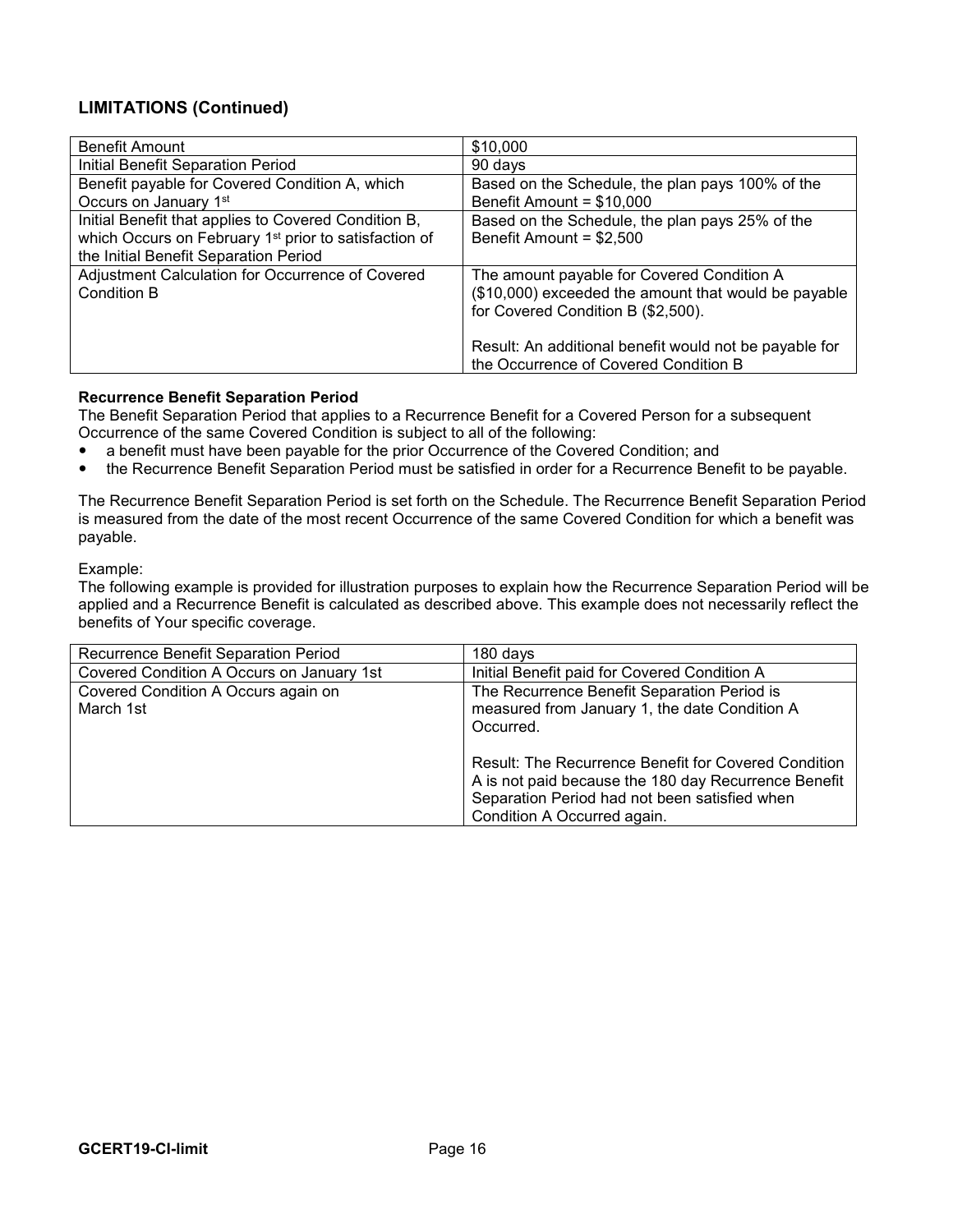# **GENERAL EXCLUSIONS**

The exclusions that appear below apply to all Covered Conditions and benefits set forth in this Certificate. Please note that certain Covered Conditions have additional exclusions that are set forth in the benefit provisions of this Certificate.

We will not pay benefits for any Covered Condition for a Covered Person caused by, or that takes place during:

- the Covered Person's active participation in an insurrection, rebellion, riot or terrorist act;
- the Covered Person's engagement in any illegal occupation or activity that constitutes a felony under the laws of the jurisdiction in which the activity took place;
- the Covered Person's intentionally self-inflicted injury;
- the Covered Person's suicide or attempted suicide (while sane or insane);
- war, whether declared or undeclared; or act of war;
- the Covered Person's operation, while intoxicated, of a motor vehicle involved in the incident. Motor vehicle means any vehicle that is powered by a motor, including, but not limited to: an automobile; a boat; a motorcycle; a truck; an all terrain vehicle; or a snow mobile. For purposes of this exclusion intoxicated means that the Covered Person's:
	- blood alcohol level met or exceeded .08%; or
	- blood delta-9-tetrahydrocannabinol (THC) level met or exceeded the limit established by the laws of the jurisdiction for drug-impaired driving where the incident took place;
- the Covered Person voluntarily taking or using any drug, medication or sedative unless it is:
	- taken or used as prescribed by a Physician; or
	- an "over the counter" drug, medication or sedative taken according to package directions; or
- activities required by the Covered Person's service in the armed forces or any auxiliary unit of the armed forces of any country or international authority.

In addition, We will not pay benefits for:

 any Covered Condition for which Diagnosis is made outside the United States, Canada or Mexico unless the Diagnosis is confirmed in the United States, in which case the Covered Condition will be deemed to Occur on the date the Diagnosis is made outside the United States, Canada or Mexico.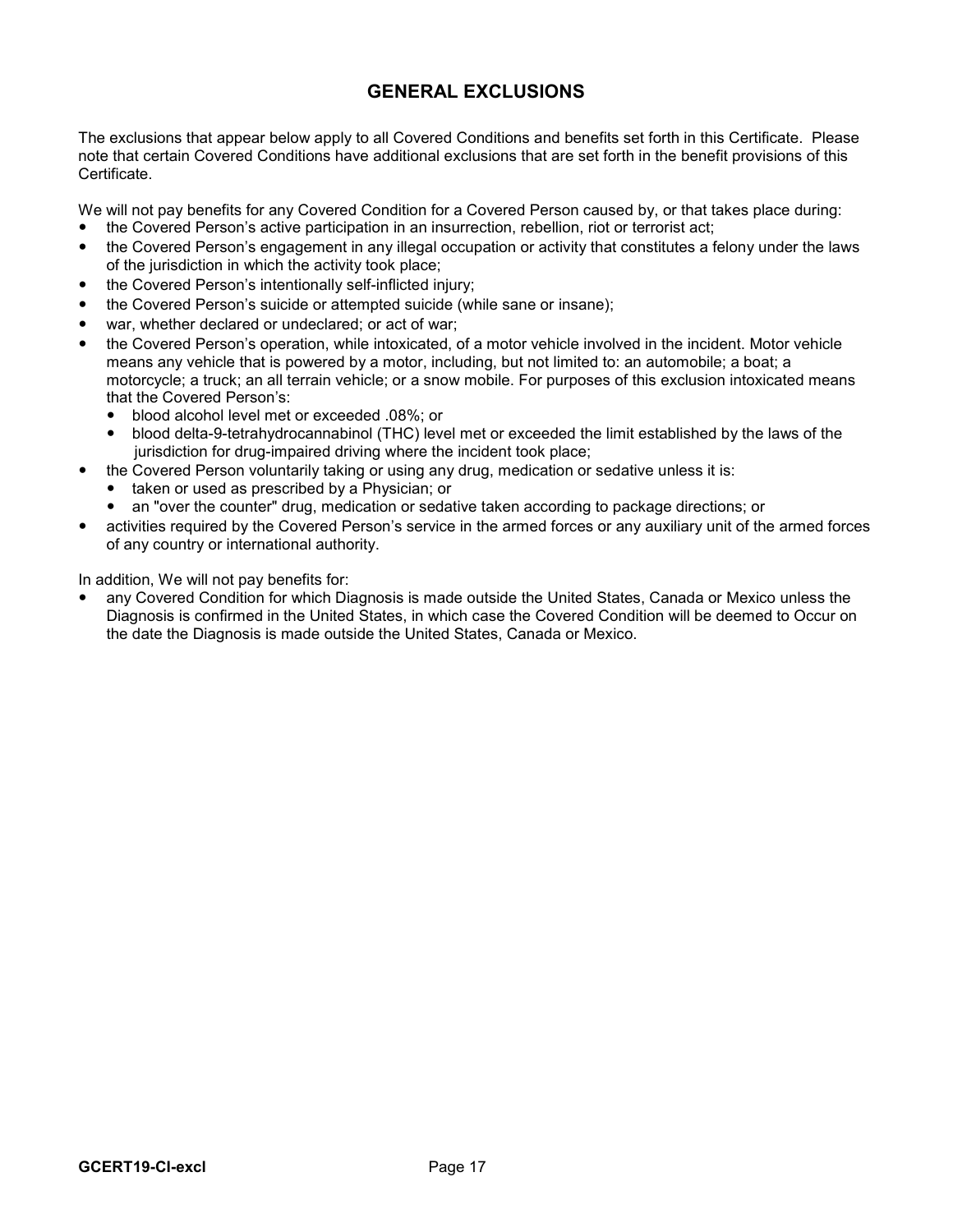# **DEFINITIONS**

As used in this Certificate, the terms listed below will have the meanings set forth below. Other terms may be defined where they are used. When defined terms are used in this Certificate, they will appear with initial capitalization. The plural use of a term defined in the singular will share the same meaning.

**Actively at Work or Active Work** means that You are performing all of the usual and customary duties of Your job on a Full-Time or a Part-Time basis. This must be done at:

- the Group Policyholder's place of business;
- an alternate place approved by the Group Policyholder; or
- a place to which the Group Policyholder's business requires You to travel.

You will be deemed to be Actively at Work during weekends or Group Policyholder approved vacations, holidays or temporary business closures if You were Actively at Work on the last scheduled work day preceding such time off.

**Benefit Amount** means the amount We use to determine the benefit payable for a Covered Condition.

**Calendar Year** means a period of 12 consecutive months, starting on January 1 and ending on December 31 of the same year.

**Certificate** means this Certificate including any riders attached to it.

**Clinical Diagnosis** means a Diagnosis based on the study of symptoms and diagnostic test results.

**Contribution** means the amount You must pay towards the total premium charged by Us for insurance under this **Certificate** 

**Covered Condition** means those conditions or treatments listed in the Schedule for which a benefit is payable as described in this Certificate. A Covered Condition does not include Supplemental Benefits.

**Covered Person** means You and, if insured under the Group Policy for the insurance described in this Certificate, Your Dependents.

**Dependent** means Your Spouse and/or Dependent Child.

**Dependent Child** means the following:

- Your biological child, while such child is younger than the Dependent Child Age Limit;
- Your adopted child, while such child is younger than the Dependent Child Age Limit;
- Your stepchild, while such child is younger than the Dependent Child Age Limit; or
- Your foster child, while such child is younger than the Dependent Child Age Limit.

The term Dependent Child does not mean an unborn or stillborn child.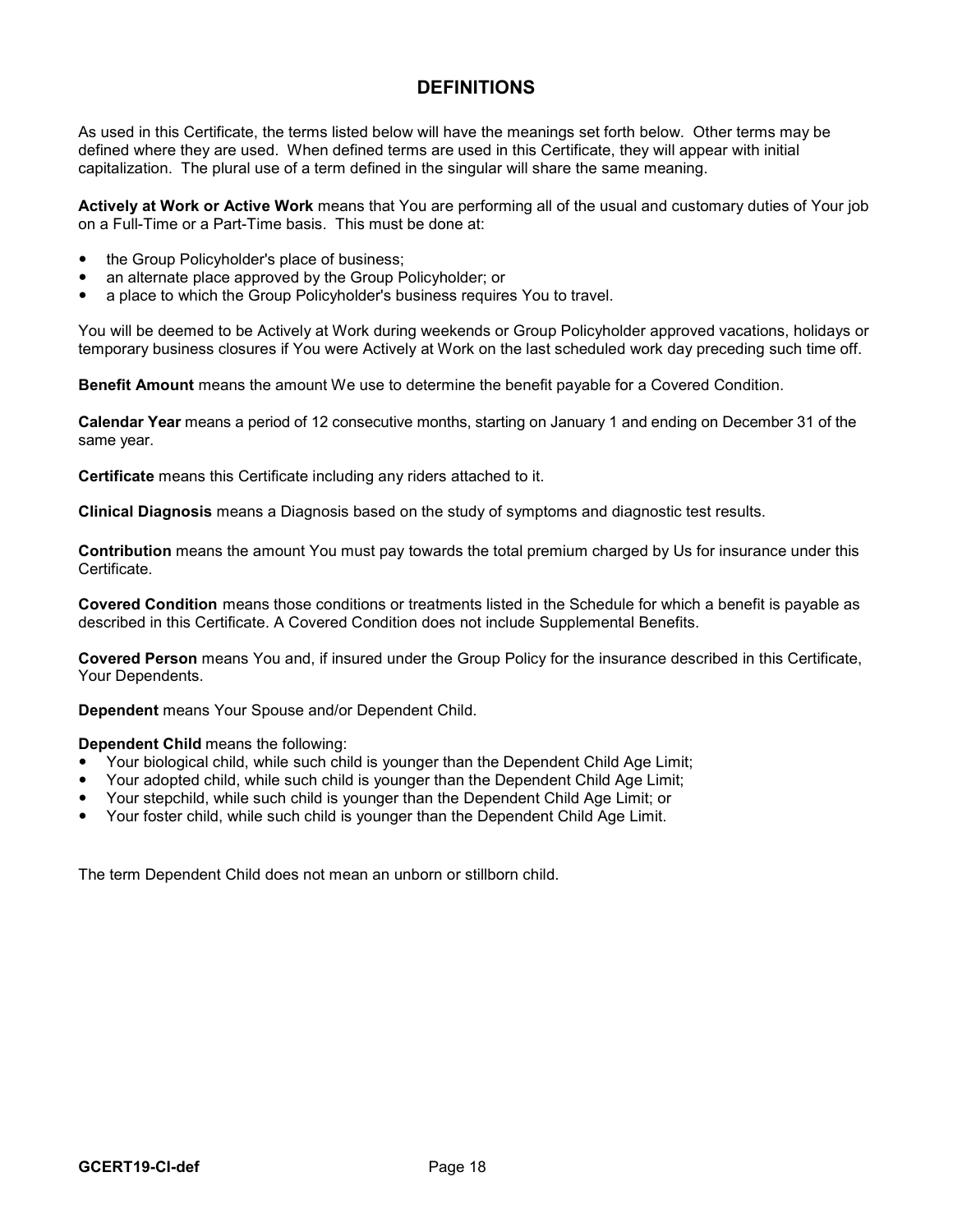#### **Dependent Child Age Limit** means:

• the end of the calendar month in which the Dependent Child reaches age 26.

**Dependent Insurance** means insurance under this Certificate for Your Dependents.

**Diagnosis or Diagnosed** means the establishment of a Covered Condition by a Physician through the use of clinical and/or laboratory findings, and using generally accepted medical standards.

**Full-Time** means Active Work on the Group Policyholder's regular work schedule for the class of employees to which You belong. The work schedule must be at least 30 hours per week.

**Group Policy** means the policy of insurance issued by Us to the Group Policyholder under which this Certificate is issued.

**Group Policyholder** means State of Alaska.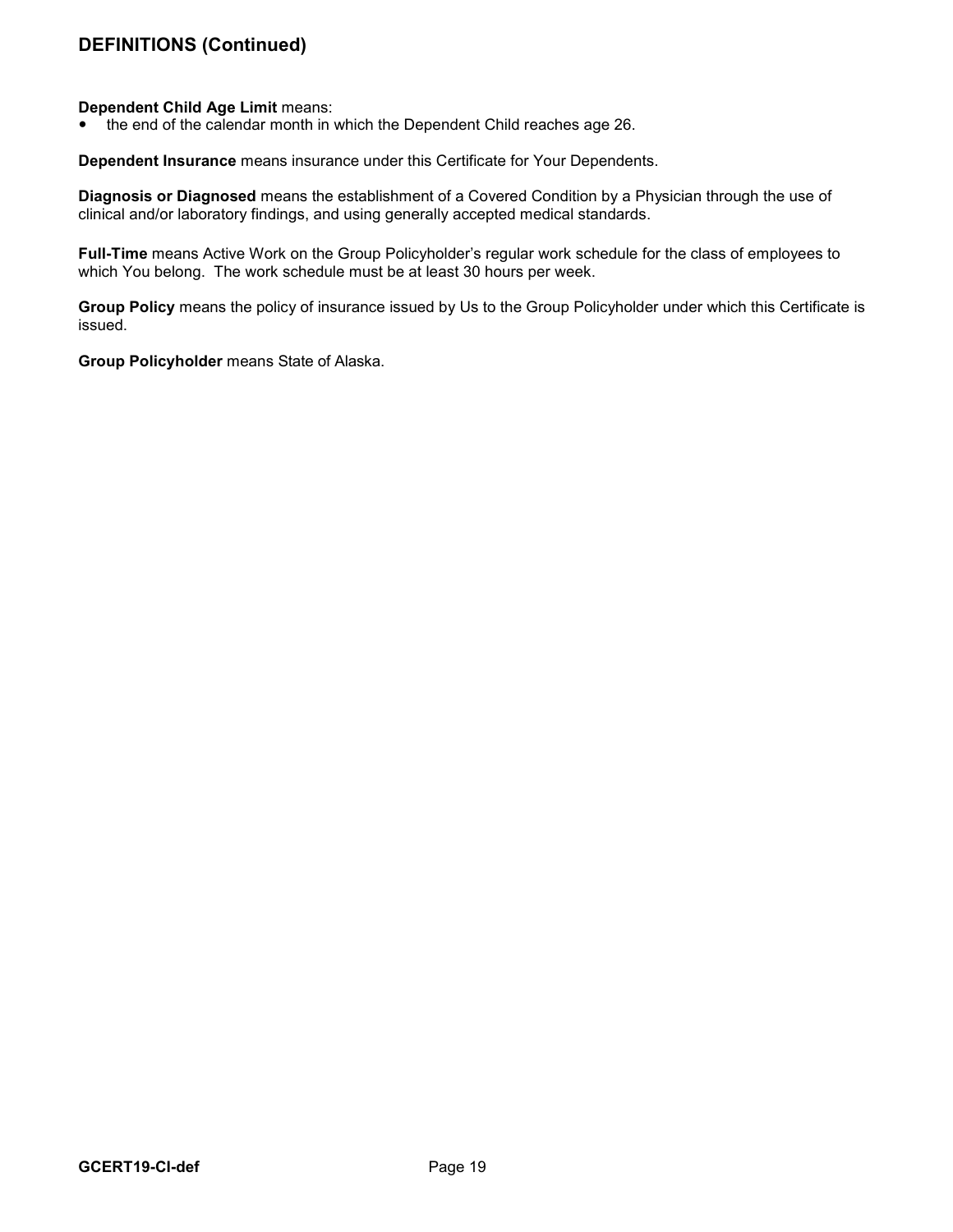**Hospital** means a short-term, acute care, general facility which:

- is primarily engaged in providing, by or under the continuous supervision of Physicians, to inpatients, diagnostic services and therapeutic services for Diagnosis, treatment and care of injured or sick persons;
- has organized departments of medicine:
- has facilities for major Surgery either on its premises or through a contractual arrangement with another Hospital;
- has a requirement that every patient must be under the care of a Physician or dentist;
- provides 24-hour nursing service by or under the supervision of a registered professional nurse (R.N.);
- is duly licensed by the agency responsible for licensing such Hospitals; and
- is not, other than incidentally, a place of rest, a place primarily for the treatment of tuberculosis, a place for the aged, a place for drug addicts, alcoholics, or a place for convalescent, custodial, educational or rehabilitative care.

**Initial Benefit** means the benefit, as specified in the Schedule, that is payable for a Covered Condition the first time that such condition Occurs for a Covered Person while coverage is in effect under this Certificate and subject to the terms and conditions of this Certificate.

**Medical Coverage** means coverage under Medicare or an insurance policy, health maintenance organization contract, or employer's plan of self-insurance providing benefits for hospital, surgical and medical expenses or treatment. Medical Coverage does not include Medicaid.

**Medical Restriction** means a person is:

- restricted to the person's home under a Physician's care;
- receiving or applying to receive disability benefits from any source;
- an inpatient in a Hospital;
- receiving care in a hospice facility, an intermediate care facility or a long-term care facility; or
- receiving chemotherapy, radiation therapy or dialysis.

**Occurs** or **Occurrence** means, for a Covered Person, an Occurrence of a particular Covered Condition as defined in the benefit provision for that Covered Condition while coverage is in effect under this Certificate for such Covered Person.

**Part-Time** means Active Work on the Group Policyholder's regular work schedule for the class of employees to which You belong. The work schedule must be at least 5 hours per week.

#### **Physician** means:

- a person:
	- who has received a degree of doctor of medicine (M.D.), or doctor of osteopathy (D.O.); or
	- any other person whose services, according to applicable law, must be treated as Physician's services; and
- such person is acting within the scope of a valid license issued in the United States, Canada or Mexico to make a Diagnosis of a Covered Condition or to perform the services required for a Covered Condition for which a claim is made.

The term Physician does not include:

- You;
- Your Spouse or anyone to whom You are related by blood or marriage;
- anyone who is a member of Your household;
- Your adopted or stepchild;
- anyone with whom You share a business interest; or
- Your employee.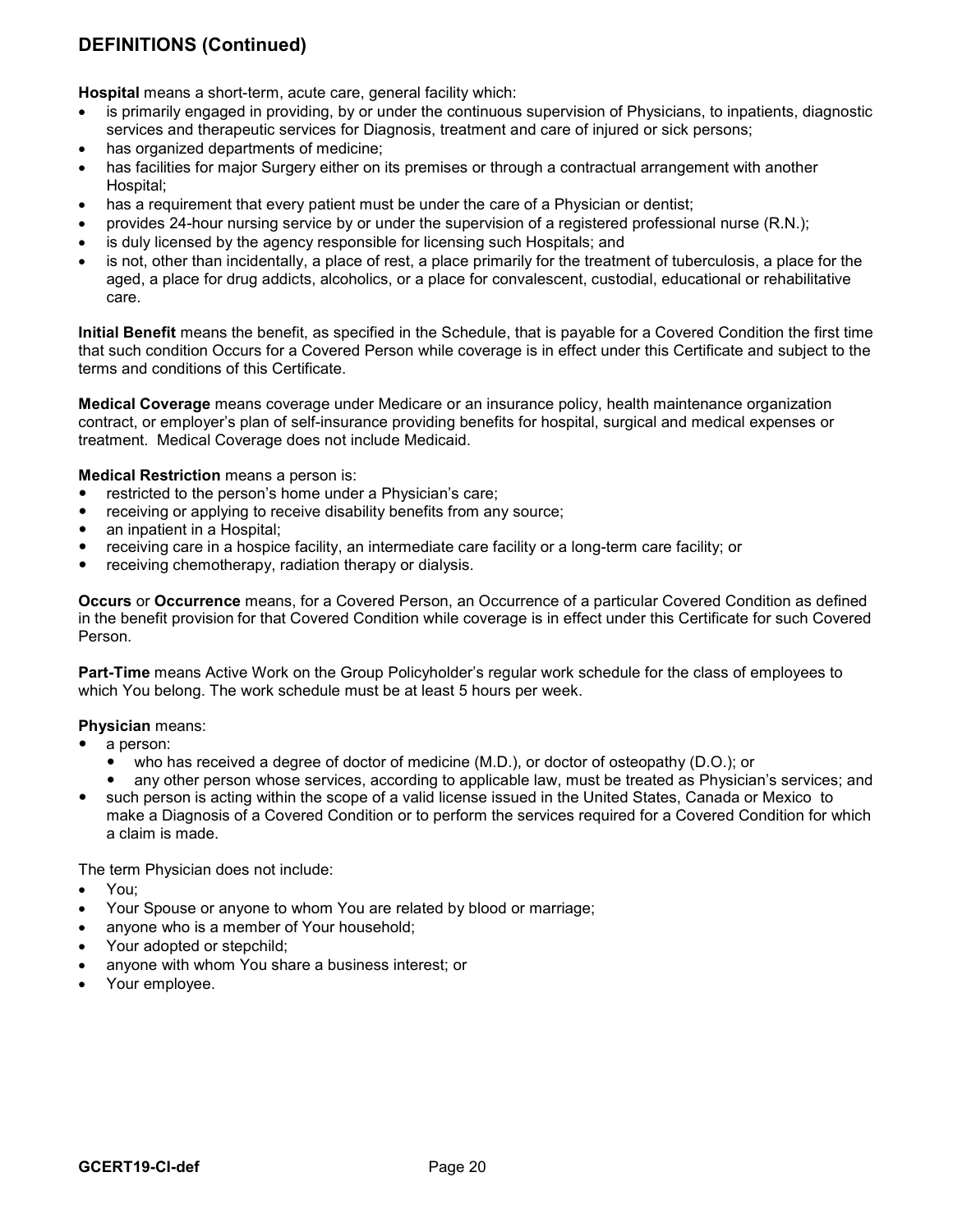**Proof** means Written evidence satisfactory to Us that a claimant has satisfied the conditions and requirements for any benefit described in this Certificate. When a claim is made for any benefit described in this Certificate, Proof must establish:

- the nature and extent of the loss or condition;
- Our obligation to pay the claim; and
- the claimant's right to receive payment.

Except as provided in the Examinations and Autopsy provisions of this Certificate, Proof must be provided at the claimant's expense.

**Recur or Recurrence** means another Occurrence of the same Covered Condition for which We have already paid a benefit.

**Recurrence Benefit** means a benefit, as specified in the Schedule, that is payable for another Occurrence of the same Covered Condition for the same Covered Person for whom We have already paid a benefit while coverage is in effect under this Certificate and subject to the terms and conditions of this Certificate. The Schedule shows the Covered Conditions for which a Recurrence Benefit is payable.

**Schedule** means the Schedule of Insurance that appears in this Certificate, and the Covered Person Specifications page.

**Signed** means any symbol or method executed or adopted by a person with the present intention to authenticate a record. The signature may be transmitted by paper or electronic media, provided it is consistent with applicable law.

**Spouse** means Your lawful spouse.

#### **Supplemental Benefit(s)** are the following:

• Health Screening Benefit.

**Surgery** means a procedure performed by a Physician involving the cutting of the Covered Person's skin or tissue that in and of itself is intended to be curative or palliative. Surgery does not include endoscopic or non-invasive procedures.

**Transplant List** means the list maintained by the Organ Procurement and Transportation Network (OPTN).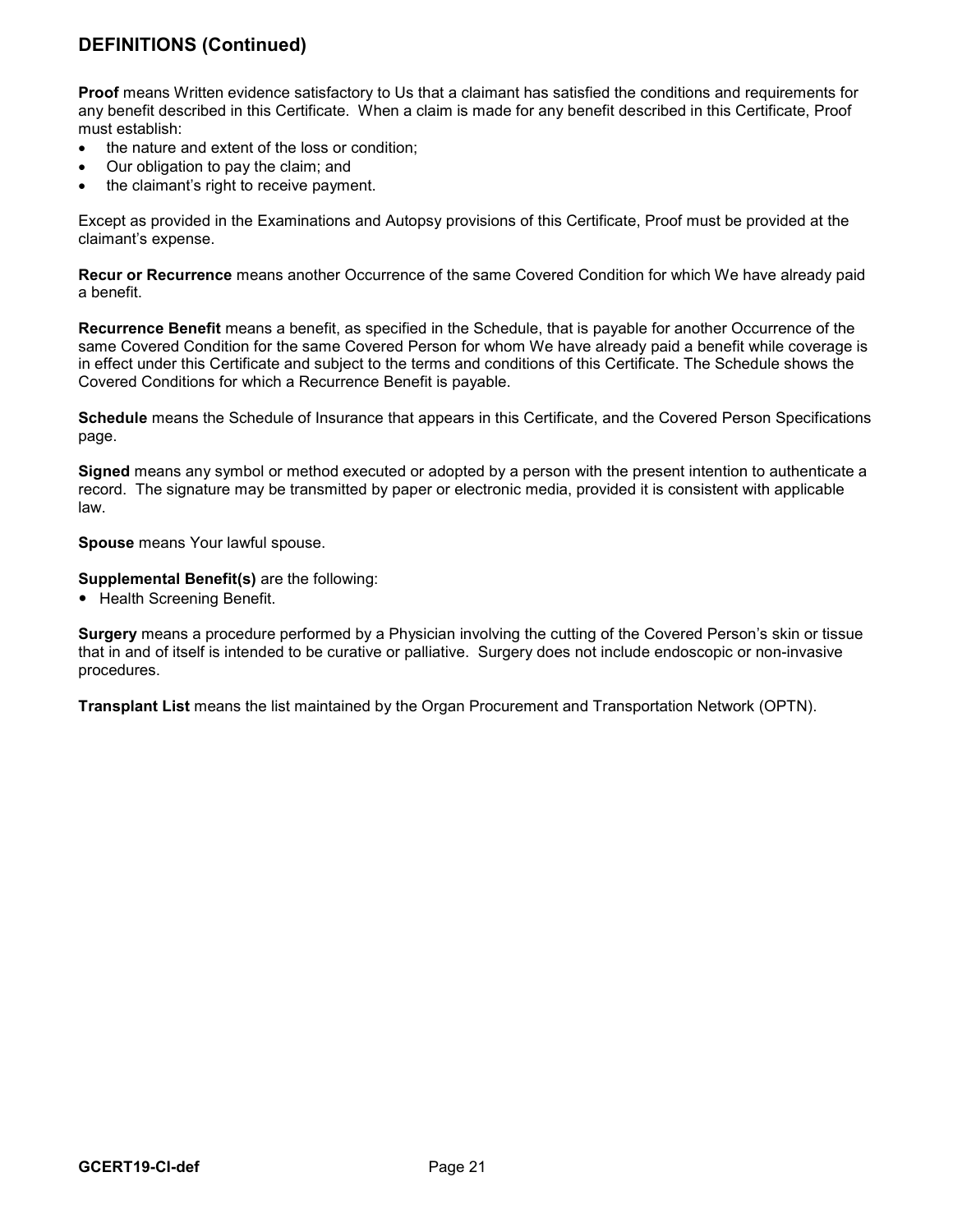**Treatment Free** means that a Covered Person is symptom free and not receiving medical treatment or care from a Physician for the Covered Condition for which We paid an Initial Benefit or Recurrence Benefit. For purposes of this term, medical treatment does not include:

- the Covered Person receiving maintenance drug therapy while in remission; or
- routine medical assessments to verify that a Covered Condition is no longer present or remains in remission.

**United States** means the United States of America, its territories and its possessions.

**We, Us** and **Our** mean Metropolitan Life Insurance Company.

**Write, Written** or **Writing** means a record that may be transmitted by paper or electronic media, and that is consistent with applicable law.

**You** and **Your** means an employee who is insured under the Group Policy for the insurance described in this Certificate.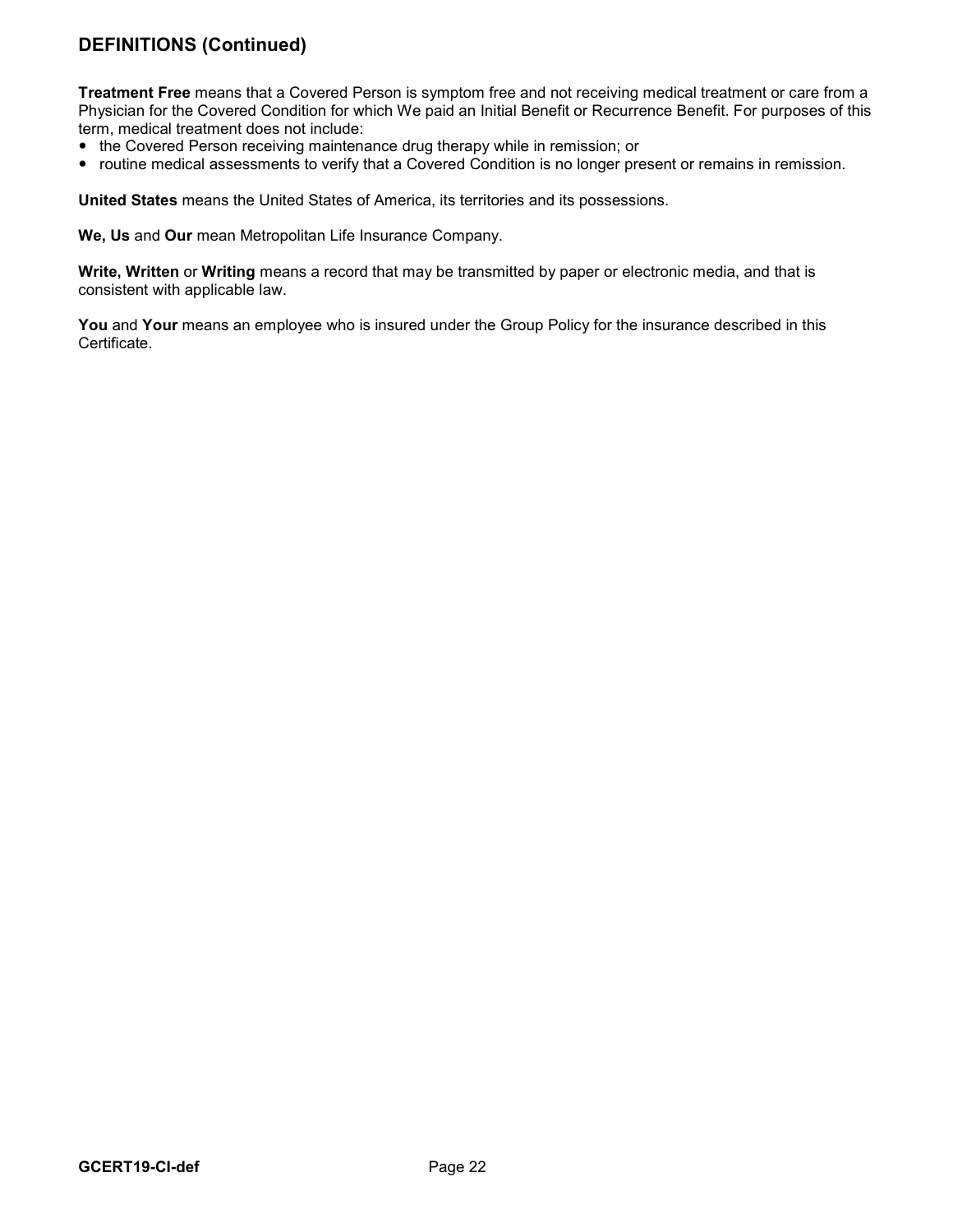# **ELIGIBILITY PROVISIONS: INSURANCE FOR YOU**

#### **ELIGIBLE CLASS**

#### **CLASS 1**

All Active Full-Time and Part-Time Employees

#### **DATE YOU ARE ELIGIBLE FOR INSURANCE**

You may only become eligible for the Critical Illness Insurance available for Your eligible class.

If You are in an eligible class on the date insurance becomes available for the class, You will be eligible for insurance on the date You complete any applicable eligibility waiting period set by the Group Policyholder.

If You enter an eligible class after the date insurance becomes available to members of that class, You will be eligible for insurance on the date You complete any applicable eligibility waiting period set by the Group Policyholder.

#### **ENROLLMENT PROCESS**

If You are eligible for insurance, You may enroll for such insurance by completing the required form. You must also provide Written permission to deduct Contributions from Your pay for such insurance, if You are required to make such Contributions.

#### **DATE YOUR INSURANCE TAKES EFFECT**

Provided that You are Actively at Work in an eligible class, insurance under this Certificate will take effect for You on the Certificate effective date. If You are not Actively at Work in an eligible class on the date insurance would otherwise take effect, insurance will take effect on the date You return to Active Work in an eligible class.

#### **BENEFIT CHANGES**

Once Your insurance takes effect, You may only change Your benefits in accordance with the options available through the Group Policyholder. Please contact Us or the Group Policyholder for more information.

If You are not Actively at Work in an eligible class on the date an increase in benefits would otherwise take effect, the increase will not take effect until You return to Active Work in a class that is eligible for the increase.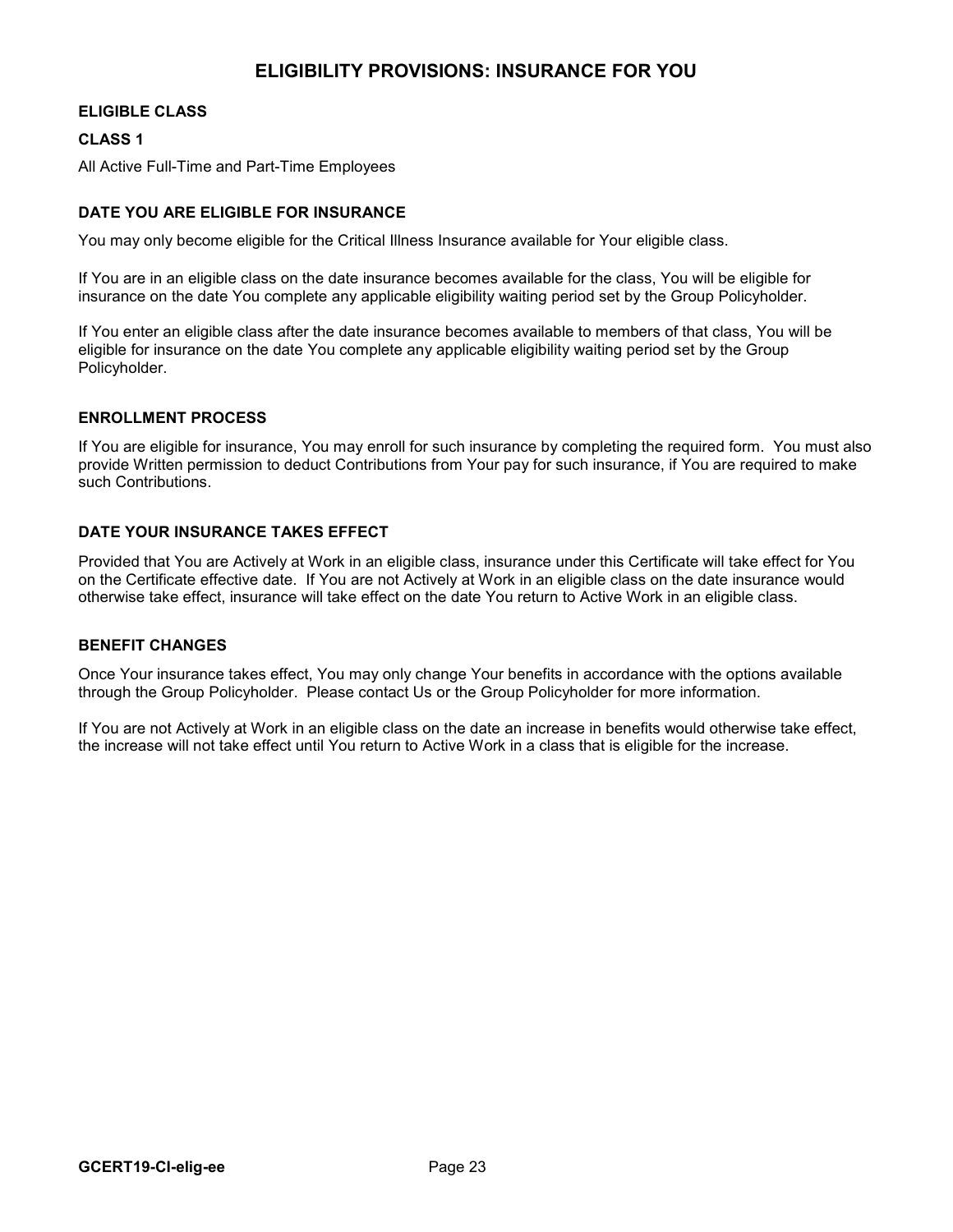# **ELIGIBILITY PROVISIONS: DEPENDENT INSURANCE**

#### **ELIGIBLE CLASS FOR DEPENDENT INSURANCE**

All Class 1 employees of the Group Policyholder as specified in the Eligibility Provisions: Insurance For You section of this Certificate are eligible for Dependent Insurance.

#### **DATE YOU ARE ELIGIBLE FOR DEPENDENT INSURANCE**

If You are in a class of employees who are eligible for Dependent Insurance on the date Your insurance takes effect, You will be eligible for Dependent Insurance on the later of the following:

- the date Your insurance takes effect; and
- the date an individual becomes Your first Dependent.

If You enter a class of employees who are eligible for Dependent Insurance after the date Your insurance takes effect, You will be eligible for Dependent Insurance on the later of the following:

- the date You enter a class eligible for Dependent Insurance; and
- the date an individual becomes Your first Dependent.

#### **ENROLLMENT PROCESS**

If You become eligible for Dependent Insurance, You may enroll for such insurance by providing Us with any information We require for each Dependent to be insured. You must also provide Written permission to deduct Contributions from Your pay for Dependent Insurance, if You are required to make such Contributions.

#### **DATE DEPENDENT INSURANCE TAKES EFFECT**

#### **Newborn Children**

A Dependent Child born to You while insurance is in effect under the Certificate will be covered:

- from the moment of birth and does not need to be enrolled if Dependent Insurance is already in effect for at least one other Dependent Child; or
- for 31 days from the moment of birth if Dependent Insurance is not already in effect for at least one other Dependent Child. To continue coverage beyond the first 31 days, You must notify Us of the child's birth and give Written permission to deduct Contributions from Your pay for Dependent Insurance for the newborn child if You are required to make such Contributions.

The effective date of insurance for a newborn child will be determined without regard to whether the child is under a Medical Restriction.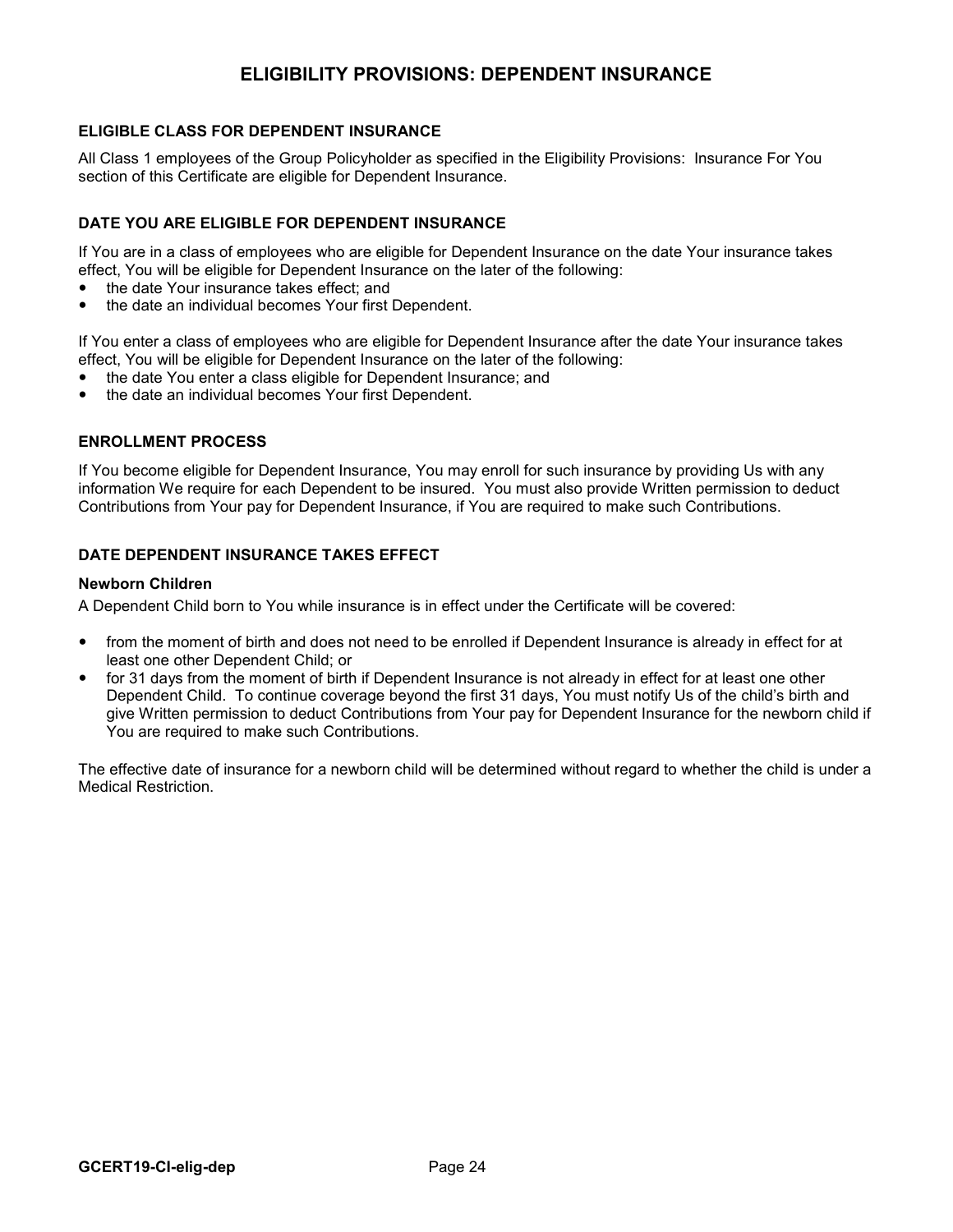# **ELIGIBILITY PROVISIONS: DEPENDENT INSURANCE (Continued)**

#### **Adopted Children**

A Dependent Child adopted by You or Placed for Adoption with You while insurance is in effect under the Certificate will be covered:

- from the moment of birth if Placement for Adoption or adoption occurs within 31 days after the child's birth; or
- from the date of adoption or Placement for Adoption if the child is adopted by You or Placed for Adoption with You more than 31 days after the child's birth.

The child does not need to be enrolled if Dependent Coverage is already in effect for at least one other Dependent Child. If Dependent Coverage is not already in effect for at least one other Dependent Child, then to continue the child's coverage beyond the first 31 days of coverage, You must notify Us of the child's adoption or Placement for Adoption and give Written permission to deduct Contributions from Your pay for Dependent Insurance for the adopted child if You are required to make such Contributions. You must do this within 31 days of the date the child is adopted by You or Placed for Adoption with You.

The effective date of insurance for a newly adopted child will be determined without regard to whether the child is under a Medical Restriction.

**Placed for Adoption** or **Placement for Adoption** means the assumption and retention by You of a legal obligation for total or partial support of a child in anticipation of Your adoption of the child.

#### **Other Dependents**

Dependent Insurance for a Dependent who is not under a Medical Restriction will take effect on the later of:

- the date You are enrolled for Dependent Insurance for such Dependent; or
- the date a person becomes Your Dependent.

If a Dependent is under a Medical Restriction on the date insurance for such Dependent would otherwise take effect, insurance for the Dependent will take effect on the date the Dependent is no longer under a Medical Restriction.

#### **BENEFIT CHANGES**

Benefit changes with respect to a Dependent are subject to the Benefit Changes provision in the Eligibility Provisions: Insurance for You section of this Certificate.

If a Dependent for whom insurance is in effect under this Certificate is under a Medical Restriction on the date that an increase in benefits would otherwise take effect, the increase will not take effect for the Dependent until such Dependent is no longer under a Medical Restriction.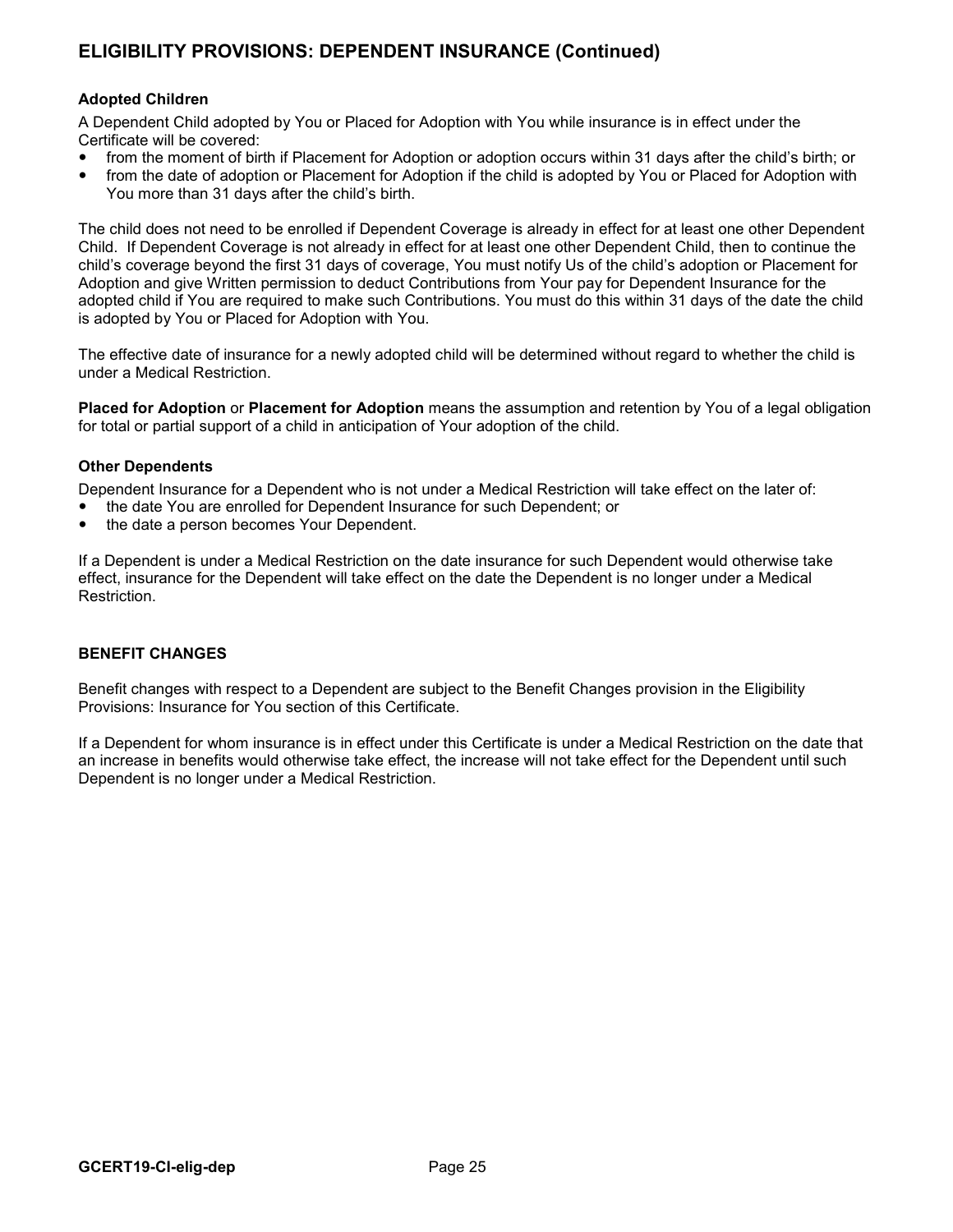# **SPECIAL RULES FOR COVERED PERSONS PREVIOUSLY INSURED UNDER ANOTHER INSURANCE POLICY ISSUED TO THE GROUP POLICYHOLDER**

The Group Policy is replacing another policy of group insurance that provided similar benefits, that was issued to the Group Policyholder. This section explains how the replacement of that other group insurance policy will affect people who were covered under that policy.

In this section, the terms listed below will have the meanings listed below.

**New Policy** means the Group Policy under which this Certificate is issued.

**Old Policy** means the policy of group insurance that was replaced by the New Policy.

**Replacement Date** means the effective date of the New Policy.

#### **Transferring Dependents** means each of Your Dependents who:

- was insured under the Old Policy on the date it ended; and
- meets the requirements to be eligible for insurance under the New Policy, or is a Disabled Child.

If You were insured under the Old Policy on the date it ended and, You meet the requirements to be eligible for insurance under the New Policy (without regard to any requirement that You be Actively at Work), You, and each of Your Transferring Dependents will be insured under the New Policy on the Replacement Date subject to and in accordance with the provisions of this section.

You and each of Your Transferring Dependents will be automatically enrolled and insured under the New Policy on the Replacement Date.

**Disabled Child** means a child who:

- has attained the Dependent Age Limit but otherwise meets the definition of Dependent Child;
- is incapable of self-sustaining employment by reason of developmental disability, mental impairment or disorder, or physical disability; and
- is chiefly dependent on You for support and maintenance.

#### **Crediting of Time**

You and each Transferring Dependent will be credited for the time each such person had been continuously insured under the Old Policy on the date it ended in determining whether a Covered Condition is eligible for a Recurrence Benefit under this Certificate.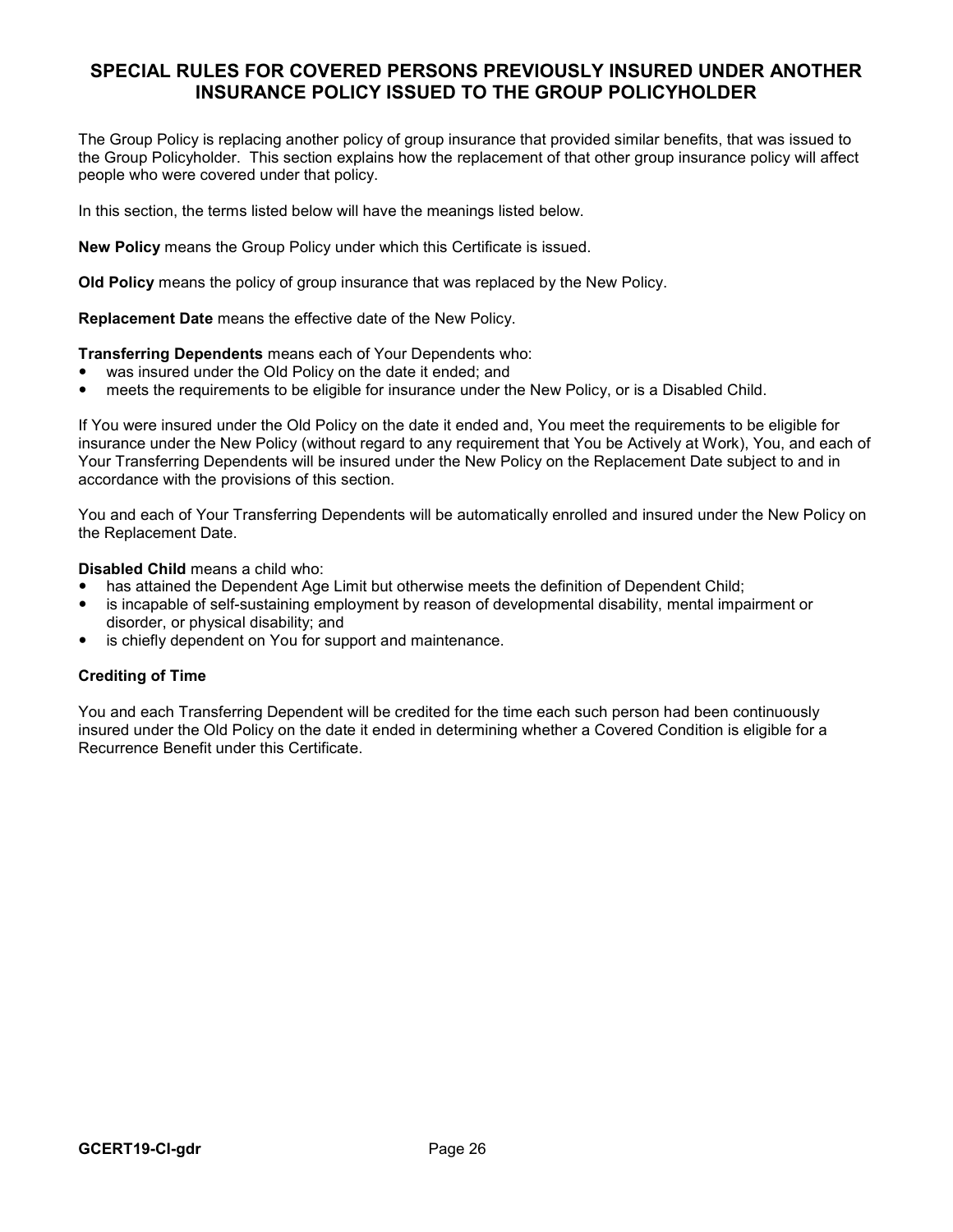### **COVERED CONDITION CATEGORY: BENIGN TUMOR**

#### **ADDITIONAL DEFINITIONS THAT APPLY TO BENEFITS FOR THE BENIGN TUMOR COVERED CONDITION CATEGORY**

#### **Benign Tumor Covered Condition** means the following:

• Benign Brain Tumor.

A Benign Tumor Covered Condition does not include any such tumor resulting from:

- neurofibromatosis I or II;
- Von Hippel Lindau disease;
- tuberous sclerosis; or
- Cowden disease.

**Benign Brain Tumor** means the presence of a non-cancerous tumor located in the brain, or a non-cancerous Meningioma.

Benign Brain Tumor does not include:

- acoustic neuromas;
- tumors of the skull;
- tumors of the spinal cord; or
- pituitary adenomas.

**Meningioma** means a tumor located on the membranes that cover the brain.

**Occurs or Occurrence**, with respect to a Benign Tumor Covered Condition, means a Covered Person is Diagnosed with such Covered Condition while the coverage is in effect under this Certificate for such Covered Person. A Benign Tumor Covered Condition will be deemed to Occur on the date that the Diagnosis of a Benign Tumor Covered Condition is made.

**Permanent Neurological Deficit** means the presence of one, or more, of the following deficits:

- impaired cognition;
- impaired or loss of vision;
- impaired or loss of hearing;
- impaired or loss of the ability to speak and communicate;
- balance disruption; or
- impaired or loss of ability to ambulate independently.

#### **INITIAL BENEFIT FOR A BENIGN TUMOR COVERED CONDITION**

We will pay the applicable Initial Benefit for a Benign Tumor Covered Condition shown on the Schedule, the first time that the Benign Tumor Covered Condition Occurs for a Covered Person. The Initial Benefit Separation Period shown on the Schedule must be satisfied in order for the Initial Benefit to be payable.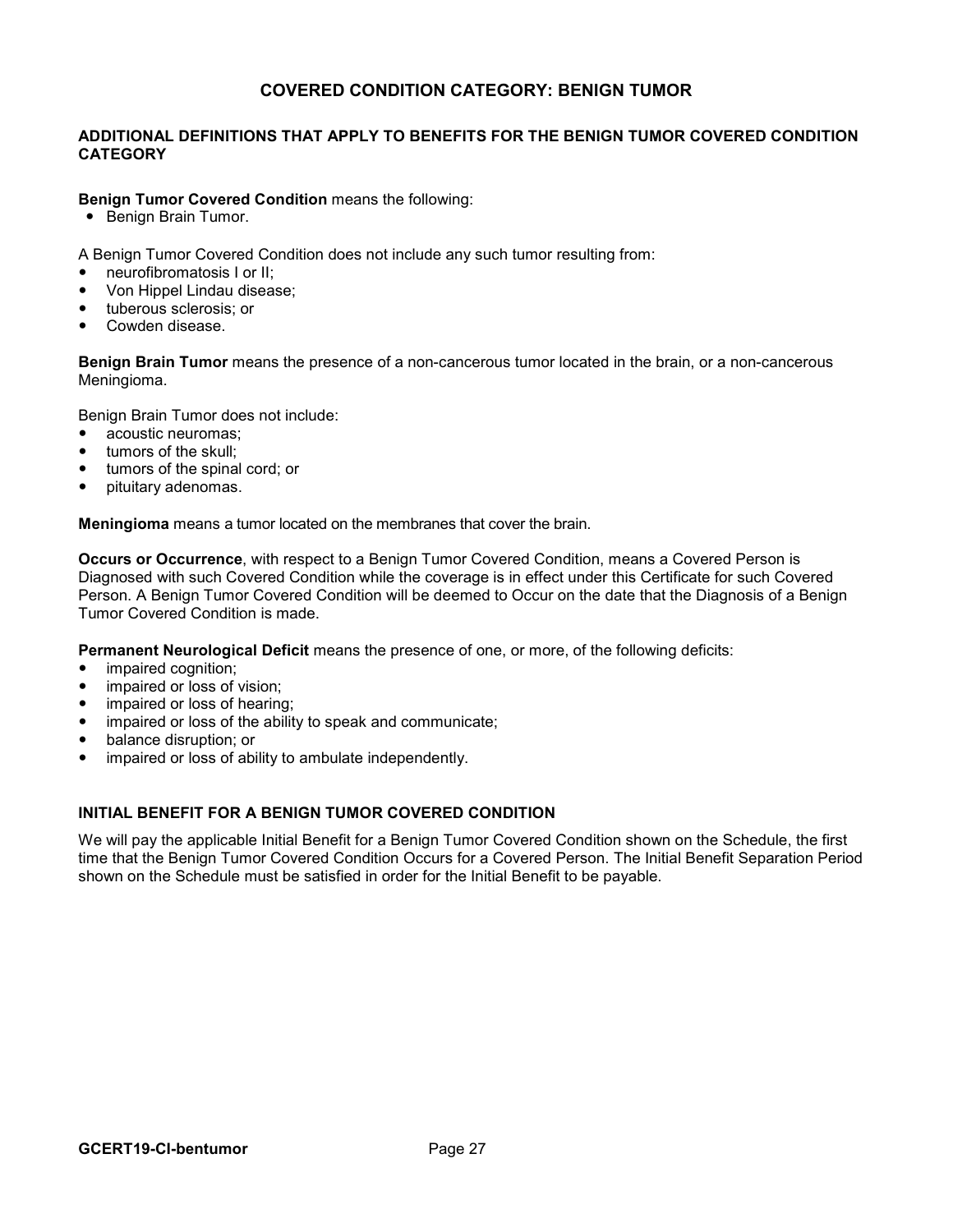# **COVERED CONDITION CATEGORY: BENIGN TUMOR (Continued)**

#### **RECURRENCE BENEFIT FOR A BENIGN TUMOR COVERED CONDITION**

For any Benign Tumor Covered Condition for which the Schedule shows a Recurrence Benefit, We will pay the applicable Recurrence Benefit for another Occurrence of the same Benign Tumor Covered Condition if:

- the subsequent Occurrence of the Benign Tumor happens after the Recurrence Benefit Separation Period has been satisfied; and
- the Covered Person has been Treatment Free for a continuous period of 90 days immediately prior to the subsequent Occurrence of the Benign Tumor Covered Condition.

#### **ADDITIONAL PROOF REQUIREMENTS FOR A BENIGN TUMOR COVERED CONDITION**

Proof of a Benign Tumor Covered Condition requires the following additional documentation:

- a pathological or Clinical Diagnosis as described below; and
- submission of medical records evidencing that the Benign Tumor Covered Condition:
	- requires treatment by a Physician that is a Surgery or radiation therapy; or
	- resulted in a Permanent Neurological Deficit that is attributable to the Benign Tumor Covered Condition;

A pathological Diagnosis of a Benign Tumor Covered Condition must include the following:

- microscopic (histologic) examination of fixed tissues, including those taken by a biopsy; and
- magnetic resonance imaging (MRI), computerized tomography (CT scan), or other reliable imaging techniques that have been completed as part of the evaluation to Diagnose a Benign Tumor Covered Condition.

We will accept a Clinical Diagnosis of a Benign Tumor Covered Condition only if the following conditions are met:

- under generally accepted medical standards, a pathological Diagnosis cannot be made because it would be medically inappropriate or life-threatening;
- medical diagnostic testing supports the Diagnosis; and
- a Physician is treating the Covered Person for the Benign Tumor Covered Condition.

Such Proof requirements must be documented in a Written report by a Physician.

In the event a Covered Person has been paid a benefit for a Benign Brain Tumor based on a Clinical Diagnosis, but later medical evidence establishes that such Covered Condition is malignant and satisfies the Proof requirements for Invasive or Non-Invasive Cancer, We will pay the applicable benefit for a Cancer Covered Condition reduced by the Benefit Amount that We paid for the Benign Brain Tumor. In the event the Benefit Amount We had already paid for Benign Brain Tumor equals or exceeds the amount that would have been payable for a Cancer Covered Condition, We will not pay an additional benefit.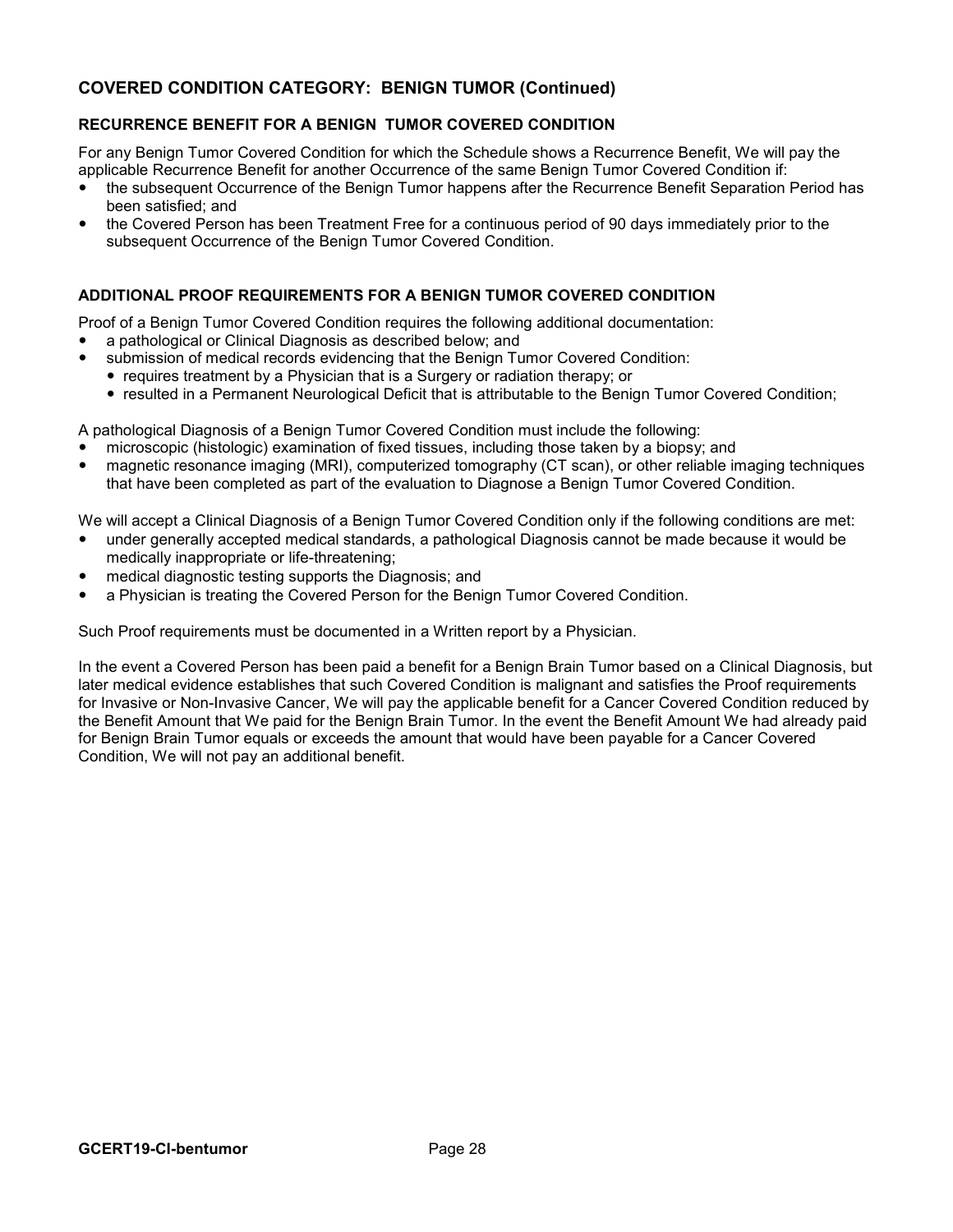### **COVERED CONDITION CATEGORY: CANCER**

#### **ADDITIONAL DEFINITIONS THAT APPLY TO BENEFITS FOR THE CANCER COVERED CONDITION CATEGORY**

#### **Cance**r **Covered Condition** means the following:

- Invasive Cancer;
- Non-Invasive Cancer; or
- Skin Cancer.

**Carcinoma in Situ** means a group of abnormal cells that remain in the location where the cells first formed.

**Chemotherapy** means the administration of drugs or biologics that are prescribed by a Physician to either eliminate the cancerous cells, or prevent or slow the growth of the cancerous cells.

**Invasive Cancer** means the presence of one or more malignant tumors with invasion of normal tissue and characterized by the uncontrollable and abnormal growth and spread of malignant cells to lymph nodes and/or a body part different from the site of cancer origin. Invasive Cancer includes the following:

- a malignant melanoma for which a pathology report shows a maximum thickness greater than 0.80 millimeters using the Breslow method of determining tumor thickness;
- a cancer that is a leukemia or lymphoma; or
- where a Covered Person has terminal cancer and has a life expectancy of 24 months or less from the date of Diagnosis and will not benefit from, or has exhausted, curative therapy.

**Occurs or Occurrence**, with respect to a Cancer Covered Condition, means a Covered Person is Diagnosed with such Covered Condition while the coverage is in effect under this Certificate for such Covered Person. A Cancer Covered Condition will be deemed to Occur on the date that the Diagnosis of the Cancer Covered Condition is made.

**Non-Invasive Cancer (including Carcinoma in Situ)** means the presence of a malignant tumor and characterized by the abnormal growth of malignant cells which are confined to the site of origin without spread to lymph nodes and/or a body part different from the site of cancer origin. Non-Invasive Cancer includes the following:

- a malignant melanoma, for which a pathology report shows a maximum thickness less than or equal to 0.80 millimeters using the Breslow method of determining tumor thickness;
- a tumor of the prostate classified as T1bN0M0, or T1cN0M0; or
- a Carcinoma in Situ classified as TisN0M0.

Non-Invasive Cancer does not include Skin Cancer.

**Separate and Unrelated** with respect to a Cancer Covered Condition means a Cancer Covered Condition that is:

- not a Recurrence of any previously Diagnosed Cancer Covered Condition;
- not a metastasis of a previously Diagnosed Cancer Covered Condition; and
- distinct in the cause and etiology from any previously Diagnosed Cancer Covered Condition.

**Skin Cancer means** any malignant growth that arises on the surface of the skin that is any of the following:

- basal cell carcinoma;
- squamous cell carcinoma; or
- malignant melanoma that remains confined to the epidermis.

**TNM Classification of Malignant Tumors** (**"TNM Staging")** means the classification standards for cancer developed by the American Joint Committee on Cancer.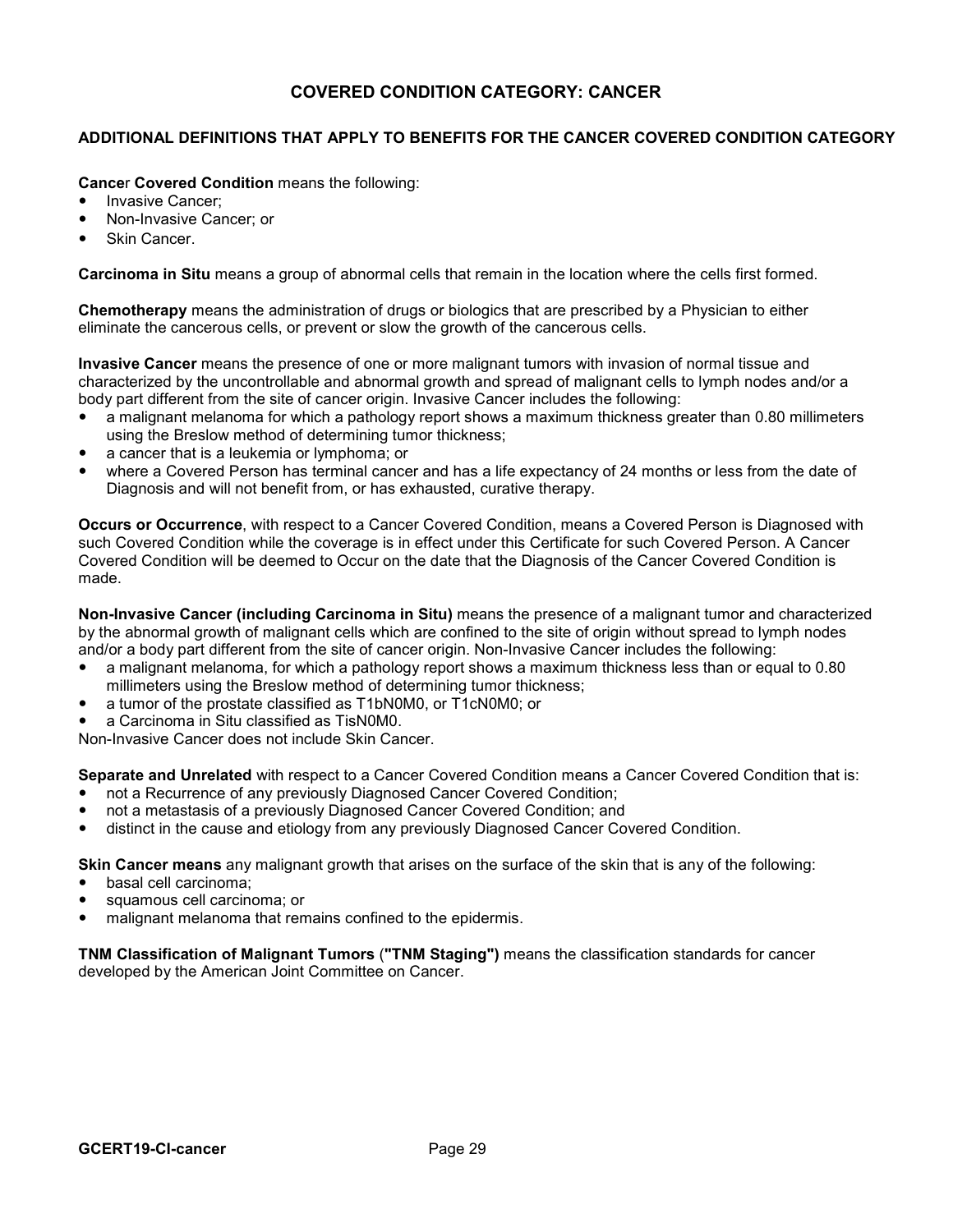# **COVERED CONDITION CATEGORY: CANCER (Continued)**

#### **INITIAL BENEFIT FOR A CANCER COVERED CONDITION**

We will pay the applicable Initial Benefit for a Cancer Covered Condition shown on the Schedule for a Covered Person:

- the first time a Cancer Covered Condition Occurs for such Covered Person; or
- for a Cancer Covered Condition that is Separate and Unrelated from any prior Cancer Covered Condition for which We paid a benefit.

The Initial Benefit Separation Period shown on the Schedule must be satisfied in order for the Initial Benefit to be payable.

#### **Related Occurrence for a Cancer Covered Condition**

In the event a Covered Person has an initial Occurrence of a Cancer Covered Condition that is not an Invasive Cancer, and the Cancer Covered Condition for which We paid a benefit is subsequently Diagnosed as a Cancer Covered Condition for which We would pay a higher benefit as shown on the Schedule, We will pay the difference between what We paid and the applicable higher Initial Benefit amount. The Initial Benefit Separation Period does not apply to payment of the Initial Benefit for a Related Occurrence for a Cancer Covered Condition as described in this provision.

#### **RECURRENCE BENEFIT FOR A CANCER COVERED CONDITION**

For any Cancer Covered Condition for which the Schedule shows a Recurrence Benefit, We will pay the applicable Recurrence Benefit for another Occurrence of the same Cancer Covered Condition for which We have already paid a benefit if:

- the subsequent Occurrence of the Cancer Covered Condition happens after the Recurrence Benefit Separation Period has been satisfied; and
- the Covered Person has been Treatment Free for a continuous period of 90 days immediately prior to the subsequent Occurrence of the Cancer Covered Condition.

We will not pay a Recurrence Benefit for a Cancer Covered Condition that is a Skin Cancer.

#### **ADDITIONAL PROOF REQUIREMENTS FOR A CANCER COVERED CONDITION**

Proof of an Occurrence of a Cancer Covered Condition requires the following additional documentation:

- A pathological Diagnosis that is based upon microscopic (histologic) examination of fixed tissues, including those taken by a biopsy, or preparations of blood or bone marrow.
- If a pathological Diagnosis cannot be made because it would be medically inappropriate or life-threatening under generally accepted medical standards, We will accept a Clinical Diagnosis based on the following:
	- medical diagnostic testing that supports the Diagnosis; and
	- the Covered Person is being treated for the Cancer Covered Condition by a Physician.

In the event a Covered Person was paid a benefit for an Occurrence of a Benign Brain Tumor based on a Clinical Diagnosis, but later medical evidence establishes that such Covered Condition is malignant and meets the Proof requirements for a Cancer Covered Condition, We will pay the appropriate benefit for a Cancer Covered Condition reduced by the benefit amount that We already paid for the Benign Brain Tumor. Please refer to the Covered Condition Category: Benign Tumor section of this Certificate for details.

Such Proof requirements must be documented in a Written report by a Physician.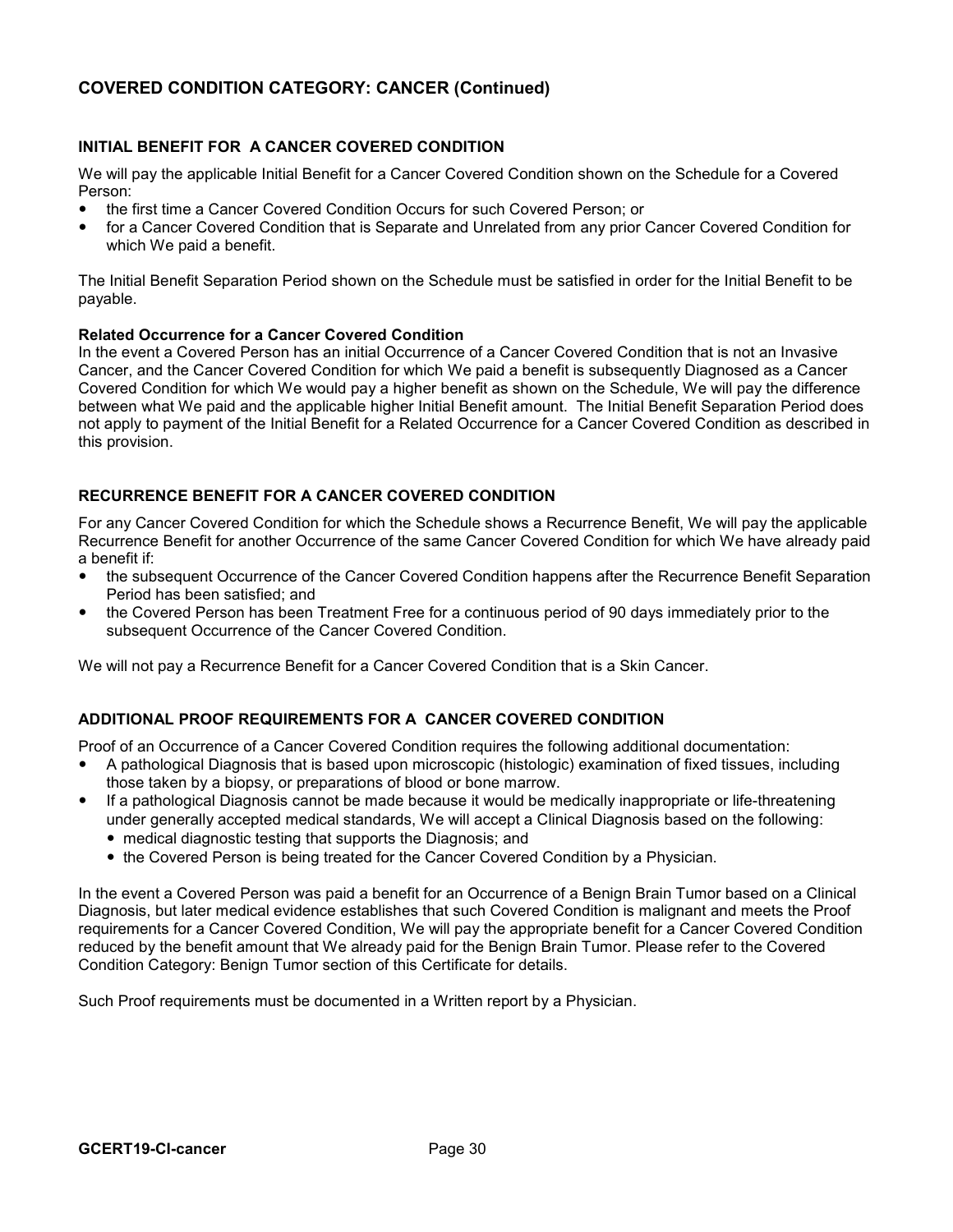# **COVERED CONDITION CATEGORY: CANCER (Continued)**

#### **SPECIAL EXCLUSIONS APPLICABLE TO A CANCER COVERED CONDITION**

We will not pay benefits for a Diagnosis of a Cancer Covered Condition for:

- myelodysplastic syndrome;
- any benign tumor, dysplasia, intraepithelial neoplasia or pre-malignant growth;
- any papillary tumor of the bladder classified as a maximum severity of Ta under TNM Staging;
- any tumor of the prostate classified as T1aN0M0 under TNM Staging;
- any papillary, follicular or medullary tumor of the thyroid that is classified as a T1N0M0 or less under TNM Staging and is one centimeter or less in diameter, unless there is metastasis; or
- any cancer in the presence of human immuno-deficiency virus (HIV) for which there is a known increased risk due to the presence of Acquired Immune Deficiency Syndrome (AIDS) or the presence of HIV.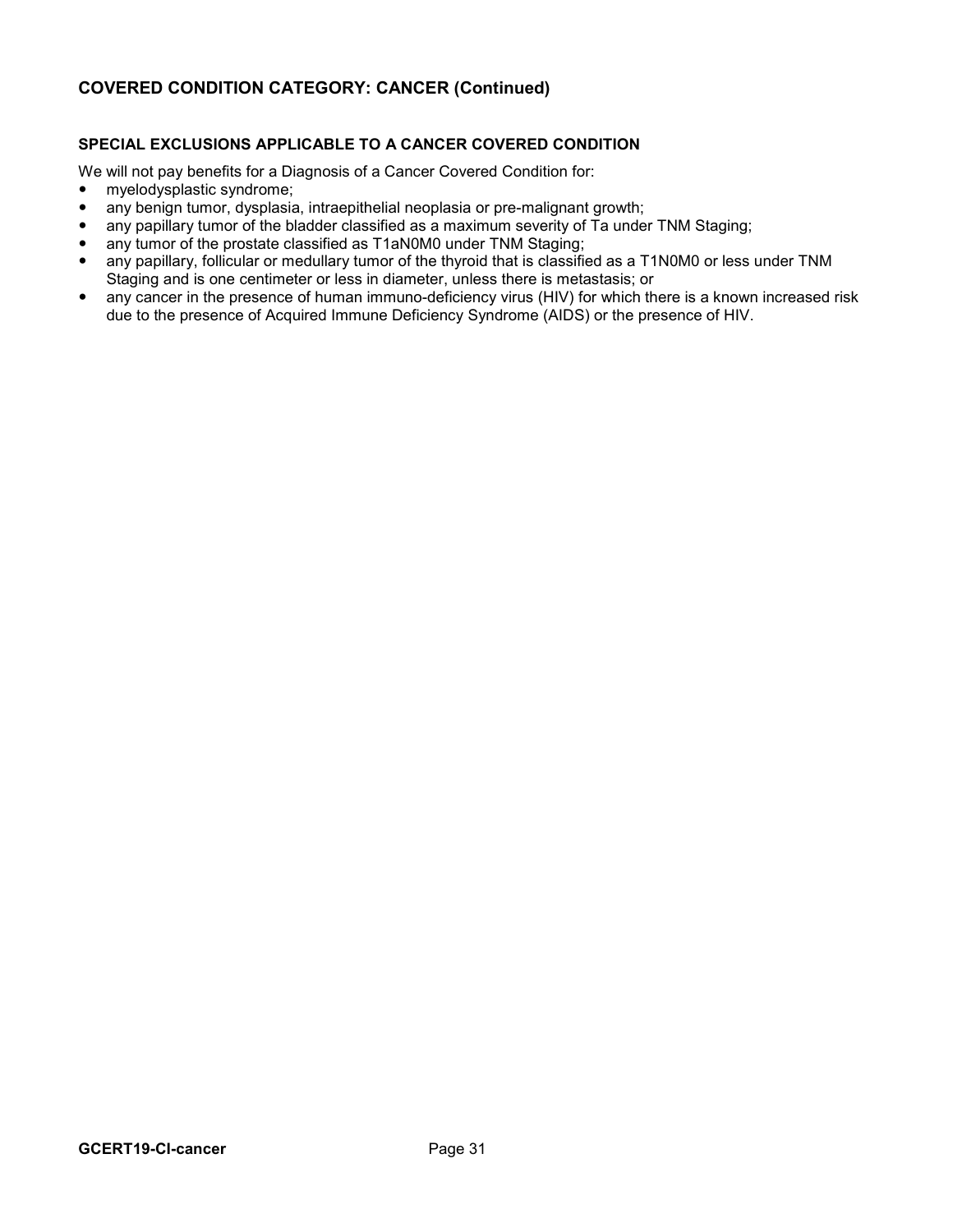### **COVERED CONDITION CATEGORY: CARDIOVASCULAR DISEASE**

#### **ADDITIONAL DEFINITIONS THAT APPLY TO THE CARDIOVASCULAR DISEASE COVERED CONDITION CATEGORY**

#### **Cardiovascular Disease Covered Condition** means the following:

- coronary artery disease where:
	- the arteries of the heart are damaged or diseased, valves of the heart are damaged or diseased, or there is impaired cardiac function due to the presence of plaques, or fatty deposit, buildup on the artery walls that has caused narrowing of the coronary arteries resulting in partial or complete blockage of the arteries; and
	- a treatment listed below is required to treat the coronary artery disease:
		- Coronary Artery Bypass Graft.

**Coronary Angioplasty (Percutaneous Coronary Intervention or PCI)** means a cardiac catheterization procedure to treat Cardiovascular Disease by utilizing a catheter with a balloon, laser, laser-assisted device, rotational device, stent placement or other mechanical means to unblock an occluded coronary artery.

**Coronary Artery Bypass Graft** means a heart Surgery procedure to bypass a narrowing or blockage of one or more coronary arteries using venous or arterial grafts. Surgical access to the heart may be done by a procedure that is:

- a Surgery in which a Median Sternotomy is performed; or
- a minimally invasive endoscopic cardiac Surgery procedure is performed.

Coronary Artery Bypass Graft does not include:

- Coronary Angioplasty;
- coronary angiography; or
- any other intra-catheter technique.

**Median Sternotomy** means a surgical incision in which the sternum, also known as the breastbone, is divided down the middle from top to bottom.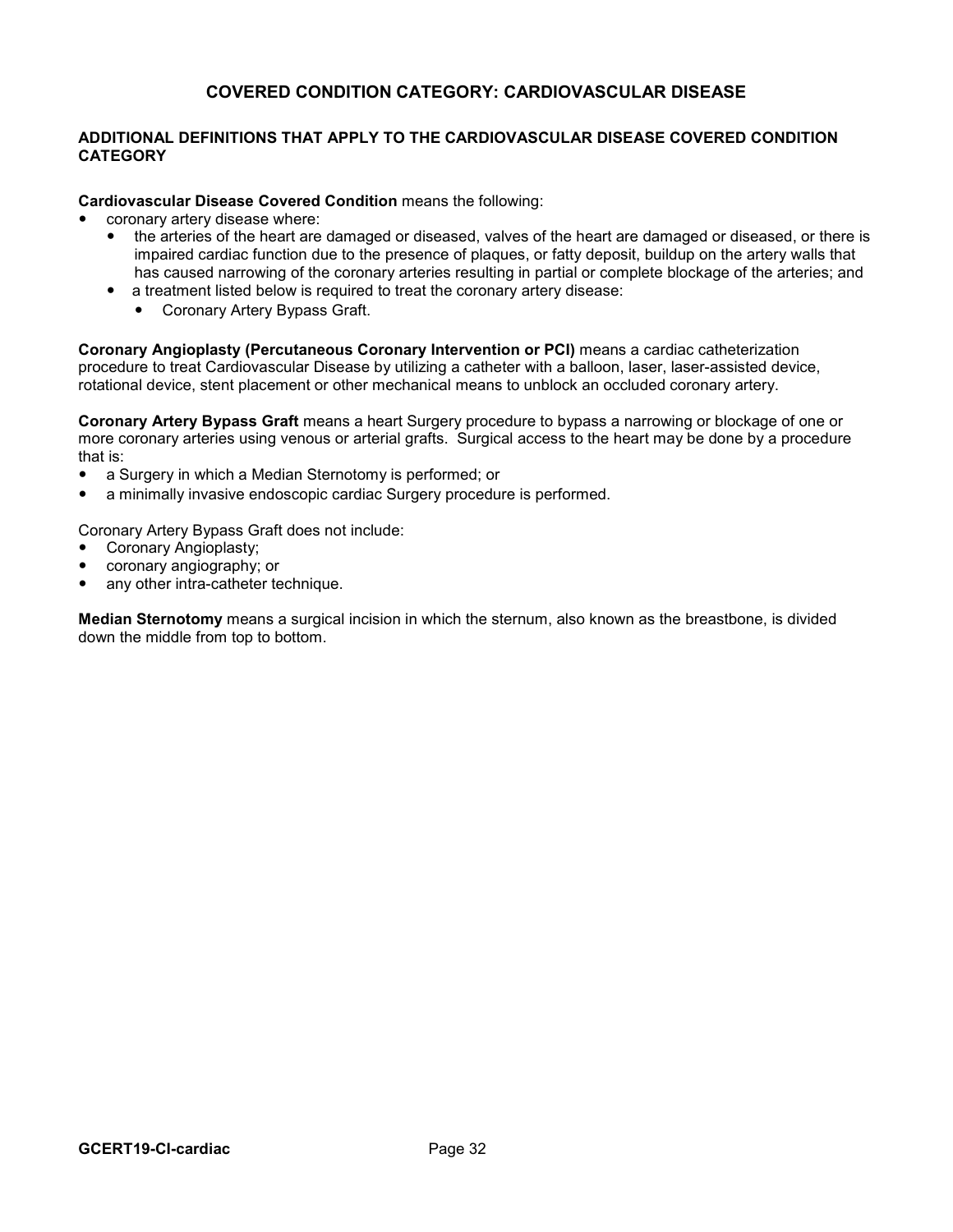# **COVERED CONDITION CATEGORY: CARDIOVASCULAR DISEASE (Continued)**

**Occurs** or **Occurrence**, with respect to a Cardiovascular Disease Covered Condition, means a Covered Person receives the applicable treatment specified in the definition of the term Cardiovascular Disease Covered Condition, and such treatment was performed by a Physician while the coverage is in effect under this Certificate for such Covered Person. A Cardiovascular Disease Covered Condition will be deemed to Occur on the date such treatment was performed.

#### **INITIAL BENEFIT FOR A CARDIOVASCULAR DISEASE COVERED CONDITION**

We will pay the applicable Initial Benefit for a Cardiovascular Disease Covered Condition treatment shown on the Schedule, the first time that a Cardiovascular Disease Covered Condition Occurs for a Covered Person. The Initial Benefit Separation Period shown on the Schedule must be satisfied in order for the Initial Benefit to be payable.

#### **RECURRENCE BENEFIT FOR A CARDIOVASCULAR DISEASE COVERED CONDITION**

For any Cardiovascular Disease Covered Condition for which the Schedule shows a Recurrence Benefit, We will pay the applicable Recurrence Benefit for another Occurrence of the same Cardiovascular Disease Covered Condition for which We have already paid a benefit if the subsequent Occurrence happens after the Recurrence Benefit Separation Period has been satisfied.

#### **RULE FOR MORE THAN ONE OCCURRENCE OF A CARDIOVASCULAR DISEASE COVERED CONDITION**

If the Covered Person has more than one Occurrence of a Cardiovascular Disease Covered Condition at the same time, or on the same day, for which a benefit is payable, We will pay the applicable benefit shown on the Schedule for one Cardiovascular Disease Covered Condition, which will be for the Covered Condition that pays the highest Benefit Amount.

#### **ADDITIONAL PROOF REQUIREMENTS FOR A CARDIOVASCULAR DISEASE COVERED CONDITION**

Proof of a Cardiovascular Disease Covered Condition requires a Clinical Diagnosis and the following additional documentation:

- submission of medical records that include test results for at least one of the following:
	- cardiac perfusion scan:
	- cardiac catheterization;
	- doppler ultrasound;
	- echocardiogram;
	- electrocardiogram (EKG);
	- angiogram; or
	- positron emission tomography (PET scan); and
- that treatment for the Cardiovascular Disease Covered Condition was performed by a Physician.

Such Proof requirements must be documented in a Written report by a Physician.

#### **SPECIAL EXCLUSIONS APPLICABLE TO A CARDIOVASCULAR DISEASE COVERED CONDITION**

We will not pay benefits for a Cardiovascular Disease Covered Condition:

- for a Heart Attack;
- for which the treatment required for payment of a benefit is received outside the United States, Canada or Mexico unless confirmation of the Cardiovascular Disease Covered Condition and treatment received is confirmed in the United States, in which case the Covered Condition will be deemed to Occur on the date the treatment was performed outside the United States, Canada or Mexico; or
- for a cardiac catheterization performed for diagnostic purposes only.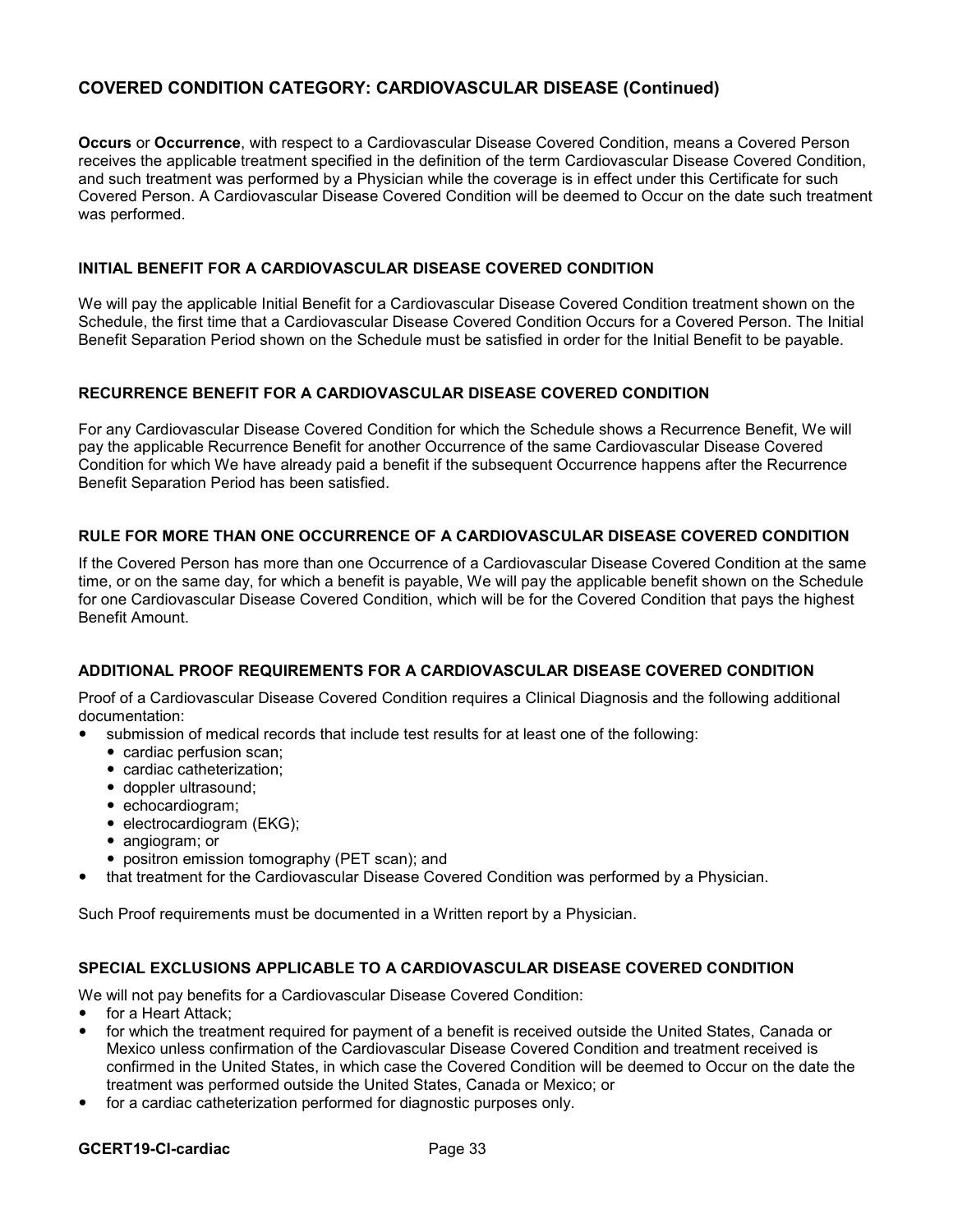### **COVERED CONDITION CATEGORY: CHILDHOOD DISEASE**

#### **ADDITIONAL DEFINITIONS THAT APPLY TO THE CHILDHOOD DISEASE COVERED CONDITION CATEGORY**

**Childhood Disease Covered Condition** means any of the following:

- cerebral palsy;
- cleft lip or cleft palate;
- cystic fibrosis;
- diabetes type 1 (diabetes type 2 is not a Covered Condition);
- Down syndrome;
- sickle cell anemia (sickle cell trait is not a Covered Condition); or
- spina bifida (spina bifida occulta is not a Covered Condition).

**Occurs or Occurrence**, with respect to a Childhood Disease Covered Condition, means a Dependent Child is Diagnosed with such Covered Condition while coverage is in effect under this Certificate for such Dependent Child. A Childhood Disease Covered Condition will be deemed to Occur on the date the Diagnosis of a Childhood Disease Covered Condition is made.

#### **INITIAL BENEFIT FOR A CHILDHOOD DISEASE COVERED CONDITION**

We will pay the Initial Benefit shown on the Schedule for a Childhood Disease Covered Condition, the first time that a Childhood Disease Covered Condition Occurs for a Dependent Child who is a Covered Person. The Initial Benefit Separation Period shown on the Schedule must be satisfied in order for the Initial Benefit to be payable.

If more than one Childhood Disease Covered Condition Occurs for a Dependent Child at the same time, We will only pay an Initial Benefit for one Covered Condition which will be for the Childhood Disease Covered Condition that pays the highest Benefit Amount.

#### **ADDITIONAL PROOF REQUIREMENTS FOR A CHILDHOOD DISEASE COVERED CONDITION**

A Clinical Diagnosis of a Childhood Disease Covered Condition must be made in Writing by a Physician and substantiated in the medical records.

#### **SPECIAL EXCLUSIONS APPLICABLE TO A CHILDHOOD DISEASE COVERED CONDITION**

We will not pay benefits for:

- a suspected or probable Diagnosis of a Childhood Covered Condition; or
- a Childhood Covered Condition that is Diagnosed for a stillborn child.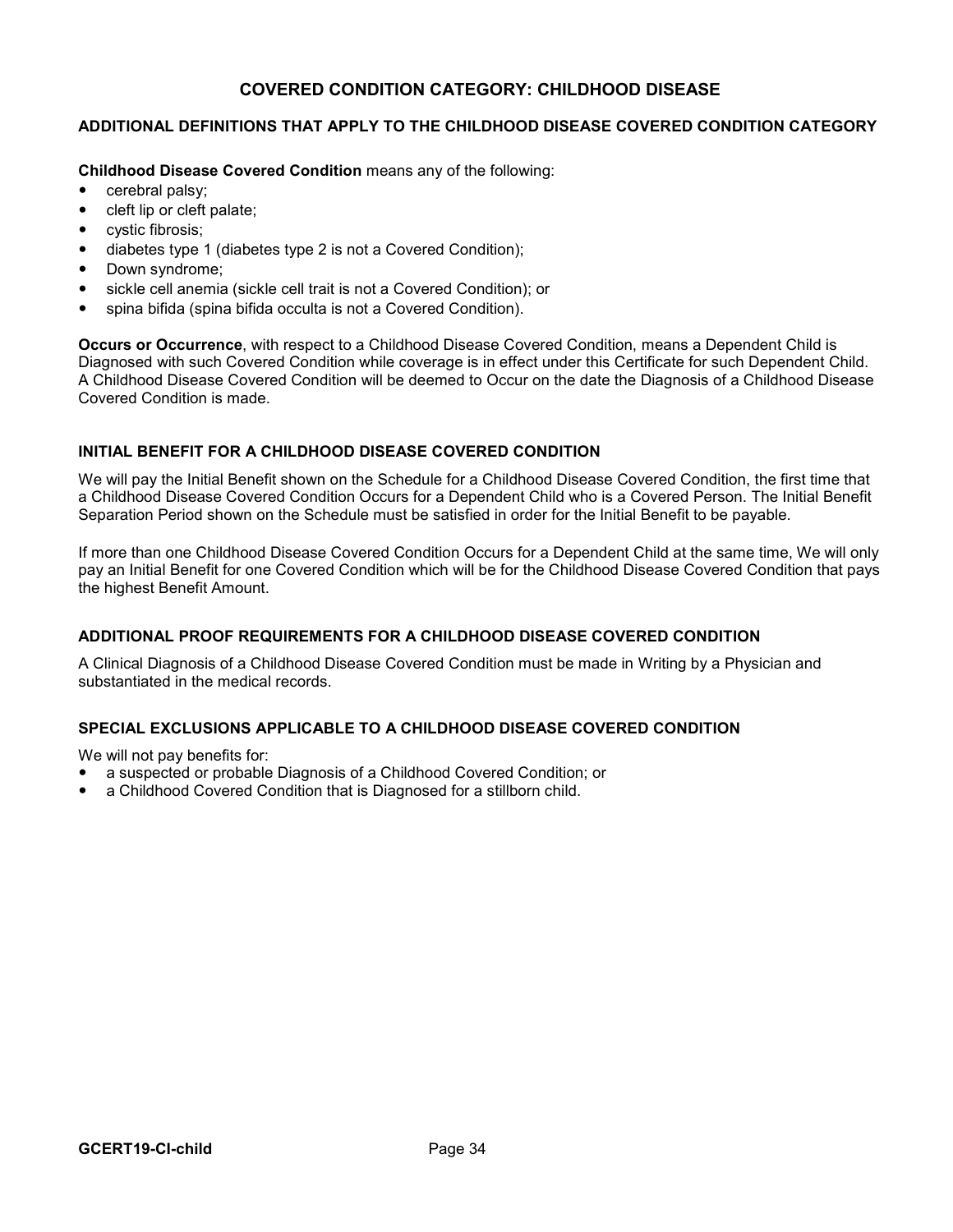### **COVERED CONDITION CATEGORY: FUNCTIONAL LOSS**

#### **ADDITIONAL DEFINITIONS THAT APPLY TO THE FUNCTIONAL LOSS COVERED CONDITION CATEGORY**

**Coma** means a continuous state of profound unconsciousness lasting for a period of 14 or more consecutive days, as confirmed by a Physician and characterized by the absence of purposeful response to commands, including:

- eye opening;
- verbal response; and
- motor response.

Coma does not include a medically induced Coma.

#### **Functional Loss Covered Condition** means the following:

- Coma;
- Loss of: Ability to Speak; Hearing; Sight; or
- Paralysis.

**Loss of: Ability to Speak; Hearing or Sight** means the following each of which must last for a continuous period of not less than 90 consecutive days, and is expected to be permanent, as confirmed by a Physician:

- for Loss of Ability to Speak total loss of audible communication (aphonia), if such loss cannot be corrected to any functional degree by any procedure, air or device;
- for Loss of Hearing deafness in both ears, such that it cannot be corrected to any functional degree by any procedure, aid or device; or
- for Loss of Sight loss of sight in both eyes. With correction, visual acuity must be 20/200 or worse in both eyes, or the field of vision must be less than 20 degrees in both eyes. Loss of sight does not include blindness or loss of sight in one eye due to a previous existing blindness in the other eye.

**Occurs** or **Occurrence**, with respect to a Functional Loss Covered Condition means a Covered Person is Diagnosed with such Covered Condition while coverage is in effect under this Certificate for such Covered Person. A Functional Loss Covered Condition will be deemed to Occur on the date that a Diagnosis of a Functional Loss Covered Condition is made.

**Paralysis** means the total and irrevocable loss of extremity movement affecting 2 or more limbs and:

- has lasted for a continuous period of not less than 90 consecutive days, and is expected to be permanent, as confirmed by a Physician; or
- is a result of a transected spinal cord with supporting clinical and radiological evidence and no expectation of a return to function.

#### **INITIAL BENEFIT FOR A FUNCTIONAL LOSS COVERED CONDITION**

We will pay the applicable Initial Benefit shown on the Schedule for a Functional Loss Covered Condition, the first time that a Functional Loss Covered Condition Occurs for a Covered Person. The Initial Benefit Separation Period shown on the Schedule must be satisfied in order for the Initial Benefit to be payable.

#### **RECURRENCE BENEFIT FOR A FUNCTIONAL LOSS COVERED CONDITION**

For any Functional Loss Covered Condition for which the Schedule shows a Recurrence Benefit, We will pay the applicable Recurrence Benefit for another Occurrence of the same Functional Loss Covered Condition for which We have already paid a benefit if the subsequent Occurrence happens after the Recurrence Benefit Separation Period has been satisfied.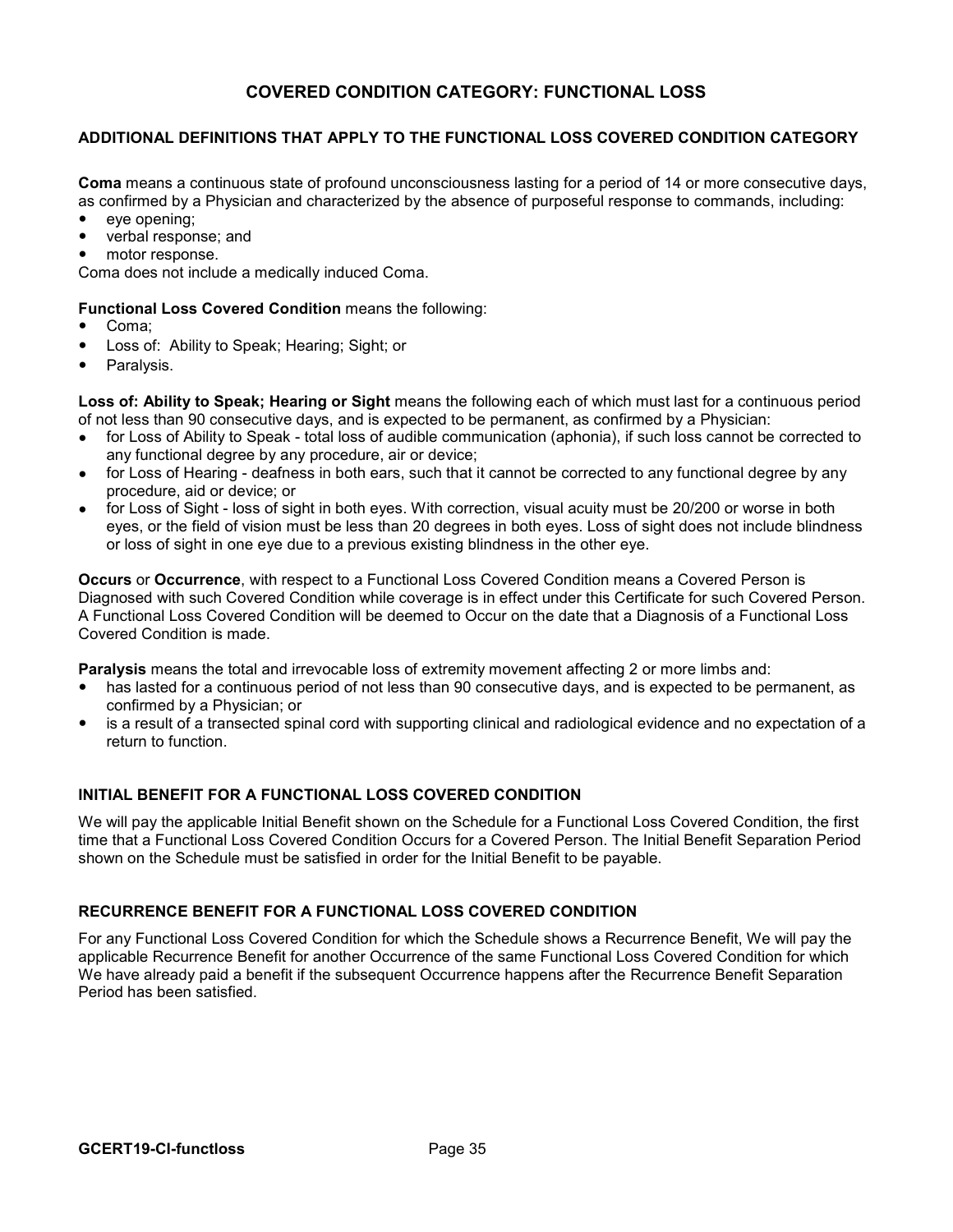# **COVERED CONDITION CATEGORY: FUNCTIONAL LOSS (Continued)**

#### **ADDITIONAL PROOF REQUIREMENTS FOR A FUNCTIONAL LOSS COVERED CONDITION**

A Clinical Diagnosis of a Functional Loss Covered Condition must be made in Writing by a Physician and must be substantiated in the medical records.

#### **SPECIAL EXCLUSIONS APPLICABLE TO A FUNCTIONAL LOSS COVERED CONDITION**

We will not pay benefits for a Functional Loss Covered Condition for any of the following:

- a Functional Loss Covered Condition that is associated with the total and irreversible loss of all brain function (brain death);
- a Functional Loss Covered Condition that is a dismemberment of an extremity; or
- any Functional Loss Covered Condition for which, in general medical opinion or practice, Surgery, an adaptive device or other corrective measure could restore function.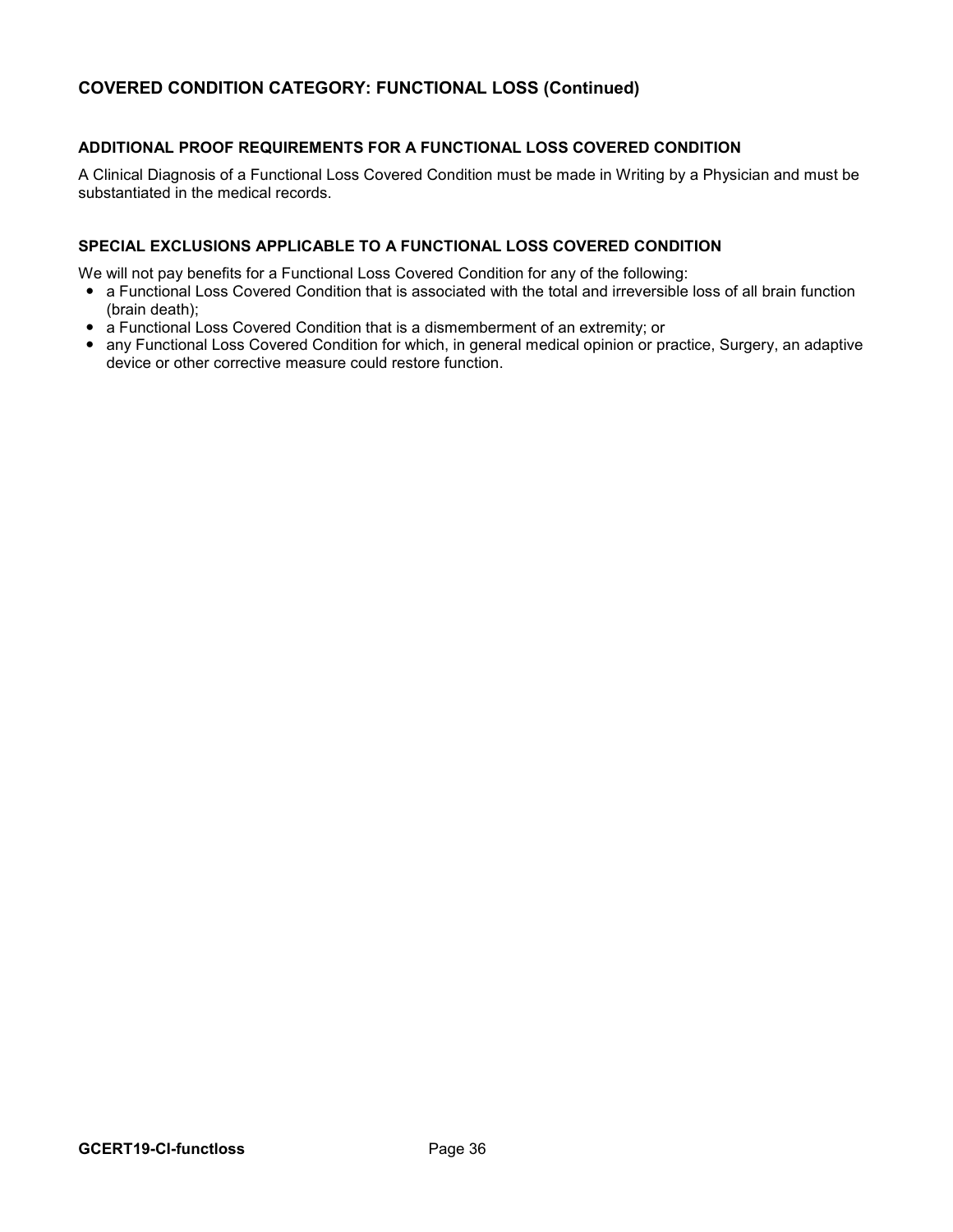### **COVERED CONDITION CATEGORY: HEART ATTACK**

#### **ADDITIONAL DEFINITIONS THAT APPLY TO THE HEART ATTACK COVERED CONDITION CATEGORY**

#### **Heart Attack Covered Condition** means the following:

- Myocardial Infarction; or
- Sudden Cardiac Arrest.

**Myocardial Infarction** means the death of a portion of the heart muscle as a result of obstruction of one or more coronary arteries due to atherosclerosis, spasm, thrombus or emboli.

Myocardial Infarction does not include Sudden Cardiac Arrest.

**Sudden Cardiac Arrest** means the sudden, unexpected loss of heart function, breathing and consciousness resulting when the heart suddenly, and unexpectedly, stops beating because of an internal electrical disturbance of the heart, which results in a Covered Person being pronounced deceased by a Physician.

**Occurs** or **Occurrence**, with respect to a Heart Attack Covered Condition, means a Covered Person is Diagnosed with such Covered Condition while coverage is in effect under this Certificate for such Covered Person. A Heart Attack Covered Condition will be deemed to Occur on the date that a Diagnosis of a Heart Attack Covered Condition is made.

#### **INITIAL BENEFIT FOR A HEART ATTACK COVERED CONDITION**

We will pay the applicable Initial Benefit for a Heart Attack Covered Condition shown on the Schedule, the first time a Heart Attack Covered Condition Occurs for a Covered Person. The Initial Benefit Separation Period shown on the Schedule must be satisfied in order for the Initial Benefit to be payable.

If a Covered Person sustains a Myocardial Infarction and Sudden Cardiac Arrest which Occur at the same time, or on the same day, and for which a Heart Attack Covered Condition benefit is payable, We will pay an Initial Benefit for a single Heart Attack Covered Condition which will be for the Heart Attack Covered Condition that pays the highest Benefit Amount.

#### **RECURRENCE BENEFIT FOR A HEART ATTACK COVERED CONDITION**

For any Heart Attack Covered Condition for which the Schedule shows a Recurrence Benefit, We will pay the applicable Recurrence Benefit for another Occurrence of the same Heart Attack Covered Condition for which We have already paid a benefit if the subsequent Occurrence happens after the Recurrence Benefit Separation Period has been satisfied.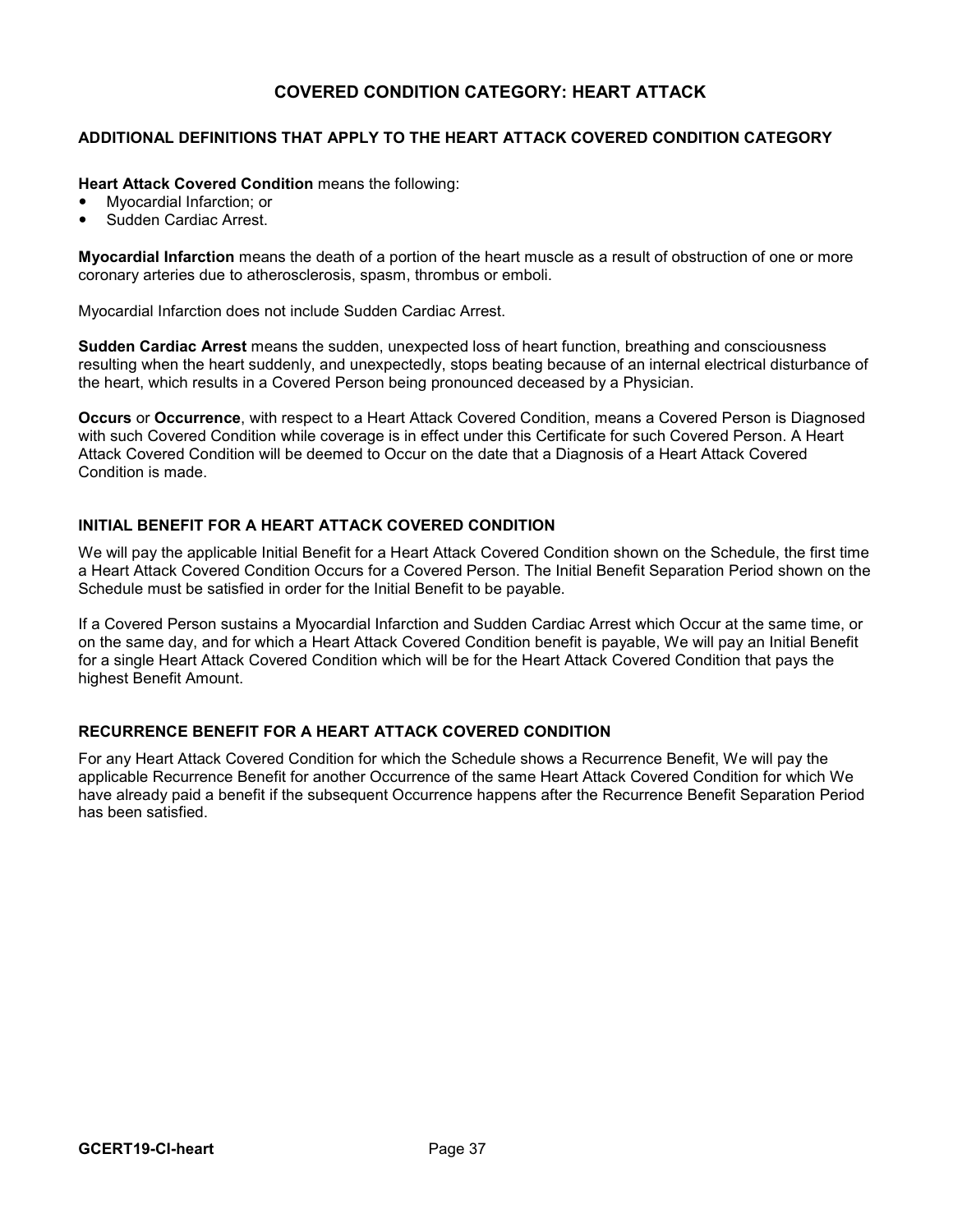# **COVERED CONDITION CATEGORY: HEART ATTACK (Continued)**

### **ADDITIONAL PROOF REQUIREMENTS FOR A HEART ATTACK COVERED CONDITION**

Proof of a Heart Attack Covered Condition requires a pathological Diagnosis or Clinical Diagnosis as described below.

For a pathological Diagnosis of a Heart Attack Covered Condition, the following additional documentation must be provided:

- for Myocardial Infarction, documentation that shows:
- an elevation of enzymes, troponins or other biochemical cardiac markers, and
- two of the three following criteria associated with the Myocardial Infarction:
	- confinement in a Hospital as an inpatient;
	- documentation of electrocardiograph (EKG) changes on one or a series of electrocardiograms taken at the time the Covered Person experiences the Myocardial Infarction that are indicative of an acute Myocardial Infarction; however, if the Covered Person had any prior electrocardiogram(s), the electrocardiogram(s) presented as Proof of Myocardial Infarction must show changes from the Covered Person's last electrocardiogram, and such changes must be indicative of an acute Myocardial Infarction; or
	- documentation of imaging studies such as thallium scans, or echocardiograms which are indicative of an acute Myocardial Infarction; however, if the Covered Person had any prior imaging studies, the imaging studies presented as Proof of Myocardial Infarction must show changes from the Covered Person's last imaging studies, and such changes must be indicative of a Myocardial Infarction.
- for Sudden Cardiac Arrest, additional documentation that shows that the Sudden Cardiac Arrest was caused or contributed to by any of the following, or that the Covered Person had a documented medical history of any of the following:
	- coronary artery disease;
	- Myocardial Infarction;
	- myocarditis;
	- cardiomyopathy;
	- valvular heart disease:
	- congenital heart disease; or
	- cardiac electrical conduction abnormalities.

We will accept a Clinical Diagnosis of a Heart Attack Covered Condition only if a pathological Diagnosis cannot be made because it would be medically inappropriate or life-threatening under generally accepted medical standards. We will accept a Clinical Diagnosis of Sudden Cardiac Arrest if the sole cause of death shown on a death certificate and medical records indicates cardiovascular collapse, Sudden Cardiac Arrest, or sudden cardiac death.

Such Proof requirements must be documented in a Written report by a Physician.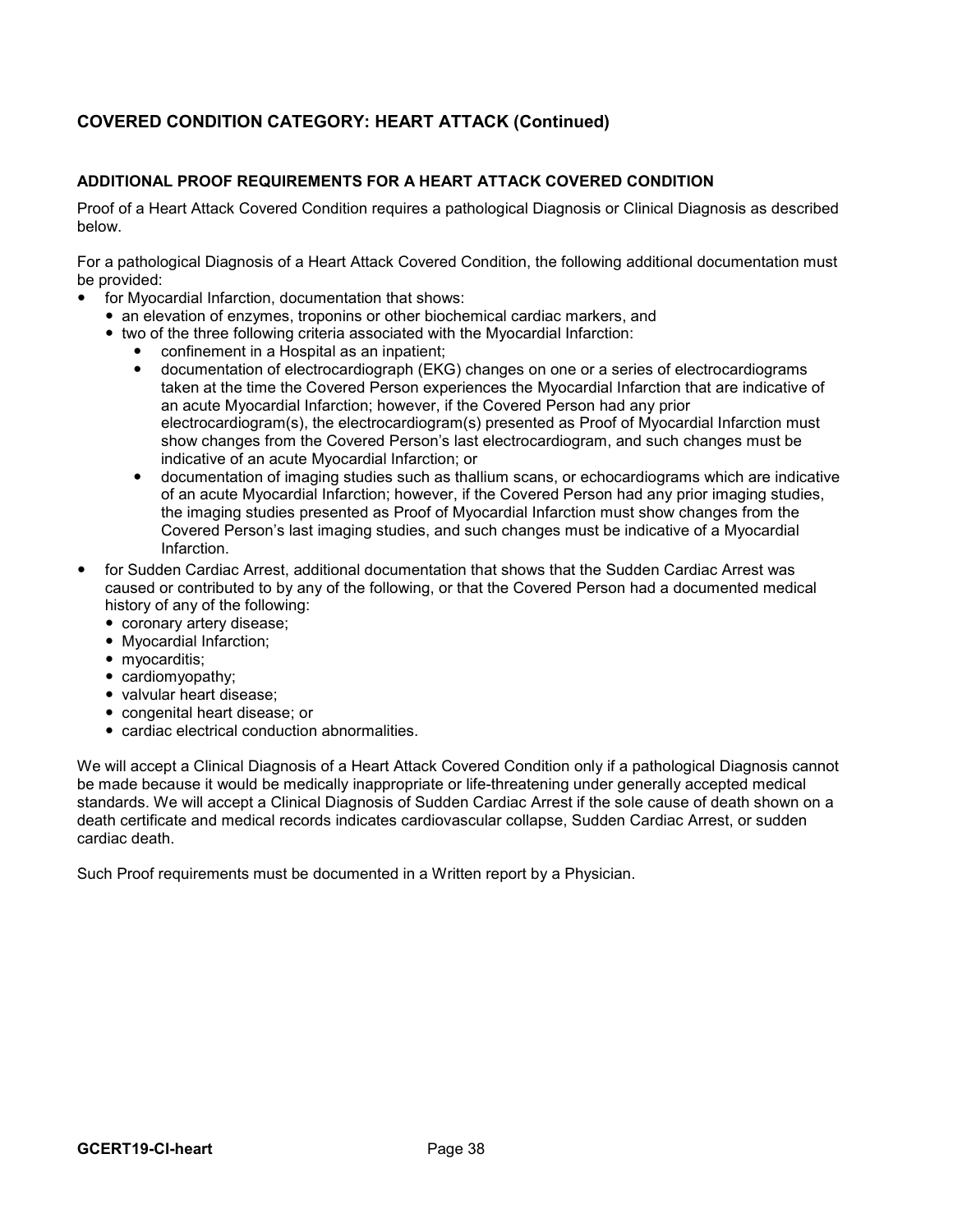### **COVERED CONDITION CATEGORY: INFECTIOUS DISEASE**

#### **ADDITIONAL DEFINITIONS THAT APPLY TO THE INFECTIOUS DISEASE COVERED CONDITION CATEGORY**

**Infectious Disease Covered Condition** means each of the following diseases for which a Covered Person was confined in a Hospital as an inpatient for the number of consecutive days as specified below:

- bacterial cerebrospinal meningitis;
- diphtheria;
- encephalitis;
- Legionnaire's disease;
- malaria:
- necrotizing fasciitis;
- osteomyelitis;
- rabies;
- tetanus; or
- tuberculosis.

**Occurs** or **Occurrence**, with respect to an Infectious Disease Covered Condition, means a Covered Person is Diagnosed with such Covered Condition while the coverage is in effect under this Certificate for such Covered Person. An Infectious Disease Covered Condition will be deemed to Occur on the date a Diagnosis of an Infectious Disease Covered Condition is made.

#### **INITIAL BENEFIT FOR AN INFECTIOUS DISEASE COVERED CONDITION**

We will pay the applicable Initial Benefit shown on the Schedule for an Infectious Disease Covered Condition, the first time that an Infectious Disease Covered Condition Occurs for a Covered Person. The Initial Benefit Separation Period shown on the Schedule must be satisfied in order for the Initial Benefit to be payable.

#### **ADDITIONAL PROOF REQUIREMENTS FOR AN INFECTIOUS DISEASE COVERED CONDITION**

Proof of an Infectious Disease Covered Condition requires the following additional documentation:

- a Covered Person was confined in a Hospital as an inpatient for 5 consecutive days for treatment of the Infectious Disease Covered Condition; and
- a Clinical Diagnosis:
	- made in Writing by a Physician; and
	- substantiated in the medical records.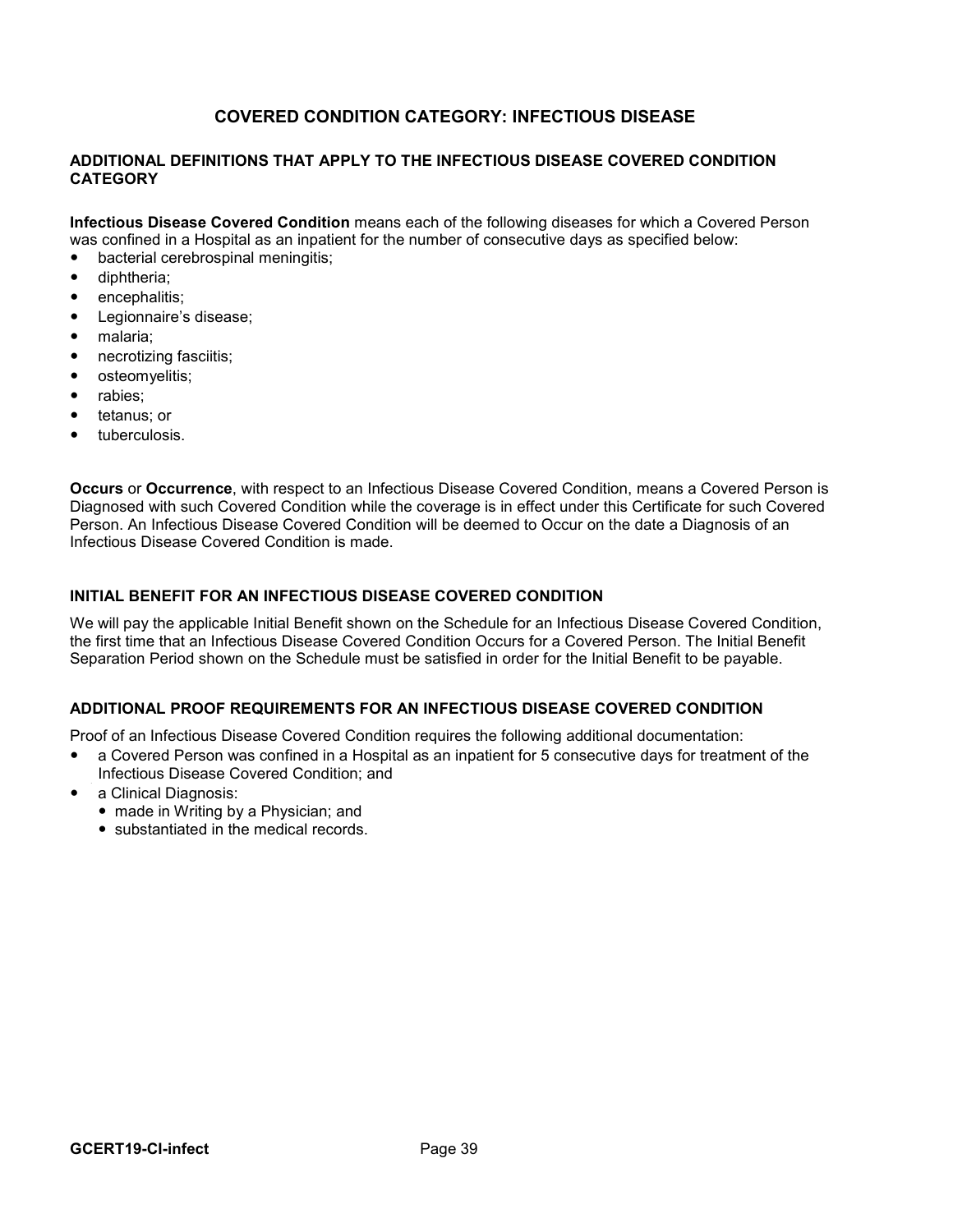### **COVERED CONDITION CATEGORY: KIDNEY FAILURE**

#### **ADDITIONAL DEFINITIONS THAT APPLY TO THE KIDNEY FAILURE COVERED CONDITION CATEGORY**

**Kidney Failure Covered Condition** means the total, end stage, irreversible failure of all functioning kidneys, provided that a Physician has determined that such failure requires either:

- immediate and regular kidney dialysis (no less often than weekly) that is expected by such Physician to continue for at least 6 months; or
- a kidney transplant.

**Occurs** or **Occurrence**, with respect to a Kidney Failure Covered Condition, means a Covered Person is Diagnosed with such Covered Condition while coverage is in effect under this Certificate for such Covered Person. A Kidney Failure Covered Condition will be deemed to Occur on the earlier of:

- the date a Covered Person receives the first kidney dialysis treatment; or
- the date a Covered Person is placed on the Transplant List.

#### **INITIAL BENEFIT FOR A KIDNEY FAILURE COVERED CONDITION**

We will pay the Initial Benefit for a Kidney Failure Covered Condition shown on the Schedule, the first time that a Kidney Failure Covered Condition Occurs for a Covered Person. The Initial Benefit Separation Period shown on the Schedule must be satisfied in order for the Initial Benefit to be payable.

#### **ADDITIONAL PROOF REQUIREMENTS FOR A KIDNEY FAILURE COVERED CONDITION**

A Clinical Diagnosis of a Kidney Failure Covered Condition must be made in Writing by a Physician and must be substantiated in the medical records.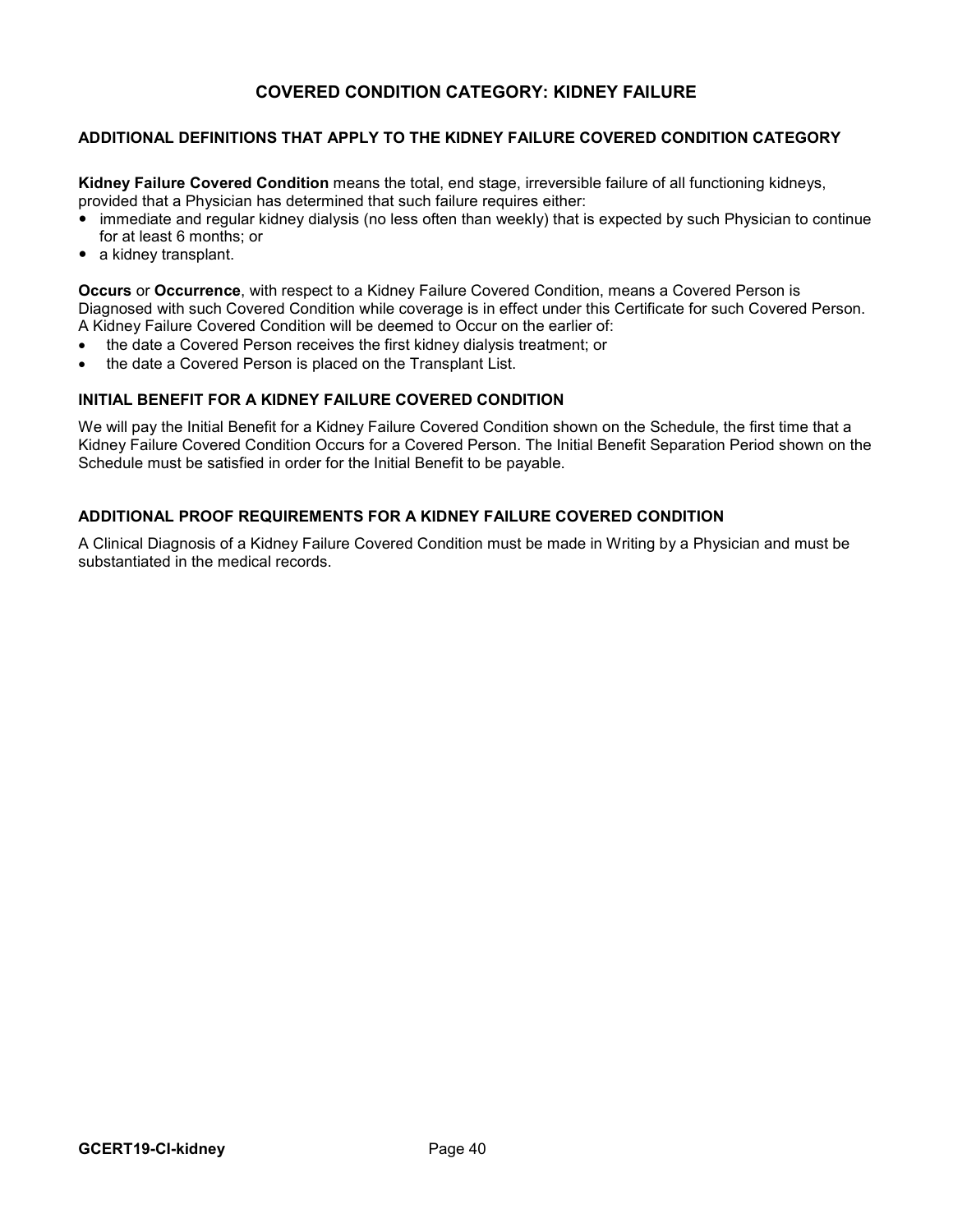### **COVERED CONDITION CATEGORY: MAJOR ORGAN TRANSPLANT**

#### **ADDITIONAL DEFINITIONS THAT APPLY TO THE MAJOR ORGAN TRANSPLANT COVERED CONDITION CATEGORY**

**Bone Marrow** means the soft, sponge-like tissue within the bone that produces white blood cells, red blood cells and platelets.

#### **Major Organ Transplant Covered Condition** means the following:

Major Organ Transplant.

#### **Major Organ Transplant** means:

- the irreversible failure of a Covered Person's liver for which a Physician has determined that the complete or partial replacement of the liver with a liver, or liver tissue from a human donor, is medically necessary;
- the irreversible failure of a Covered Person's heart, lung, pancreas, or any combination thereof, for which a Physician has determined that the complete replacement of such organ with an entire organ from a human donor is medically necessary;
- the irreversible failure of a Covered Person's Bone Marrow for which a Physician has determined that replacement of the Bone Marrow (stem cells) from a human donor is medically necessary; and
- for all of the above listed transplants, one of the following additional requirements are met:
	- the Covered Person has been placed on the Transplant List; or
	- such Major Organ Transplant Procedure has been performed.

**Major Organ Transplant Procedure** means a Covered Person undergoes a procedure for any of the transplant types to which the term Major Organ Transplant Covered Condition applies.

**Occurs** or **Occurrence** means, while the coverage is in effect under this Certificate for a Covered Person:

- with respect to Major Organ Transplant, the earlier of:
	- the date a Covered Person is placed on the Transplant List; or
	- the date a Covered Person undergoes a Major Organ Transplant Procedure.

If a Covered Person is placed on the Transplant List and then subsequently undergoes a Major Organ Transplant Procedure of the same organ for which the Covered Person was on the Transplant List, We will treat this as a single Occurrence of a Major Organ Transplant Covered Condition.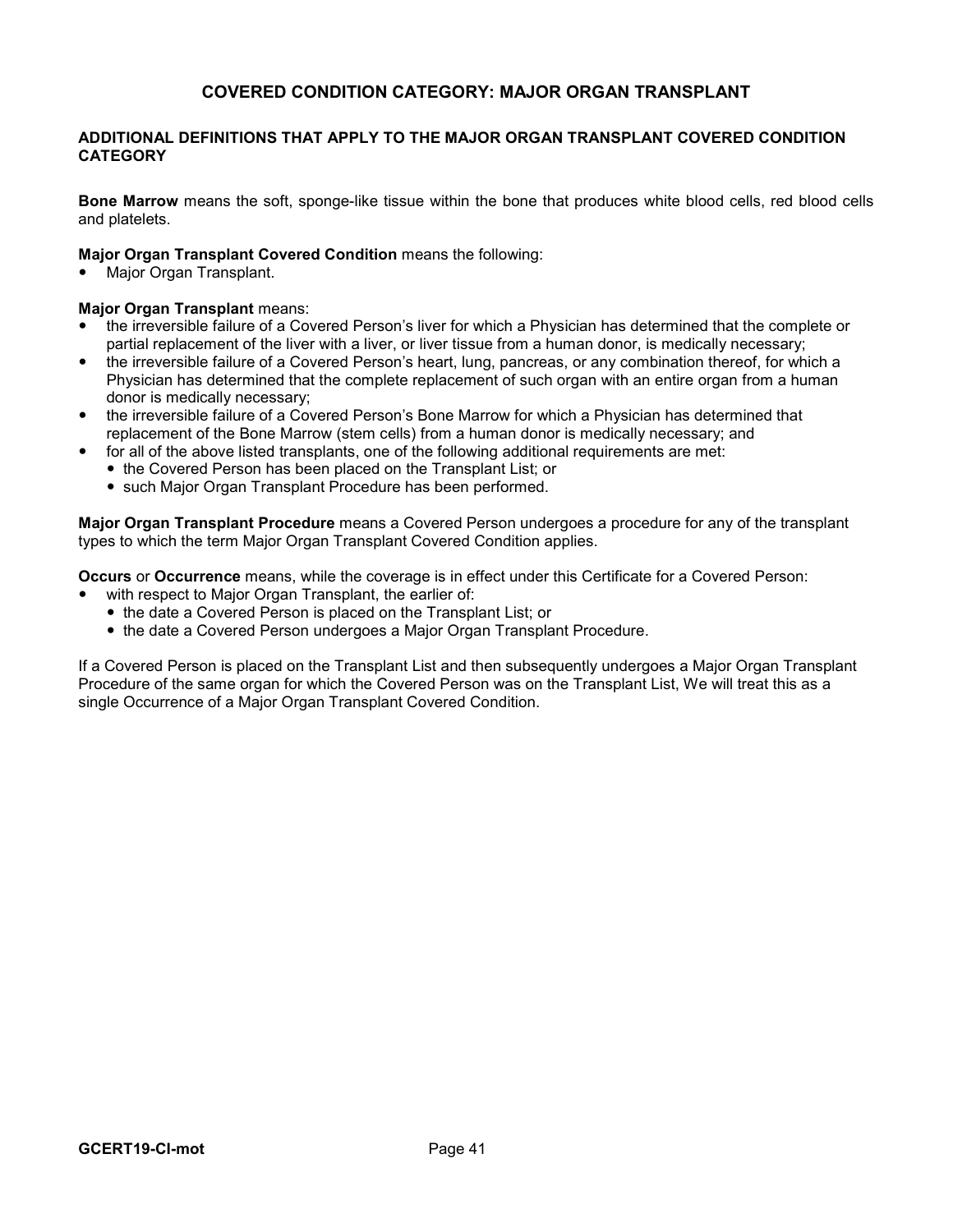# **COVERED CONDITION CATEGORY: MAJOR ORGAN TRANSPLANT (Continued)**

#### **INITIAL BENEFIT FOR A MAJOR ORGAN TRANSPLANT COVERED CONDITION**

We will pay the applicable Initial Benefit for a Major Organ Transplant Covered Condition shown on the Schedule, the first time that a Major Organ Transplant Covered Condition Occurs for a Covered Person. The Initial Benefit Separation Period shown on the Schedule must be satisfied in order for the Initial Benefit to be payable.

#### **SPECIAL LIMITATIONS APPLICABLE TO A MAJOR ORGAN TRANSPLANT COVERED CONDITION**

Payment of benefits for a Major Organ Transplant Covered Condition is subject to the following:

 Two or more organs transplanted on the same day, or during the same Surgery, shall be deemed one Occurrence of a Major Organ Transplant.

#### **ADDITIONAL PROOF REQUIREMENTS FOR A MAJOR ORGAN TRANSPLANT COVERED CONDITION**

A Clinical Diagnosis of a Major Organ Transplant Covered Condition must be made in Writing by a Physician. In addition, documentation of the following must be provided:

- for Major Organ Transplant:
	- that the Covered Person has been placed on the Transplant List and the date of such placement; or
	- that the Major Organ Transplant has been performed.

#### **SPECIAL EXCLUSIONS APPLICABLE TO A MAJOR ORGAN TRANSPLANT COVERED CONDITION**

We will not pay benefits for a Major Organ Transplant Covered Condition for a Covered Person:

- if prior to the Covered Person's coverage becoming effective under this Certificate, the Covered Person had been placed on a Transplant List for the same organ for which the Major Organ Transplant Procedure is performed;
- for a transplant involving organs received from non-human donors;
- for a transplant involving implantation of mechanical devices or mechanical organs; or
- for a transplant involving islet cell transplants.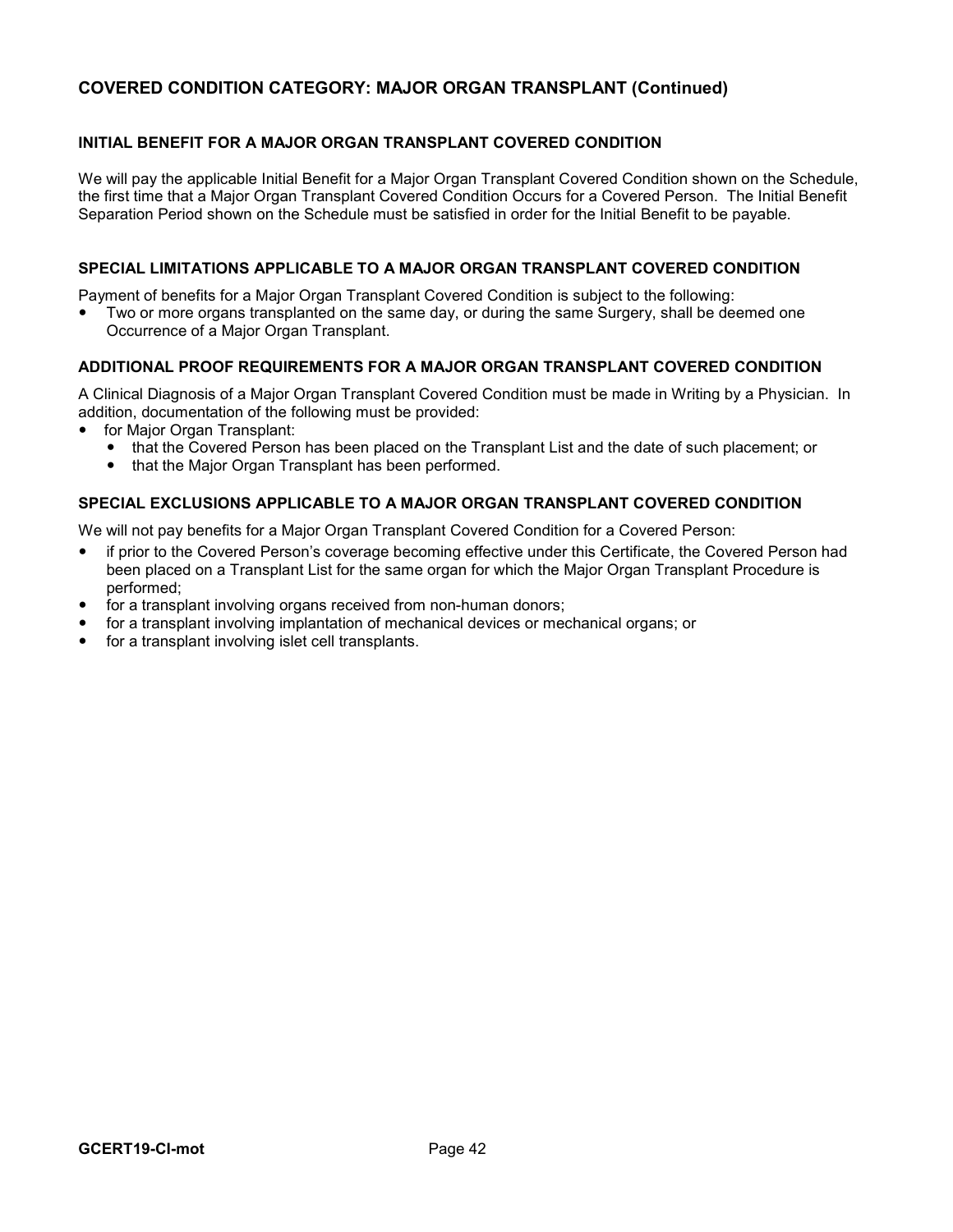### **COVERED CONDITION CATEGORY: PROGRESSIVE DISEASE**

#### **ADDITIONAL DEFINITIONS THAT APPLY TO THE PROGRESSIVE DISEASE COVERED CONDITION CATEGORY**

**Activities of Daily Living** means the following:

- Bathing: washing oneself by sponge bath, or in either a tub or shower, including the task of getting into or out of the tub or shower.
- Dressing: putting on and taking off all items of clothing and any required braces, fasteners, or artificial limbs.
- Transferring: moving into or out of a bed, chair or wheelchair.
- Toileting: getting to and from the toilet, getting on and off the toilet, and performing related personal hygiene.
- Continence: ability to maintain control of bowel and bladder function; or, when not able to maintain control of bowel or bladder function, the ability to perform related personal hygiene (including caring for catheter or colostomy bag).
- Eating: feeding oneself by getting food into the body from a receptacle (such as a plate, cup or table) or by feeding tube or intravenously.

**Alzheimer's Disease** means the development of multiple, progressive Cognitive Disturbances that are manifested by memory impairment (impaired ability to learn new information or to recall previously learned information). Alzheimer's Disease must be confirmed by neuropsychological testing. Results of one of more of the following tests may be provided as confirmation in addition to the neuropsychological testing:

- computed tomography (CT);
- magnetic resonance imaging (MRI); or
- positron emission tomography (PET) documents the presence of abnormal deposits of proteins which have formed amyloid plaques and tau tangles.

Alzheimer's Disease does not include:

- other central nervous system conditions that may cause deficits in memory and cognition (e.g., cerebrovascular disease, Parkinson's Disease, normal-pressure hydrocephalus);
- systemic conditions that are known to cause Cognitive Disturbances (e.g., hypothyroidism, vitamin B12 or folic acid deficiency, niacin deficiency, hypercalcemia, or neurosyphilis);
- substance-induced conditions;
- a form of dementia that is a mental and nervous condition such as schizophrenia or psychoses;
- a form of dementia that is Other Dementia; or
- any form of dementia that is not Clinically Diagnosed as Alzheimer's Disease.

**Cognitive Disturbances** means the following intellectual impairments:

- aphasia (language disturbance);
- apraxia (impaired ability to carry out motor activities despite intact motor function);
- angosia (failure to recognize or identify objects despite intact sensory function); or
- disturbance in executive functioning (i.e. planning, organizing, sequencing, or abstracting).

**Multiple Sclerosis** means a progressive neurological condition with evidence of all of the following:

- well-defined neurological abnormalities lasting more than a continuous period of 6 months confirmed by neurological exam;
- presence of demyelination in at least two separate areas of the central nervous system;
- evidence that such demyelination damage took place at different points in time; and
- diagnostic testing results that document the following:
	- magnetic resonance imaging (MRI) that show T2 weighted lesions;
	- an abnormal response on evoked potential testing; or
	- oligoclonal antibodies or a high immunoglobulin (IgG) index present in cerebrospinal fluid.

Multiple Sclerosis does not include clinically isolated syndrome (CIS).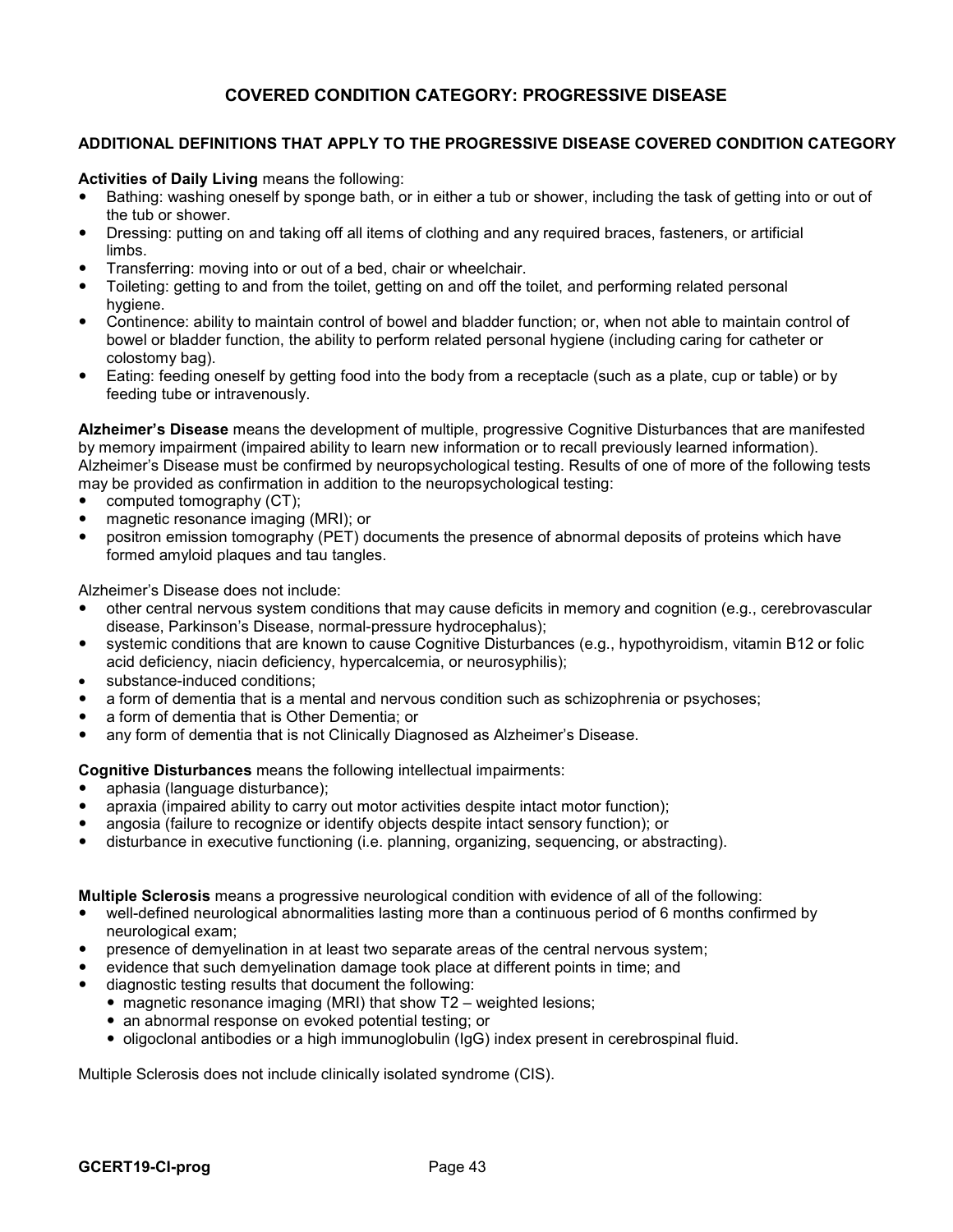# **COVERED CONDITION CATEGORY: PROGRESSIVE DISEASE (Continued)**

**Occurs** or **Occurrence**, with respect to a Progressive Disease Covered Condition, means a Covered Person is Diagnosed with a such Covered Condition while the coverage is in effect under this Certificate for such Covered Person. A Progressive Disease Covered Condition will be deemed to Occur on the date the Diagnosis of a Progressive Disease Covered Condition is made.

**Other Dementia** means the development of multiple progressive cognitive defects:

- manifested by memory impairment and other Cognitive Disturbances; and
- for which one or more of the following tests document changes to the specific areas of the brain that result in Cognitive Disturbances: electroencephalogram (EEG); or imaging studies, including computed tomography (CT), magnetic resonance imaging (MRI), fluorodeoxyglucose positron emission tomography (FDG Pet Scan) or amyloid positron-emission tomography scan.

Other Dementia includes the following types of neurological conditions:

- dementia with Lewy bodies;
- progressive supranuclear palsy;
- corticobasal degeneration;
- Parkinson's disease dementia;
- frontotemporal dementia;
- primary progressive aphasia;
- normal-pressure hydrocephalus; or
- rapidly progressive dementia as in Creutzfeldt-Jakob disease.

Other Dementia does not include:

- Alzheimer's Disease;
- substance-induced conditions;
- a form of dementia that is a mental and nervous condition, such as schizophrenia or psychoses;
- any form of Parkinson's disease other than Parkinson's disease dementia; or
- reversible dementias such as those cause by thyroid or other hormonal abnormalities, or vitamin deficiencies.

**Parkinson's Disease (Advanced)** means a chronic, slowly progressive neurological condition affecting the brain's ability to produce dopamine and that is marked by tremor of the muscles, rigidity, slowness of movement, impaired balance, and a shuffling gait which has resulted in a Covered Person's inability to perform at least 2 Activities of Daily Living for a continuous period of 90 days.

#### **Progressive Disease Covered Condition** means any of the following:

- adrenal hypofunction (Addison's disease);
- Alzheimer's disease;
- amyotrophic lateral sclerosis (referred to as ALS or Lou Gehrig's Disease);
- Huntington's disease (Huntington's chorea);
- Multiple Sclerosis;
- muscular dystrophy;
- myasthenia gravis;
- Parkinson's Disease (Advanced);
- poliomyelitis;
- systemic lupus erythematosus (SLE); or
- systemic sclerosis (scleroderma).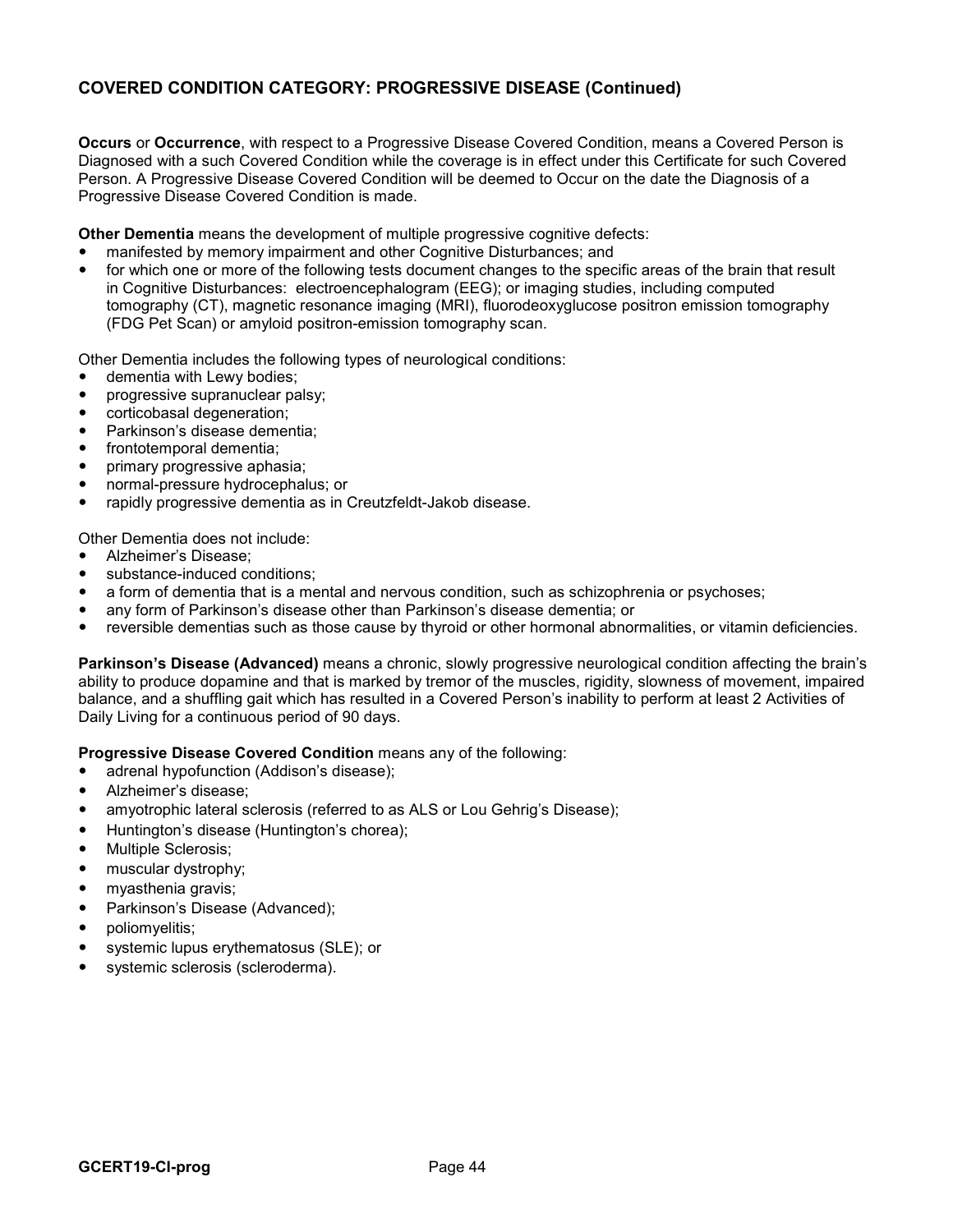# **COVERED CONDITION CATEGORY: PROGRESSIVE DISEASE (Continued)**

#### **INITIAL BENEFIT FOR A PROGRESSIVE DISEASE COVERED CONDITION**

We will pay the applicable Initial Benefit for a Progressive Disease Covered Disease shown on the Schedule, the first time that a Progressive Disease Covered Condition Occurs for a Covered Person. The Initial Benefit Separation Period shown on the Schedule must be satisfied in order for the Initial Benefit to be payable.

#### **ADDITIONAL PROOF REQUIREMENTS FOR A PROGRESSIVE DISEASE COVERED CONDITION**

A Clinical Diagnosis of a Progressive Disease Covered Condition must be made in Writing by a Physician and must be substantiated by the current clinical diagnostic criteria for the condition in the medical records.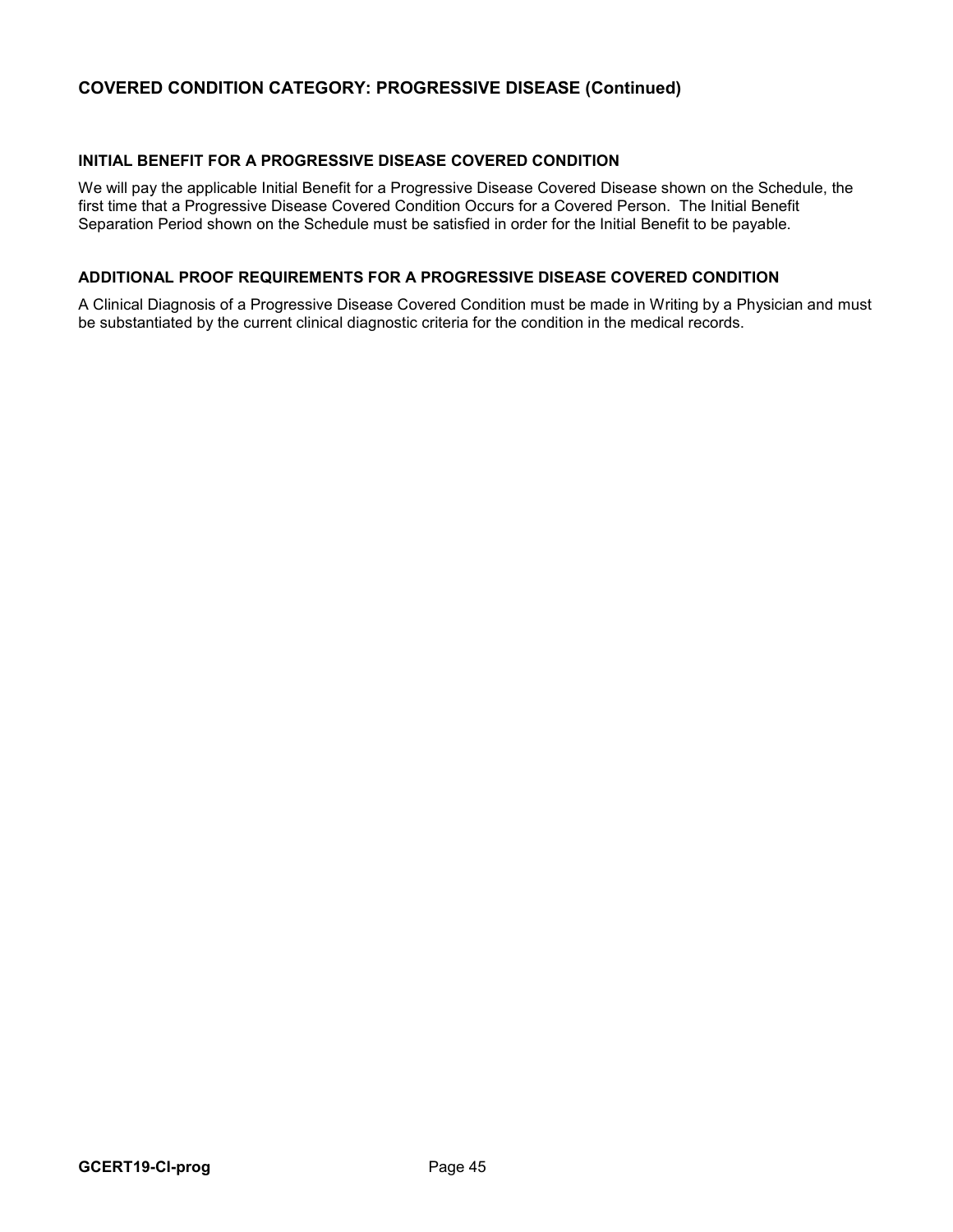### **COVERED CONDITION CATEGORY: SEVERE BURN**

#### **ADDITIONAL DEFINITIONS THAT APPLY TO THE SEVERE BURN COVERED CONDITION CATEGORY**

**Occurs** or **Occurrence**, with respect to a Severe Burn Covered Condition, means that a Covered Person sustains a Severe Burn Covered Condition while coverage is in effect under this Certificate for such Covered Person. A Severe Burn Covered Condition will be deemed to Occur on the date a Covered Person sustains a Severe Burn Covered Condition.

**Severe Burn Covered Condition** means a Covered Person has sustained a burn that is, at least, a Third-Degree Burn.

**Third-Degree Burn** means a full-thickness burn caused by acute thermal, chemical, electrical, or radiation exposure that has caused destruction of the skin dermis, epidermis and hypodermis layers.

#### **INITIAL BENEFIT FOR A SEVERE BURN COVERED CONDITION**

We will pay the Initial Benefit for a Severe Burn Covered Condition shown on the Schedule the first time that a Severe Burn Covered Condition Occurs for a Covered Person. The Initial Benefit Separation Period shown on the Schedule must be satisfied in order for the Initial Benefit to be payable.

#### **RECURRENCE BENEFIT FOR A SEVERE BURN COVERED CONDITION**

We will pay the Recurrence Benefit for a Severe Burn Covered Condition shown on the Schedule for another Occurrence of a Severe Burn Covered Condition if the subsequent Occurrence happens after the Recurrence Benefit Separation Period has been satisfied.

#### **ADDITIONAL PROOF REQUIREMENTS FOR A SEVERE BURN COVERED CONDITION**

Proof of a Severe Burn Covered Condition requires additional documentation of the following:

- the Severe Burn Covered Condition was treated by a Physician;
- the Severe Burn covers at least 18% of the Covered Person's total body surface area; and
- a Clinical Diagnosis of Severe Burn that:
	- sets forth the date the Severe Burn Occurred;
	- is made in Writing by a Physician using the current clinical diagnostic criteria and burn classification standards; and
	- is substantiated in the medical records.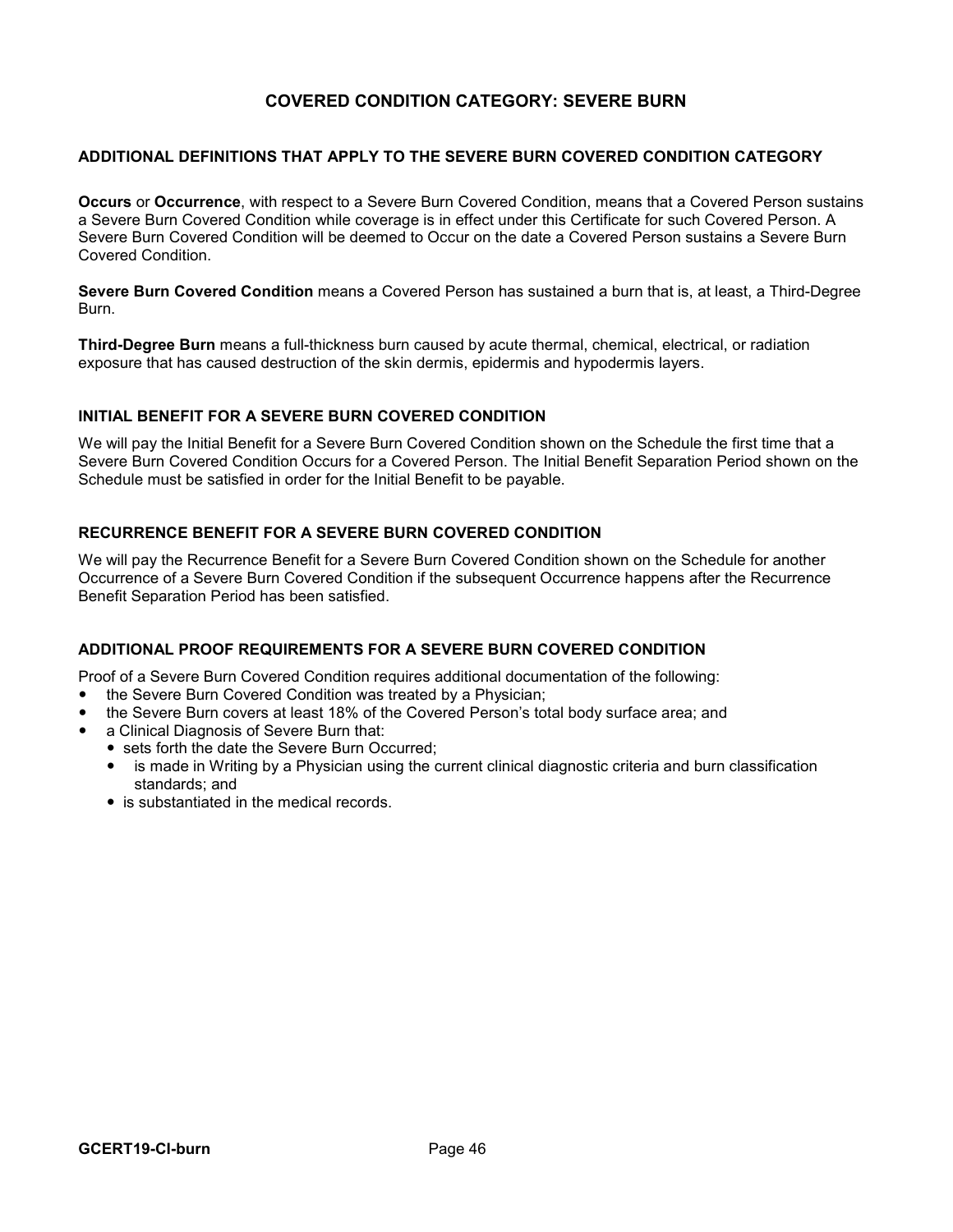# **COVERED CONDITION CATEGORY: STROKE**

#### **ADDITIONAL DEFINITIONS THAT APPLY TO THE STROKE COVERED CONDITION CATEGORY**

#### **Stroke Covered Condition** means the following:

• Stroke.

**Stroke** means a cerebrovascular accident or incident producing measurable, functional and permanent neurological impairment caused by any of the following which result in an infarction of brain tissue:

- hemorrhage;
- thrombus; or
- embolus from an extra-cranial source.

The term Stroke does not include Transient Ischemic Attacks, or prolonged reversible ischemic attacks).

**Occurs** or **Occurrence**, with respect to a Stroke Covered Condition, means a Covered Person is Diagnosed with such Covered Condition while coverage is in effect under this Certificate for such Covered Person. A Stroke Covered Condition will be deemed to Occur on the date the Diagnosis of the Stroke Covered Condition is made.

**Transient Ischemic Attack (TIA)** means a temporary ischemic event (including prolonged reversible ischemic attacks) in which:

- there are measurable, functional neurological impairments that are focal and confined to an area of the brain perfused by a specific artery;
- there is no evidence of cerebral tissue damage on diagnostic imaging; and
- the reversible functional neurological impairments are confirmed by a Clinical Diagnosis.

#### **INITIAL BENEFIT FOR A STROKE COVERED CONDITION**

We will pay the applicable Initial Benefit for a Stroke Covered Condition shown on the Schedule, the first time that a Stroke Covered Condition Occurs for a Covered Person. The Initial Benefit Separation Period shown on the Schedule must be satisfied in order for the Initial Benefit to be payable.

#### **RECURRENCE BENEFIT FOR A STROKE COVERED CONDITION**

For any Stroke Covered Condition for which the Schedule shows a Recurrence Benefit, We will pay the applicable Recurrence Benefit for another Occurrence of the same Stroke Covered Condition for which We have already paid a benefit if such subsequent Occurrence happens after the Recurrence Benefit Separation Period has been satisfied.

#### **ADDITIONAL PROOF REQUIREMENTS FOR A STROKE COVERED CONDITION**

Proof of a Stroke Covered Condition requires the following additional documentation:

- medical records indicating objective evidence of a significant neurological, motor or sensory impairment that is functional and measurable; and
- for a Stroke a pathological Diagnosis:
	- demonstrated on magnetic resonance imaging (MRI), computerized tomography (CT) or other reliable imaging techniques; and
	- confirmed in Writing by a Physician no earlier than 30 days after the Stroke with such impairments being present and considered permanent on the date that such Written confirmation is made.

Such Proof requirements must be documented in a Written report by a Physician.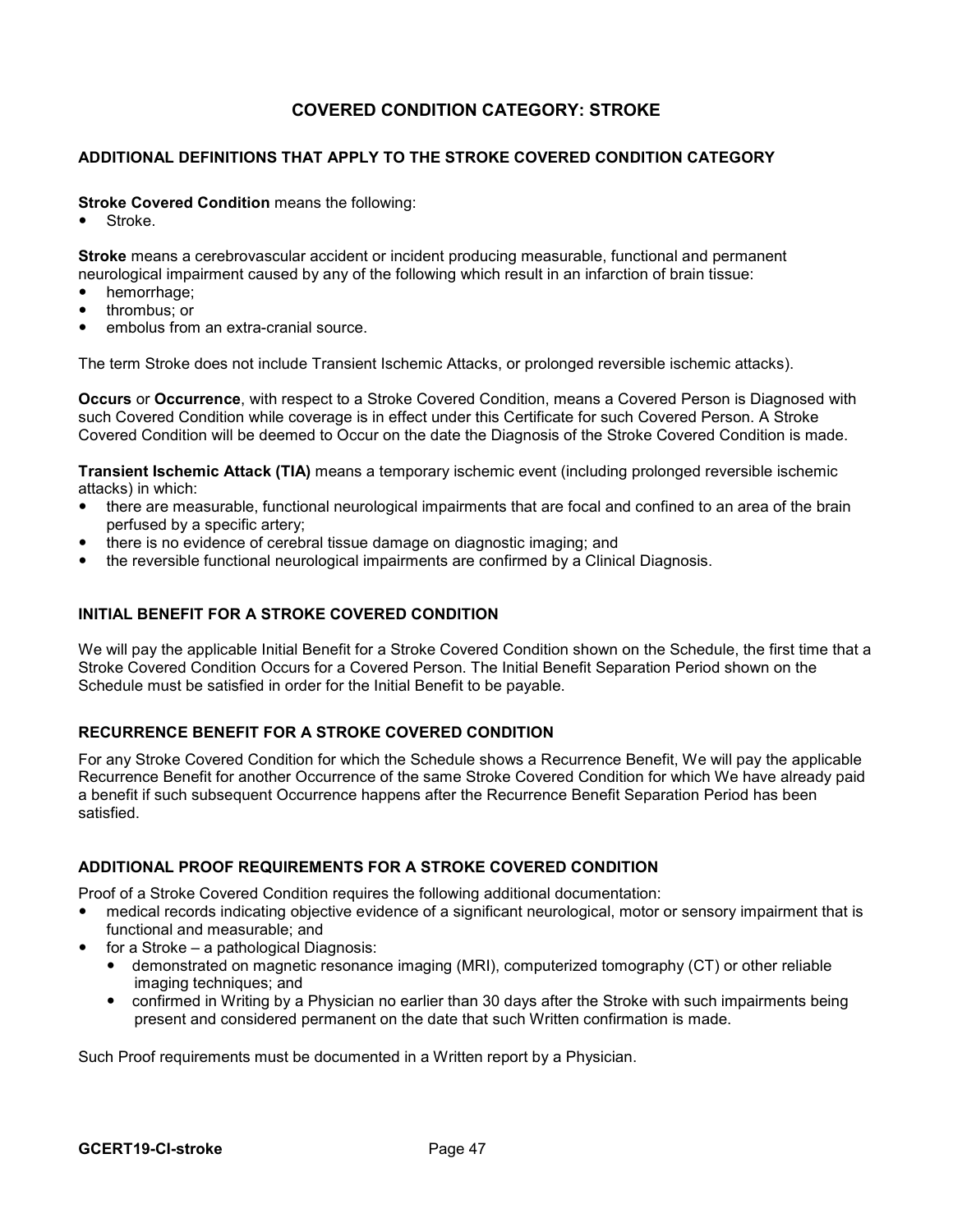# **COVERED CONDITION CATEGORY: STROKE (Continued)**

#### **SPECIAL EXCLUSIONS APPLICABLE TO A STROKE COVERED CONDITION**

We will not pay benefits for a Diagnosis of a Stroke Covered Condition for:

- a Transient Ischemic Attack;
- cerebral symptoms due to migraine;
- cerebral injury resulting from trauma or hypoxia; or
- vascular disease affecting the eye or optic nerve or vestibular functions.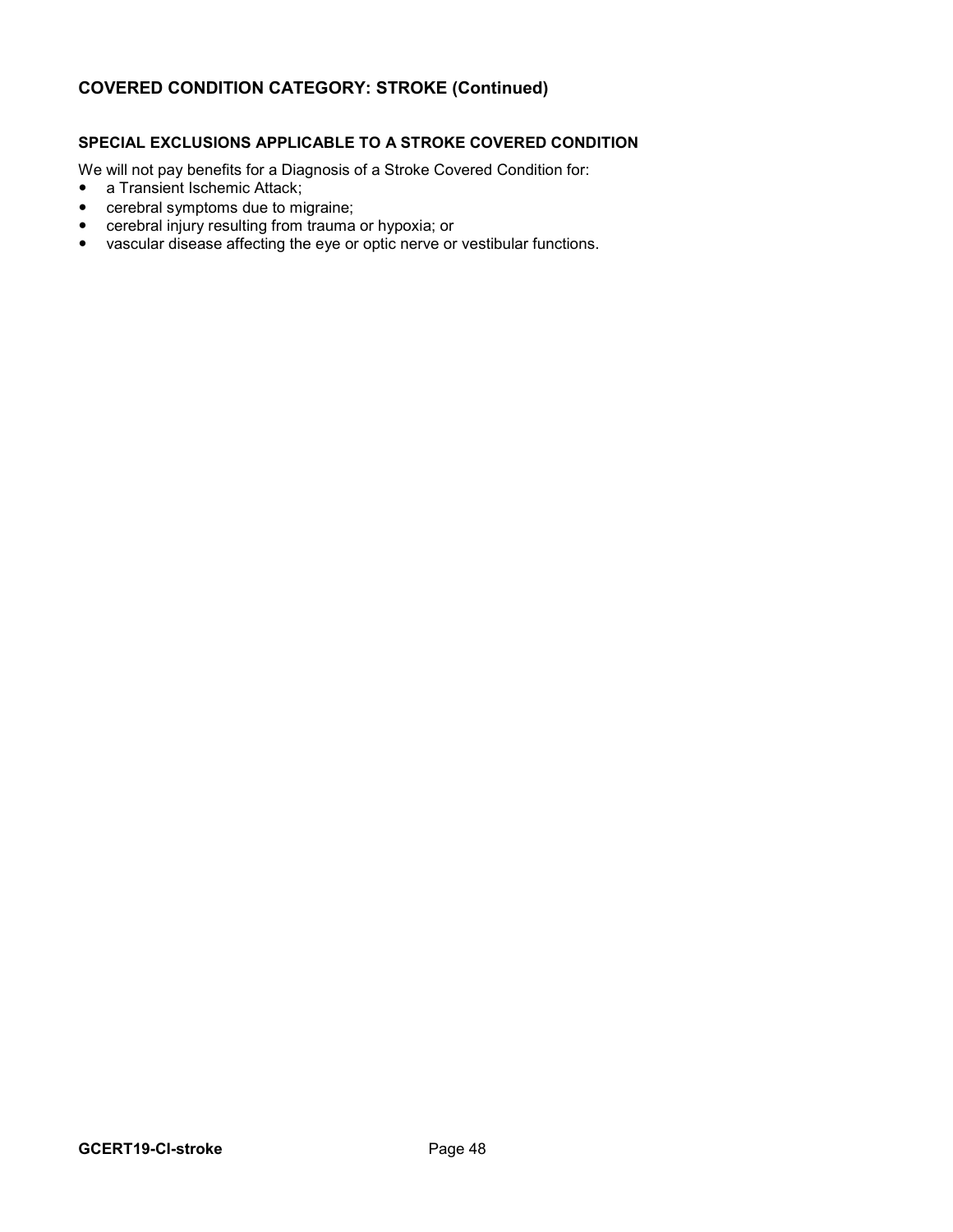### **SUPPLEMENTAL BENEFITS**

#### **HEALTH SCREENING BENEFIT**

If a Covered Person takes one of the screening/prevention measures listed below while insured under this Certificate, upon submission of Proof, We will pay the Health Screening Benefit shown on the Schedule for the day the measure was taken, subject to all of the following:

- We will pay the Health Screening Benefit amount based on the Schedule that was in effect on the day the Covered Person received the screening measure; and
- We will pay the Health Screening Benefit no more than the number of times shown on the Schedule.

The screening/prevention measures for which a Health Screening Benefit may be paid are:

- routine health check-up exam
- biopsies for cancer
- blood chemistry panel
- blood test to determine total cholesterol
- blood test to determine triglycerides
- bone marrow testing
- breast MRI
- breast ultrasound
- breast sonogram
- cancer antigen 15-3 blood test for breast cancer (CA 15-3)
- cancer antigen 125 blood test for ovarian cancer (CA 125)
- carcinoembryonic antigen blood test for colon cancer (CEA)
- carotid doppler
- chest x-rays
- clinical testicular exam
- colonoscopy
- complete blood count (CBC)
- coronavirus testing
- dental exam
- digital rectal exam (DRE)
- Doppler screening for cancer
- Doppler screening for peripheral vascular disease
- echocardiogram
- electrocardiogram (EKG)
- electroencephalogram (EEG)
- endoscopy
- eye exams
- fasting blood glucose test
- fasting plasma glucose test
- flexible sigmoidoscopy
- hearing test
- hemoccult stool specimen
- hemoglobin A1C
- human papillomavirus (HPV) vaccination
- immunization
- lipid panel
- mammogram
- oral cancer screening
- pap smears or thin prep pap test
- prostate-specific antigen (PSA) test
- serum cholesterol test to determine LDL and HDL levels
- serum protein electrophoresis
- skin cancer biopsy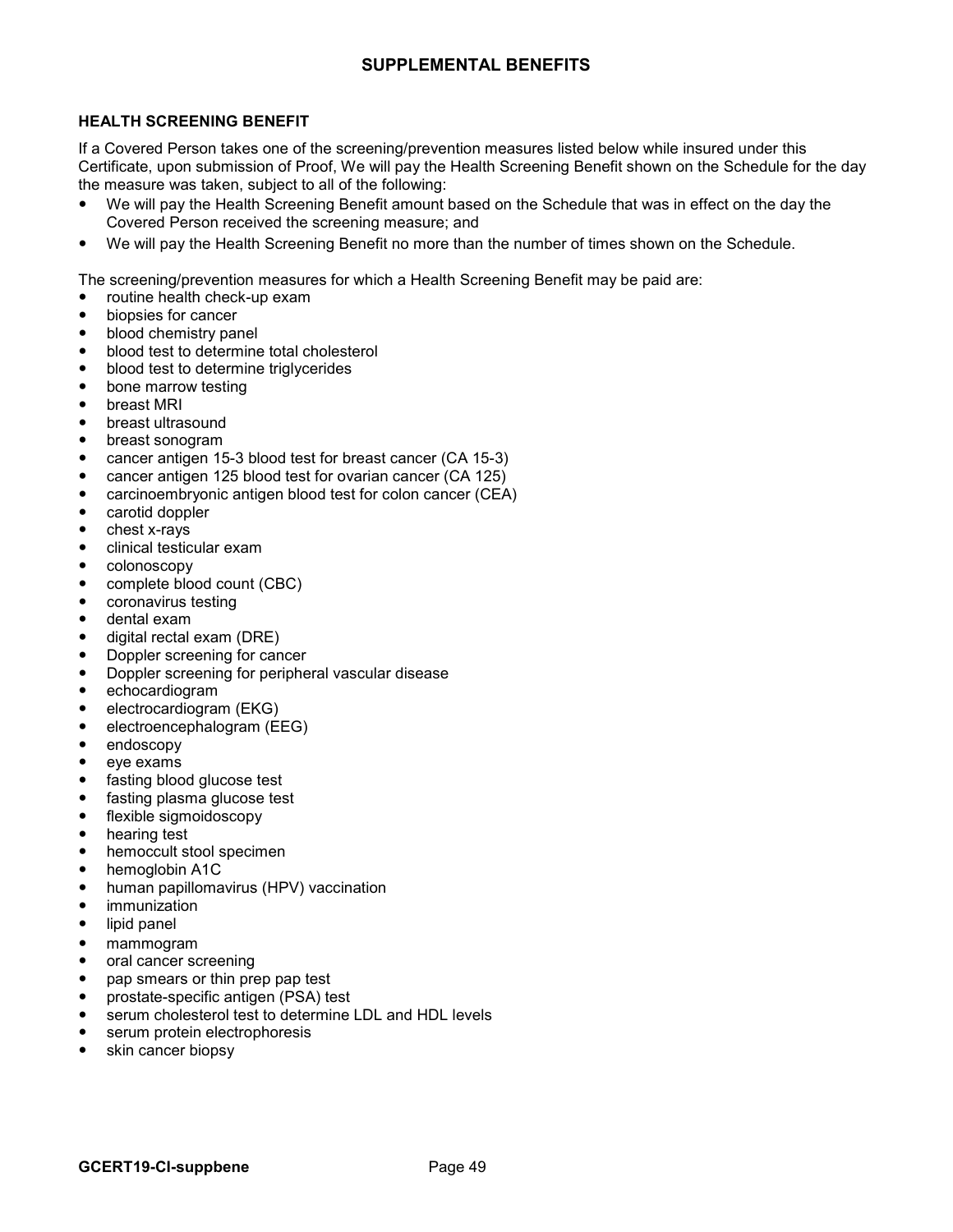# **SUPPLEMENTAL BENEFITS (Continued)**

- skin cancer screening
- skin exam
- stress test on bicycle or treadmill
- successful completion of smoking cessation program
- tests for sexually transmitted infections (STIs)
- thermography
- two hour post-load plasma glucose test
- ultrasounds for cancer detection
- ultrasound screening of the abdominal aorta for abdominal aortic aneurysms
- virtual colonoscopy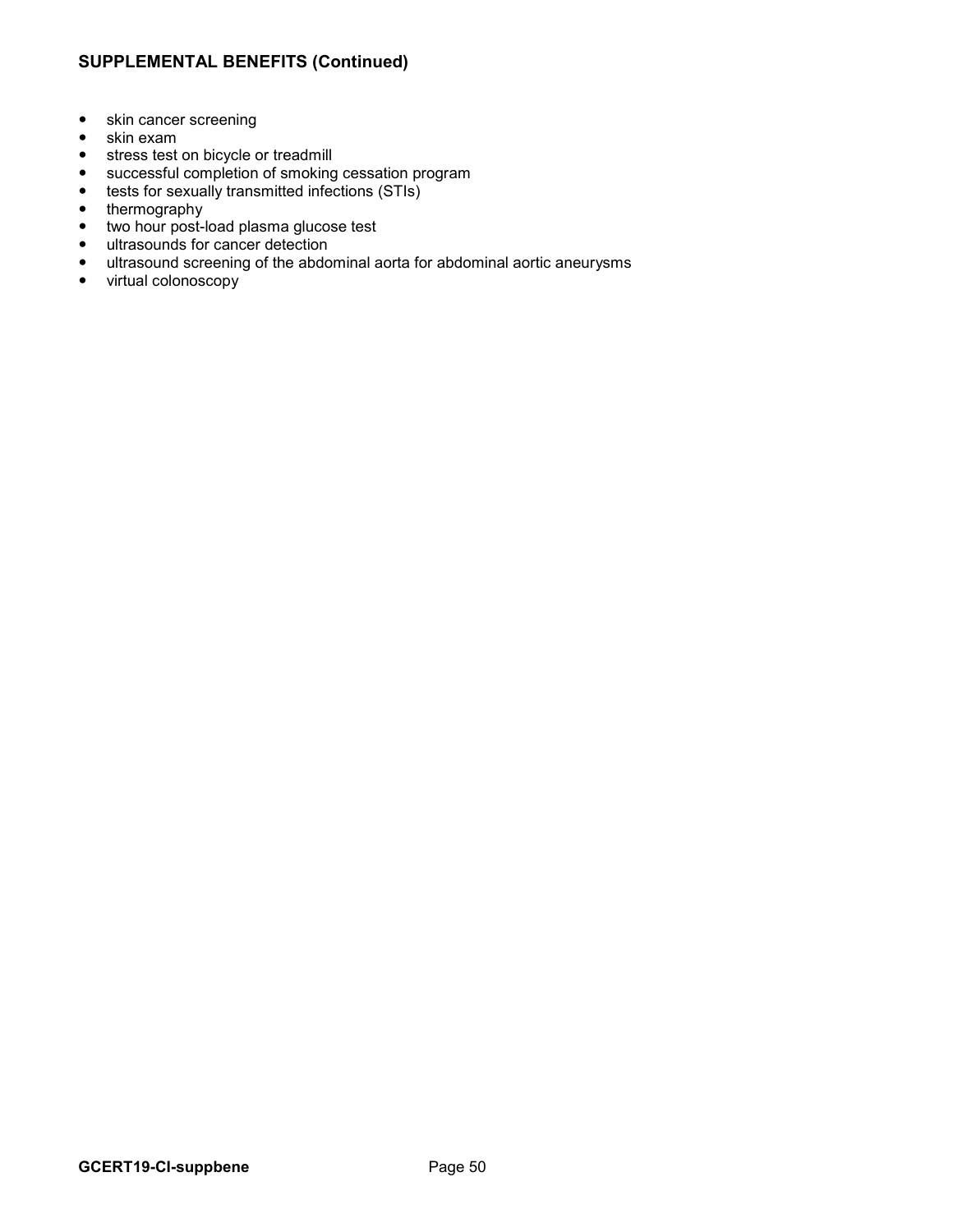# **WHEN INSURANCE ENDS**

**Please Note: If insurance ends under this section, in certain cases it may be continued as stated in the Continuation of Insurance With Premium Payment section of this Certificate. Please see that section for details.** 

#### **DATE YOUR INSURANCE ENDS**

Your insurance under this Certificate will end on the earliest of:

- the date the Group Policy ends;
- the date You die;
- the date insurance ends for Your class;
- the end of the period for which the last full premium has been paid for Your insurance;
- the end of the calendar month in which You notify Us that You wish to cancel Your insurance;
- the end of the calendar month in which You cease to be in an eligible class, subject to the Change in Class provision of the Eligibility Provisions: Insurance for You section; or
- the end of the calendar month in which Your employment ends.

#### **For Residents of Massachusetts:**

If You are a resident of Massachusetts and Your insurance under this Certificate is ending under the above provision because Your employment has ended, instead of insurance ending on the date Your employment ends, the following timelines apply:

- If Your employment ends for any reason other than a Plant Closing or a Partial Plant Closing, Your insurance will end 31 days after the date Your employment ends. However, if during such 31 day period You become entitled to benefits under another policy that are similar to the benefits provided under this Certificate, insurance under this Certificate will end on the date You become entitled to such other benefits.
- If Your employment ends due to a Plant Closing or a Partial Plant Closing Your insurance will end 90 days after the date Your employment ends. However, if during such 90 day period, You become entitled to benefits under another policy that are similar to the benefits provided under this Certificate insurance under this Certificate will end on the date You become entitled to such other benefits.

#### **DATE DEPENDENT INSURANCE ENDS**

A Dependent's insurance under this Certificate will end on the earliest of:

- the date Your insurance under this Certificate ends;
- the date Dependent Insurance ends under the Group Policy for all employees or for Your class;
- the end of the calendar month in which the person ceases to be a Dependent;
- the end of the calendar month in which You cease to be in a class that is eligible for Dependent Insurance;
- the end of the calendar month in which the Dependent is no longer eligible as described in the Eligible Classes for Dependent Insurance provision; or
- the end of the period for which the last full premium has been paid for insurance for the Dependent.

#### **CHANGE IN CLASS**

If there is more than one class eligible for insurance under the Group Policy, and each class has its own certificate, instead of receiving a new certificate when You move between classes, You will remain insured under this Certificate if:

- You move to a class that is eligible for Critical Illness Insurance under the Group Policy; and
- the benefits available to Your new class are identical to the benefits available under this Certificate.

In all other cases when You move between classes, Your insurance under this Certificate will end on the date You are no longer a member of the class eligible for insurance under this Certificate.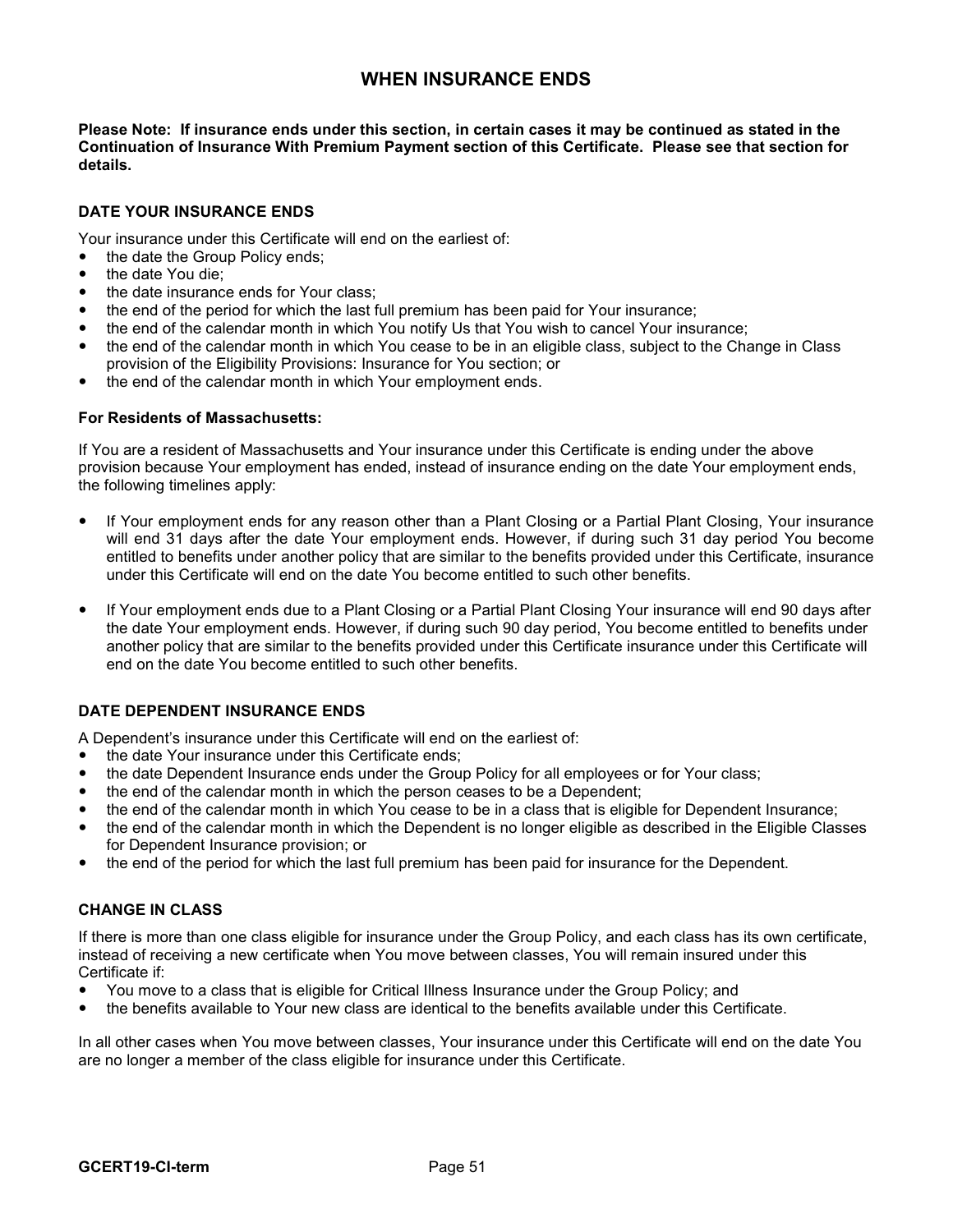# **CONTINUATION OF INSURANCE WITH PREMIUM PAYMENT**

#### **AT YOUR OPTION: PORTABILITY THROUGH CONTINUATION WITH PREMIUM PAYMENT**

If Your insurance ends under the Date Your Insurance Ends provision of this Certificate, in certain situations, it may be continued for You and Your Dependents, as described in this provision. This is referred to in this provision as "Continued Insurance". For purposes of this provision, insurance in effect under the Group Policy for which the Group Policyholder remits premium is referred to in this provision as "Group Billed Insurance".

Except as described below, Continued Insurance is subject to all of the conditions, maximums, limitations, exclusions and Proof requirements contained in the provisions of this Certificate.

#### **Requirements for Continued Insurance**

Continued Insurance will be available to You if:

- Your Group Billed Insurance ends for any reason other than:
	- non-payment of premium or Contribution; or
		- the end of the Group Policy, provided that Continued Insurance will be available to You if You do not become eligible, within 30 days after the end of the Group Policy, for critical illness insurance under another policy of group insurance available through the Group Policyholder;
- We receive Your completed Written request for Continued Insurance on a form approved by Us within 31 calendar days after Your Group Billed Insurance ends; and
- You pay premiums required for Continued Insurance by the due date specified in the premium notice sent to You.

#### **Changes in Continued Insurance**

You may elect to decrease Your insurance after the date that Continued Insurance goes into effect for You if a lower benefit option is available. In addition, You may end insurance for any or all of Your Dependents. Please contact Us for information. You may not increase insurance once Continued Insurance goes into effect.

#### **Contributions for Continued Insurance**

The Contribution that You must pay for Continued Insurance is the amount of Your Contribution for Your Group Billed Insurance before it ended, plus any amount of premium that the Group Policyholder paid. The Contribution that You must pay for Continued Insurance will be determined on the same basis as premium rates charged for Group Billed Insurance. We have the right to change premium rates in accordance with the terms set forth in the Group Policy and We will provide You with at least a 45 day advance Written notice of any such change in premium rates. All payments for Continued Insurance must be made directly to Us by the due date specified in the premium notice We send to You.

#### **End of Continued Insurance**

Continued Insurance will end on the earliest of the following dates:

- the date You die;
- if You do not pay a Contribution that is required for Continued Insurance, the end of the period for which the last full premium has been paid for Your insurance;
	- with respect to Continued Insurance for a Dependent:
		- the date Continued Insurance for You ends for any reason; Î
		- the end of the calendar month in which the Dependent no longer meets the definition of a Dependent; or
		- the end of the calendar month in which the Dependent is no longer eligible as described in the Eligibility Provisions: Dependent Insurance section of this Certificate.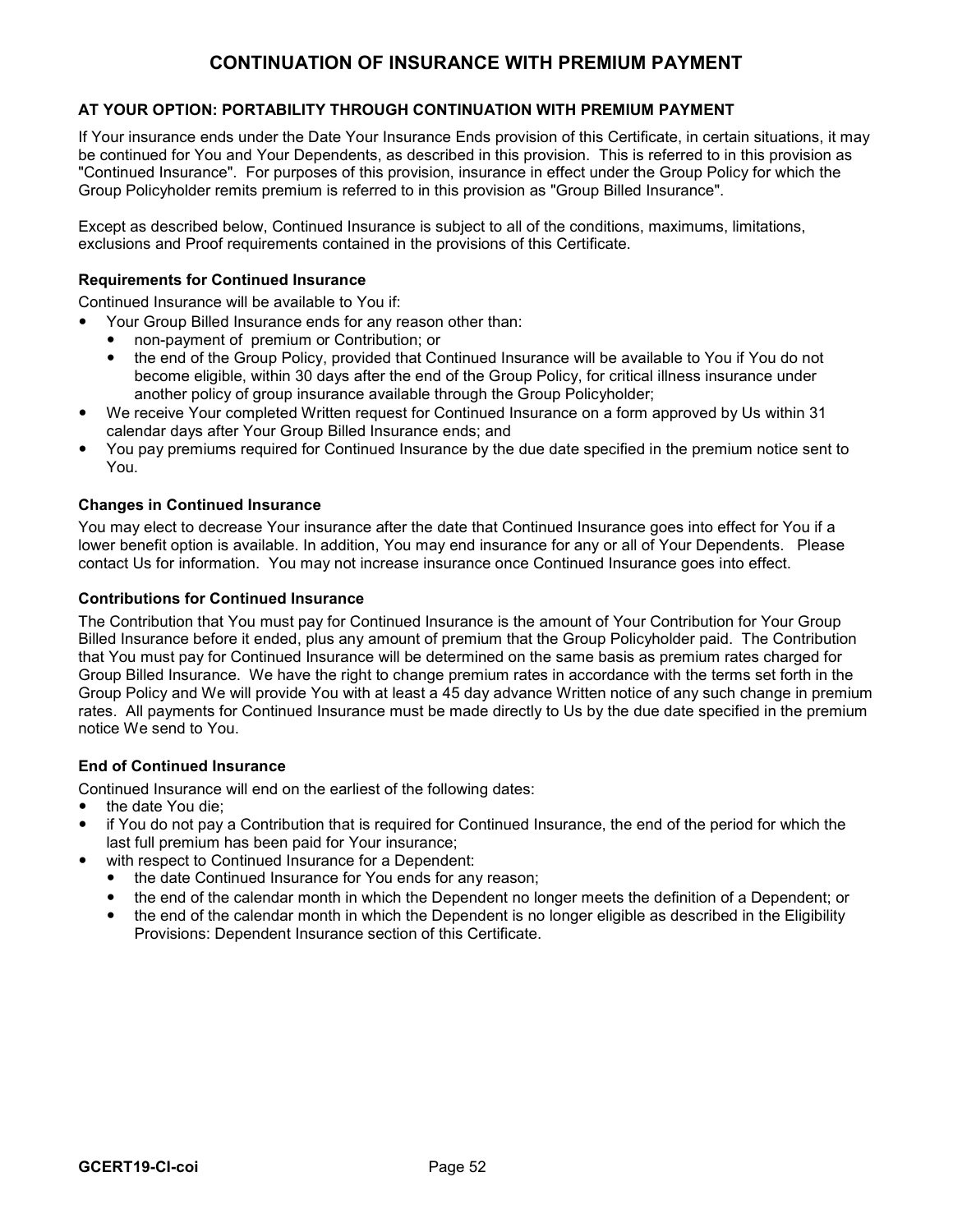# **CONTINUATION OF INSURANCE WITH PREMIUM PAYMENT (Continued)**

#### **FOR MENTALLY OR PHYSICALLY HANDICAPPED CHILDREN**

Insurance for a Dependent Child may be continued past the age limit if that child is incapable of self-sustaining employment because of a mental or physical handicap as defined by applicable law. Proof of such handicap must be sent to Us within 31 days after the date the Dependent Child attains the age limit and at reasonable intervals after such date, but no more often than annually after the two-year period following such Dependent Child's attainment of the limiting age.

Except as stated in the Date Dependent Insurance Ends provision of the When Insurance Ends section of this Certificate, insurance will continue while such Dependent Child:

- remains incapable of self-sustaining employment because of a mental or physical handicap; and
- continues to qualify as a Dependent Child, except for the age limit.

#### **FOR FAMILY AND MEDICAL LEAVE**

Certain leaves of absence may qualify under the Family and Medical Leave Act of 1993 (FMLA) or similar state laws for continuation of insurance. Please contact the Group Policyholder for information regarding the FMLA or any similar state law.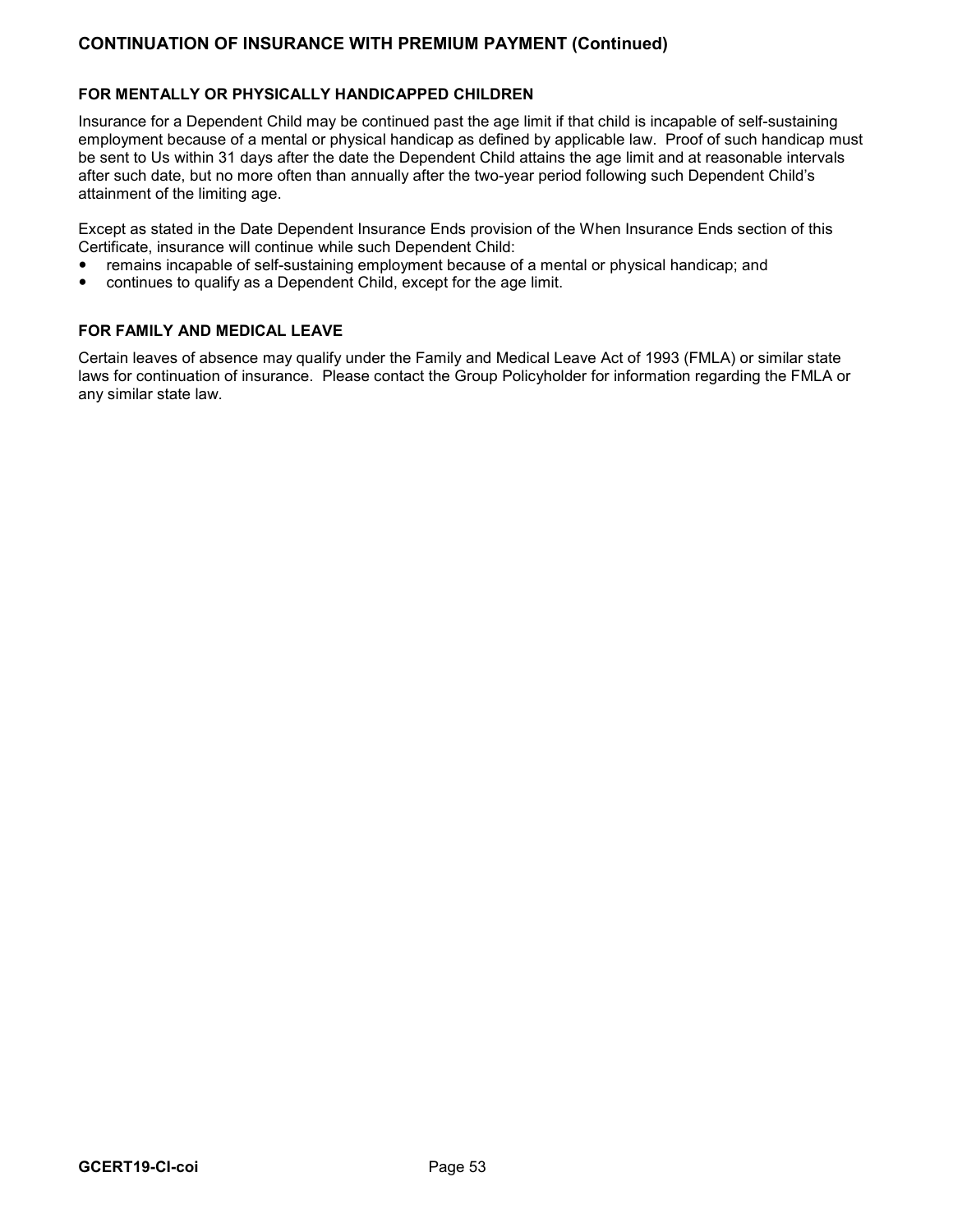#### **NOTICE OF CLAIM**

You must give Us notice of a claim under this Certificate by Writing to Us or calling Us at the toll-free number shown on the face page of this Certificate within 30 days or as soon as reasonably possible from the date of the loss.

#### **CLAIM FORM**

When We receive notice of a claim under this Certificate, We will provide You or the claimant with a claim form. If We do not provide the claim form within 15 days from the date We received notice of claim, Our claim form requirements will be satisfied if We are provided with the required Proof in support of the claim.

#### **PROOF OF LOSS**

Proof must be provided to Us not later than 90 days after the date of the loss. If notice of claim or Proof is not given within the time limits described in this section, the delay will not cause a claim to be denied or reduced if such notice and Proof are given as soon as is reasonably possible, but in no event, other than in the absence of the legal capacity of the claimant, later than 12 months from the date of the loss.

#### **PAYMENT OF BENEFITS**

When We receive the claim form and Proof We will review the claim and, if We approve it, within 30 days from Our receipt of the information required to process the claim, We will pay benefits, subject to the terms and provisions of this Certificate and the Group Policy. If We require any itemized documents or other information necessary to process the claim, We will mail a notice requesting such additional needed information. Once all of the additional information that is needed to process the claim is received by Us, if We approve the claim, We will pay benefits subject to the terms and provisions of this Certificate and the Group Policy within 15 calendar days from Our receipt of the additional information.

Unless You have assigned this insurance, all benefits paid under this Certificate will be paid to You, except as follows:

- If You are not alive to receive benefits that are payable to You, We will pay benefits in accordance with the provision below titled Your Beneficiary.
- If You are living when benefits are to be paid to You, but You are not legally competent to claim or receive benefits, We may pay up to \$10,000 to anyone related to You by blood or marriage who We believe is entitled to payment of the benefits. If We make such a payment in good faith, We will not be liable to anyone for the amount We pay. Any remaining benefits will be paid to Your legal representative.

If benefits have been assigned, We will pay benefits in accordance with the Assignment provision of the General Provisions section.

#### **YOUR BENEFICIARY**

A beneficiary may be named by You to receive a benefit that becomes payable to You under this Certificate that You are not alive to receive.

You may request to change Your beneficiary at any time. A beneficiary change request must be made to Us in Writing. Once the request is recorded, the change will take effect as of the date You sign the request, whether or not You are living when We receive the request. The change will be subject to any legal restrictions. It will also be subject to any payment We made or action We took before We recorded the change. If You designated two or more beneficiaries and their shares are not specified, they will share the benefit equally.

If there is no beneficiary designated or no surviving beneficiary at Your death, We will determine the beneficiary according to the following order:

- 1. Your Spouse, if alive;
- 2. Your child(ren), if there is no surviving Spouse;
- 3. Your parent(s), if there is no surviving child;
- 4. Your sibling(s), if there is no surviving parent; or
- 5. Your estate, if there is no surviving sibling.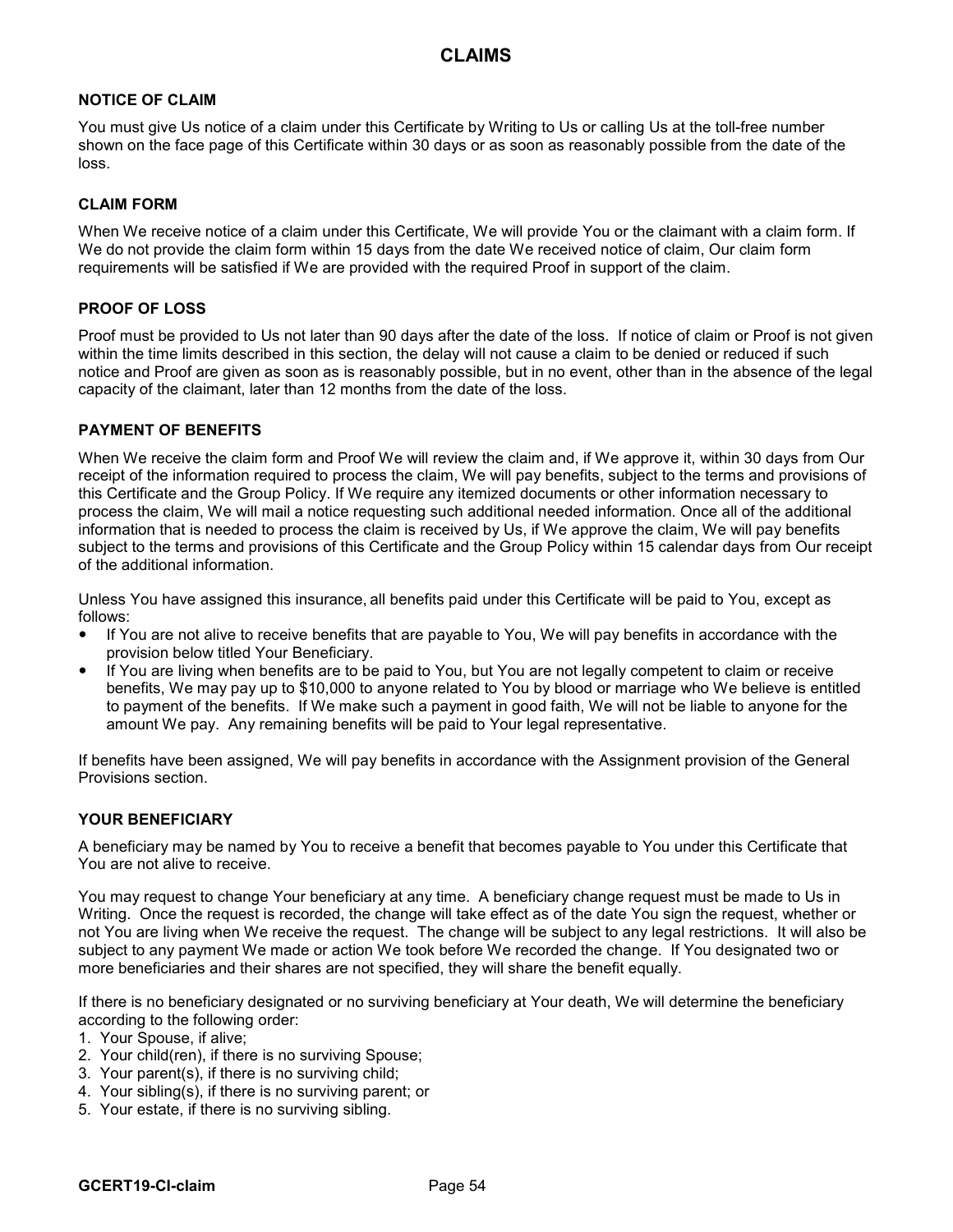# **CLAIMS (Continued)**

Instead of making payment in the order above, We may pay Your estate. Any payment made in good faith will discharge Our liability to the extent of such payment. If a beneficiary or a Payee is a minor or incompetent to receive payment, We will pay that person's guardian.

#### **APPEALING A CLAIM DECISION**

If We deny Your claim, You may appeal the decision by Writing to Us at the address indicated on the claim form within 180 days of receiving Our decision. Appeals must be in Writing and must include at least the following information:

- name of the Covered Person:
- name of the Group Policyholder;
- claim number:
- Group Policy number; and
- an explanation why You are appealing the decision

As part of Your appeal, You may submit any Written comments, documents, records, or other information relating to Your claim. After We receive Your Written request appealing the decision, We will conduct a review of Your claim. We will notify You in Writing within 45 days after Our receipt of Your request for an appeal of: (i) Our decision; or (ii) if additional time will be required to complete the review. If additional time is needed, We will notify You of the reason additional time is required.

#### **AUTHORIZATIONS**

We may require that You provide authorization for Us to obtain medical information and any other information pertinent to Your claim.

#### **EXAMINATIONS**

With respect to a pending claim, at Our expense and as often as is reasonably necessary, in order to substantiate Our Proof requirements:

- We may require a Covered Person to have an independent examination by a Physician of Our choice; and/or
- We may require a Covered Person to have an interview by phone or in person with Our representative.

Failure of a Covered Person to have an independent exam or to be interviewed at Our request as specified in this provision may result in the denial of the claim to which the exam or interview pertains.

#### **AUTOPSY**

With respect to a pending claim, at Our expense, in order to substantiate Our Proof requirements, We have the right to make a reasonable request for an autopsy and/or exhumation where permitted by law. Any such request will set forth the reasons We are requesting the autopsy or exhumation.

#### **TIME LIMIT ON LEGAL ACTIONS**

A legal action on a claim may only be brought against Us during a certain period. This period begins 60 days after the date Proof is filed and ends three years after the date such Proof is required to be filed.

#### **REFUND TO US FOR OVERPAYMENT OF BENEFITS**

If, at any time, We determine that benefits paid under this Certificate were more than the benefits due:

- You, or any other person, entity or health care provider to whom We overpaid benefits have the obligation to reimburse Us for the amount of such overpayment; and
- We have the right to recover the amount of such overpayment from You, or any other person, entity or health care provider to whom We overpaid benefits, including offsetting future benefits payable under this Certificate to You or such other person, entity or health care provider by an amount equal to the overpayment.